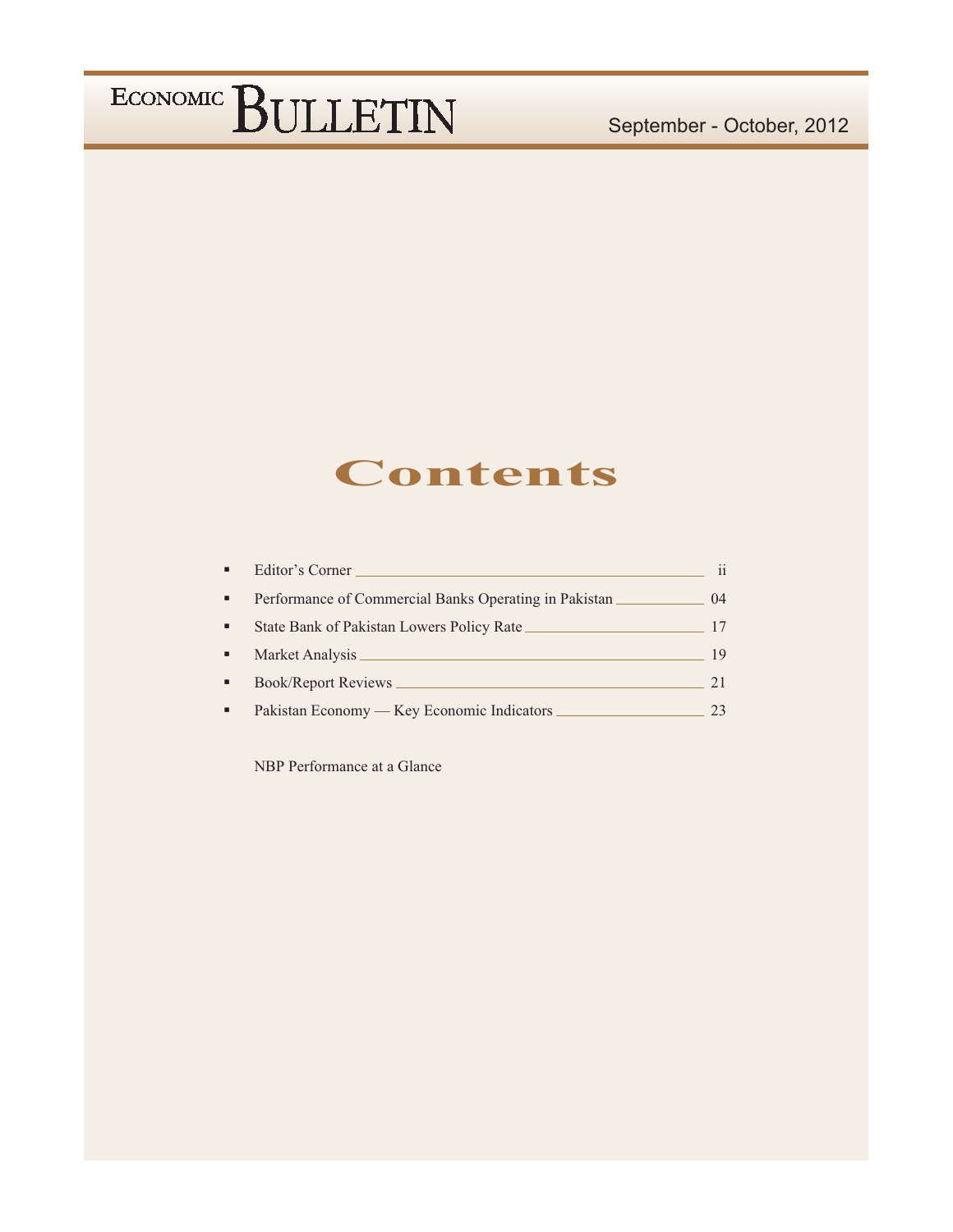### **Editor's Corner**

#### Dear Readers.

Growing public debt is one of the major economic issues facing the government. With public debt having crossed Rs12 trillion by end March 2012, it has led to serious macroeconomic consequences for the economy. High level of debt (both domestic and external) acts as a major impediment to growth and hence to employment creation and poverty alleviation. It implies a high level of interest payments which consumes a large chunk of government expenditure, and places extra burden on limited government resources resulting in costs in the shape of foregone public investment or cutback of expenditure in other sectors, like social development and infrastructure.

High level of public debt has resulted from the failure of the government over the years to collect enough revenues to finance its budget. Pakistan's budget has been constrained by low revenue and rising expenditures, as the economy continues to suffer from a narrow tax base and widespread tax evasion. During the last fiscal year, tax GDP ratio was recorded at less than 10 percent. Low tax ratio not only reflects large scale tax evasion but also shows the presence of a sizeable parallel economy with unrecorded or undisclosed income. Pakistan lacks in an efficient tax system that can raise enough revenues in a way that is equitable and which improves social welfare but minimizing its disincentive effects on economic activities.

Growing budget deficits and the need for financing it gives rise to borrowings by the government, thus creating a liability for itself known as public debt. Public debt is a means of bridging financing gap, which is done either through borrowings domestically or from external sources. Developments in the economy during the last few years have further strained the government's budget. Increased demands for purpose of security, lower GDP growth, acute energy shortages, deteriorating law and order situation have affected industrial activity in the country and put additional burden on fiscal operations. Slippages in both revenues and expenditures have led to growing fiscal deficits and hence increased borrowings.

Provisionally estimated figures for FY12 show that government's domestic debt has risen to Rs7.63 billion or 37.0 percent of GDP and external debt stood at Rs5.97 billion or 29 percent of GDP. Over the last decade there has occurred a change in the composition of internal debt. The share of permanent debt in domestic debt is continuously declining, while the share of floating debt in total domestic debt has increased from 31 percent in 2002 to 53 percent in 2012. Investment in treasury bills alone is provisionally estimated at Rs2.38 trillion in FY12. Meanwhile, the share of unfunded debt (various national saving schemes) has fallen from 44.6 percent to 23 percent. Within the public debt it is the domestic debt which has grown at a faster pace than external debt. Interest payment on domestic debt is the single largest component of budgetary expenditure and is relatively more expensive. Persistence of large fiscal deficit and decline in external flows has forced the government to rely heavily on domestic sources to finance the budgetary gap in recent years.

Public debt can play a positive role for the economy if the borrowed amount is used prudently or it could become a constraint on growth and development. There is a need to invest in projects like power generation, infrastructure development, social sector development and not incur expenses for unproductive purposes which do not bring any return. High level of accumulated debt adversely effects the rate of investment and economic growth. If there is a likelihood that in future, debt will be larger than the country's repayment ability than anticipated debt service costs will depress further investment. Also debt servicing costs can crowd out public investment expenditure. We have seen that in Pakistan high debt servicing costs leaves little resources to be spent on other sectors of the economy. The growing debt burden highlights the importance of enhancing revenue generation domestically. There is a need to focus on raising tax collection by bringing the untaxed sectors of the economy within the tax ambit. By reducing borrowings and subsequent debt servicing costs, would leave more resources at the disposal of the government to be utilized for enhancing investment and economic performance.

Ayesha Mahm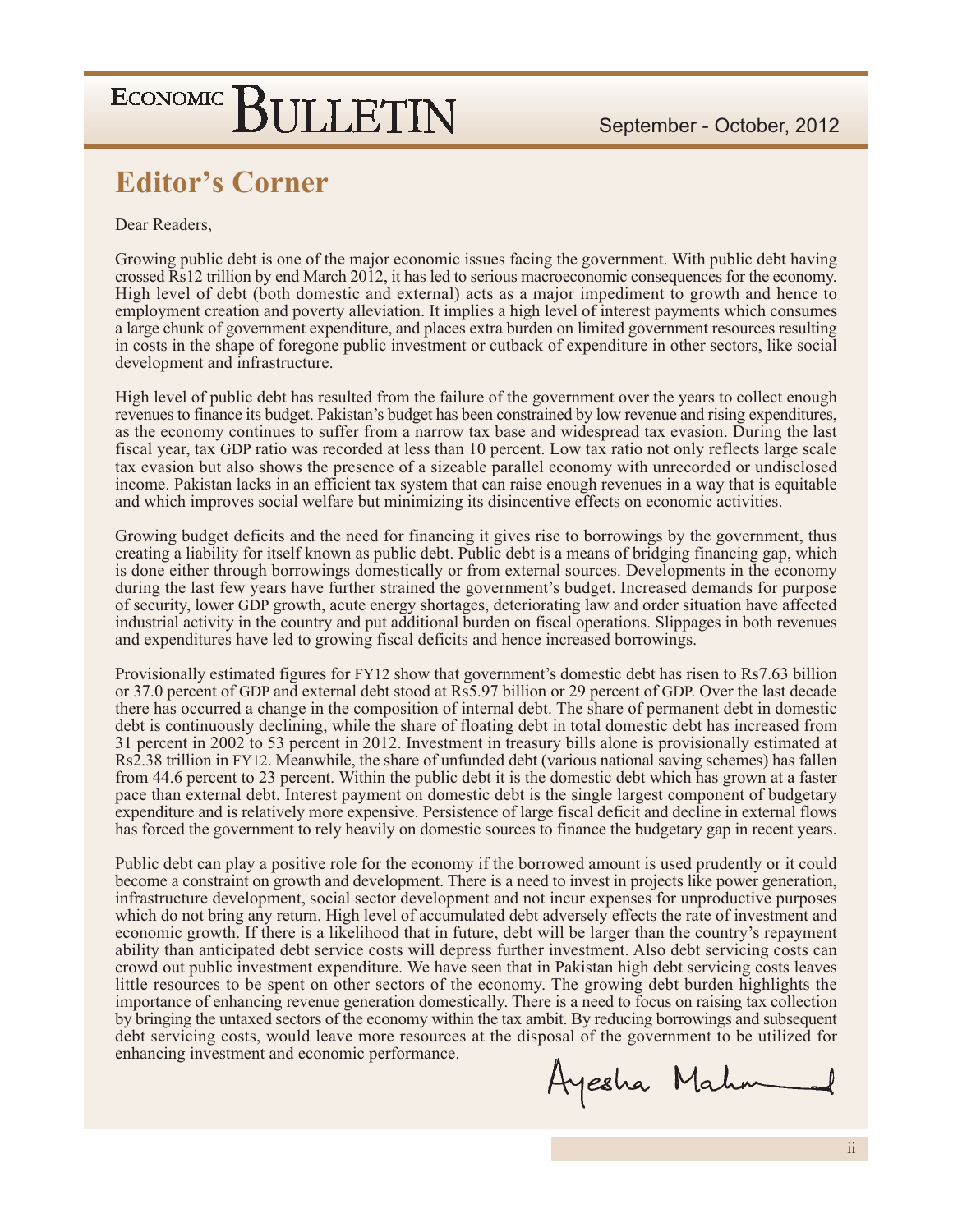### September - October, 2012



**Trends in Public Debt** 















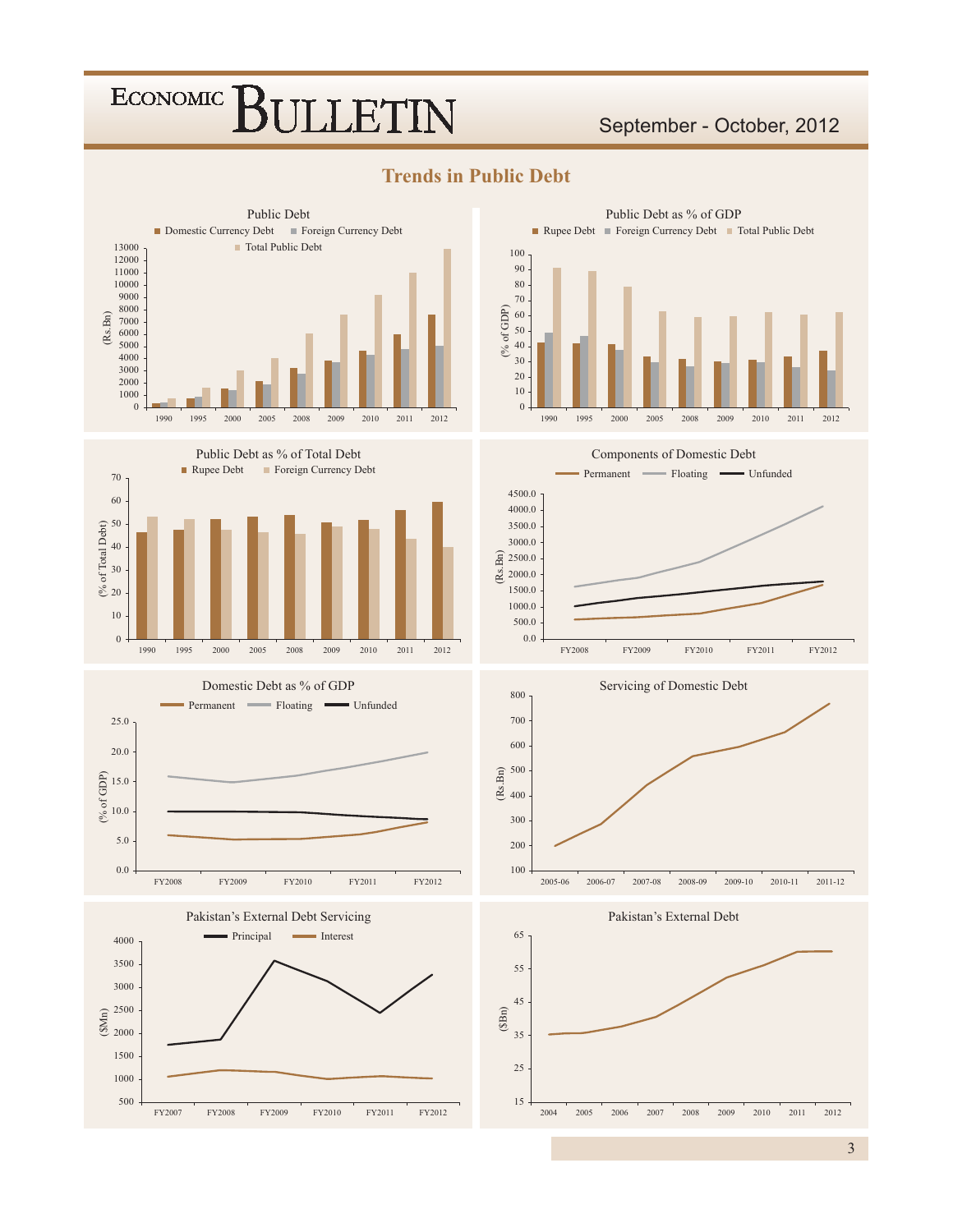### **Performance of Commercial Banks Operating in Pakistan**

Invest-

ments

increase

Profits

show healthy

growth

Pakistan's banking sector remained relatively strong in 2011 due to improved capital adequacy and solvency indicators, contributed by higher level of profits and equity injections made during the year. While the sector has shown resilience, it remains vulnerable to the risks faced by the economy. The later has been impacted by slowing down of GDP growth, rising budget and trade deficits, deteriorating law and order situation and persistent energy crisis. The government continued to rely on the banking sector for funding the budget deficit, subsequently banks overall exposure to government securities reached new levels. The flow of banks' credit to the private sector remained sluggish because of dampened demand and banks faced increasing credit risk and the choice of alternative risk free option. Banks also contained lending to risky segments like SMEs and consumer finance, which led to further decline in their share in overall lending portfolio. Accumulation of nonperforming loans (NPLs) also slowed down, as banks added up NPLs of Rs12.4 billion during H2CY2011 against an increase of Rs31.4 billion in H1CY2011.

**Risks** 

facing the

economy

A challenge faced by some banks, particularly the smaller ones, is to meet the minimum capital requirements that is to grow gradually to Rs10 billion by 2013. Some banks remain short of meeting the regulatory requirement. Given the uncertain macroeconomic and political outlook of the country, it is getting tougher for these banks to attract funds to further enhance their capital base, states the State Bank of Pakistan in its Financial Stability Review for the second half of 2011.

This paper summarizes the performance of commercial banks operating in Pakistan during the year 2011. Data has been obtained from the published consolidated financial statements of the banks.

During the year net assets of commercial Assets increase banks operating in Pakistan increased by 15.5

percent. The growth of assets of major banks, private & provincial banks and foreign banks was 13.9 percent, 19.4 percent and 7.0 percent respectively. The assets of foreign banks rose despite the descheduling of al-Baraka Islamic Bank and its subsequent merger with Emirates Global Islamic Bank and the merger of RBS with Faysal Bank Ltd. However, there was a 20 percent rise in the assets of Barclays Bank and 27 percent increase in assets of Deutsche Bank. Banks assets as a percentage of total assets has hovered around 73 percent during the last four years.



There has been substantial increase in investments and with continued stagnancy in advances, the composition of banking assets is now made up more of investments. Over the last few years, because of increasing credit risk and sluggish business environment, banks have opted to invest heavily in government securities. Banks overall exposure to government securities have reached new levels. Share of treasury securities has risen to 86 percent of the total investments and 33 percent of the total assets base.

The profit before tax of banks included in this report showed a healthy growth in 2011. Banks posted before tax profit of Rs167 billion against Rs98 billion a year earlier. Major banks were the main contributors to the increase; Habib Bank Ltd (HBL) with Rs6.9 billion. United Bank Ltd (UBL) with Rs6.3 billion, MCB Bank with Rs5.2 billion, and Bank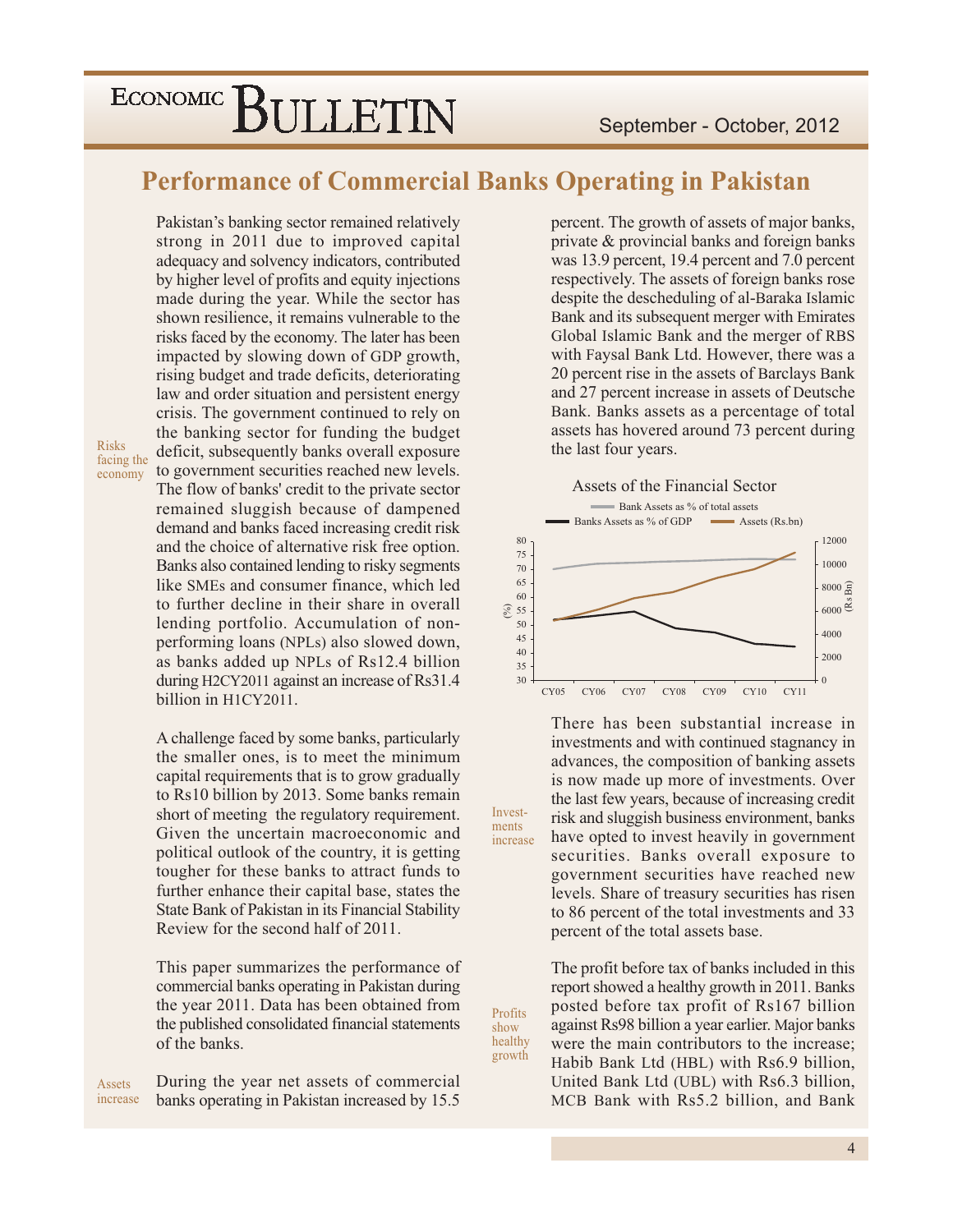al-Falah (BAF) Rs4 billion. Foreign banks recorded an increase of Rs3.74 billion in their profits, led by Citibank, HSBC and Barclays. Among private/provincial banks, Bank al Habib registered higher profits Rs7.1 billion, growing by 26.5 percent from a year earlier, Soneri Bank's profit rose from Rs140 million in 2010 to Rs1.07 billion in 2011, Askari Commercial saw a 89.6 percent growth, Silkbank turned around from a loss of Rs1.2 billion  $(2010)$  to a profit of Rs1.36 billion, while Meezan Bank's profit doubled in a year, Dubai Islamic, Bank Islami and al-Baraka showed substantial gains in profit before tax. NIB showed substantial decrease in losses, while Bank of Punjab (BoP) posted profit

Profits of private bank rise

against losses a year earlier.

The increase in profitability during the year was mainly due to increase in spread, increase in non-markup/interest income, and low provisioning. Banks mainly invested in risk free government papers offering higher returns, so contributing to the profits.

Return on Equity (RoE) increased to 17.1 percent in 2011 from 10.5 percent in 2010. RoE of major banks increased by 2.1 percent to 21.0 percent in 2011. For private/provincial banks it increased to 7.8 percent from negative 8.5 percent, mainly due to decrease in losses of NIB and BoP. For foreign banks the ratio increased to 10.3 percent from 2.5 percent a vear earlier.

Profits were driven by large increase in net interest income which grew by 20 percent in 2011 compared with 8.9 percent in 2010. Foreign banks showed a growth of 20.0 percent, against a decline of 33.3 percent a year earlier, while private/provincial banks showed growth of 32.5 percent, and major banks 16.8 percent. Except for BoP, KASB Bank and Oman International all other banks enjoyed higher interest income over interest expenses.

Non-interest income which had decreased in 2010 showed an increase of 14 percent for all banks in 2011. For major banks it grew by

#### September - October, 2012

14.5 percent over a decline of 3.1 percent in 2010 and for private/provincial banks it grew by 15.4 percent. This, alongwith the increase in overall spread of the industry, plus decrease in provisions were factors responsible for the increase in profitability.

Non-

rises

interest income

Deposit

growth

Deposit growth remained subdued in 2011, growing by 14.6 percent against 14.5 percent a year earlier. For major banks category deposits grew by 13.3 percent, against 12.2 percent a year earlier, for private/provincial banks category it slowed to 17.8 percent against 26.5 percent a year earlier, while there was much improvement in the deposit mobilisation of foreign banks which grew by 6.6 percent against a decline of 30.6 percent in 2010. In the major banks category, deposits of HBL grew by 21.4 percent, of MCB by nearly 14 percent, while of NBP and UBL by 11 percent each. In the private/provincial banks category, deposits of Meezan Bank grew by 29.8 percent, of Bank al-Habib by 21 percent, of Askari Commercial Bank by 13.6 percent, BoP by 14 percent, Habib Metropolitan by 15.5 percent.

While the major banks raised the main share of deposit mobilisation, private/provincial banks also contributed to a sizeable growth. This shows that competitiveness in the industry in terms of resource mobilisation has increased and also goes to show that they are providing efficient services.

Some sluggishness of deposit growth is attributed to attractive National Saving Schemes rate and increasing investment into **Investors Portfolio Securities Account, says** the Financial Stability Review. Workers remittances supported increase in banking sector deposits. Pakistan Remittance Initiative a joint effort by the SBP, Ministry of Finance and Ministry of Overseas Pakistanis has been able to channel substantial workers remittances to the country.

The Financial Stability Review shows that the composition of incremental customer deposits came from remunerative and large

 $R<sub>0</sub>F$ 

increases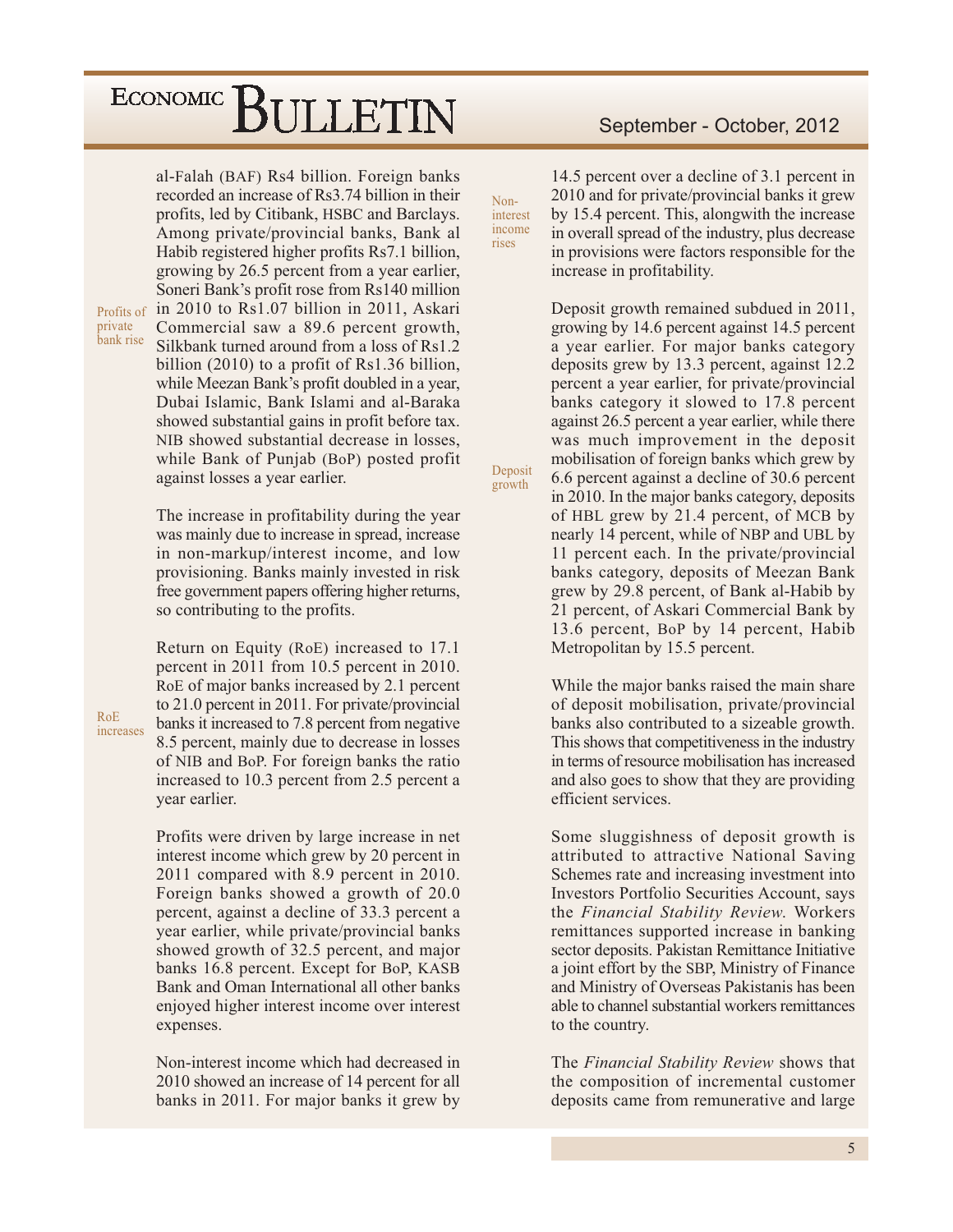size fixed and saving deposits. In addition, foreign currency deposits also rose.

Advances of all banks declined by 0.1 percent in 2011 after growing by 4.6 percent a year earlier. HBL advances fell by 4.3 percent, UBL 2.5 percent, MCB 11.3 percent, ABL 3.4 Advances percent, Bank al-Falah 4.2 percent, and slowdown Standard Chartered (SCB) by 6.9 percent. NBP was the only bank in the major banks category which recorded an increase of nearly 10 percent in its advances in 2011.

> Meanwhile, investments grew by 41.7 percent for all banks. HBL and ABL posted above 60 percent growth, MCB and Bank al-Falah above 46 percent. Private/provincial banks recorded growth of 46.1 percent, with all banks in this category recording increases except for NIB. Investments of Bank al-Habib grew by Rs85.2 billion over the year to Rs223.0 billion in 2011, of Habib Metropolitan by Rs46.5 billion and BoP by Rs36.2 billion. Foreign banks investments grew by 40.2 percent.

> Over the last few years, banks have invested heavily in government securities, given the rising credit risk and sluggish business environment. This has led to an increase in the investment to deposit ratio.

Advances to deposit ratio has declined. Our analysis shows the ratio to have fallen from 68.2 percent in 2009 to 55.8 percent in 2011 for all banks. For foreign banks, the ratio fell to 40.9 percent from 68.3 percent, for private/provincial banks to 56.8 percent from 65.6 percent and for major banks to 56.1 percent from 69.3 percent. (Details given in ADR falls the tables). This situation requires diligent monitoring since continuous decline in

advances deposits ratio indicates the undesirable deleveraging of private sector credit. Further, continuing investment in government securities can expose banks to reinvestment risk in a declining interest rate scenario, states the SBP Financial Stability Review for the second half 2011.

The ratio of non-performing loans as percentage of gross advances of all banks

increased to 15.2 percent in 2011 compared to 14.5 percent in 2010. The deterioration in economic conditions in the economy, led to growth in NPLs. During the period July-December 2011 saw an addition of Rs12.4 billion to infected assets. NPLs of all banks stood at Rs609.73 billion by end December 2011; with public sector commercial banks share of 30.6 percent, local private banks 62.4 percent and foreign banks 1.2 percent. The ratio of NPLs to gross advances increased slightly from 11.9 to 12.5 percent for major banks and from 6.1 percent to 10.5 percent for foreign banks, but declined from 21.5 percent to 20.4 percent for private banks. This ratio was as high as 48.5 percent for BoP, 39.7 percent for Summit Bank and 35.1 percent for KASB. Barclays Bank had a ratio of 3.3 percent, Bank Islami Pakistan 4.3 percent and Bank al-Habib 2.6 percent.

**NPLs** 

grew

Admn

No. of

and branches

grow

rise

expenses

Administrative expenses of all banks grew by 14.9 percent in 2011 against a growth of 9.3 percent a year earlier. For major banks the growth was 14.7 percent  $(12.6\% \text{ in } 2010)$ , while for private/provincial banks, the growth had slowed down to 17.4 percent against 23.6 percent a year earlier, as admn expenses of NIB Bank declined by 32.2 percent and of Samba Bank by 4.4 percent. Some of the other banks showed substantial increase in admn expenses. For instance admn expenses of Faysal Bank grew by 62.7 percent, of Bank of Khyber by 55.5 percent, Soneri Bank 31.4 percent, Meezan Bank 33.6 percent and Bank al-Habib 23.1 percent.

The total number of employees of all banks has risen to nearly 113 thousand in 2011 increasing by 2.7 percent over a year earlier. It grew by 3.33 percent for the major banks, 2.3 percent for private/provincial banks and showed a fall for foreign banks. The total employees number of branches have risen to 9505 by end December 2011, where private/provincial banks added 266 branches, major banks 163 branches and foreign banks showed no change in their branch network. The profit after tax per branch improved to Rs11.5 million against  $Rs6.8$  million in 2010.

Investments grow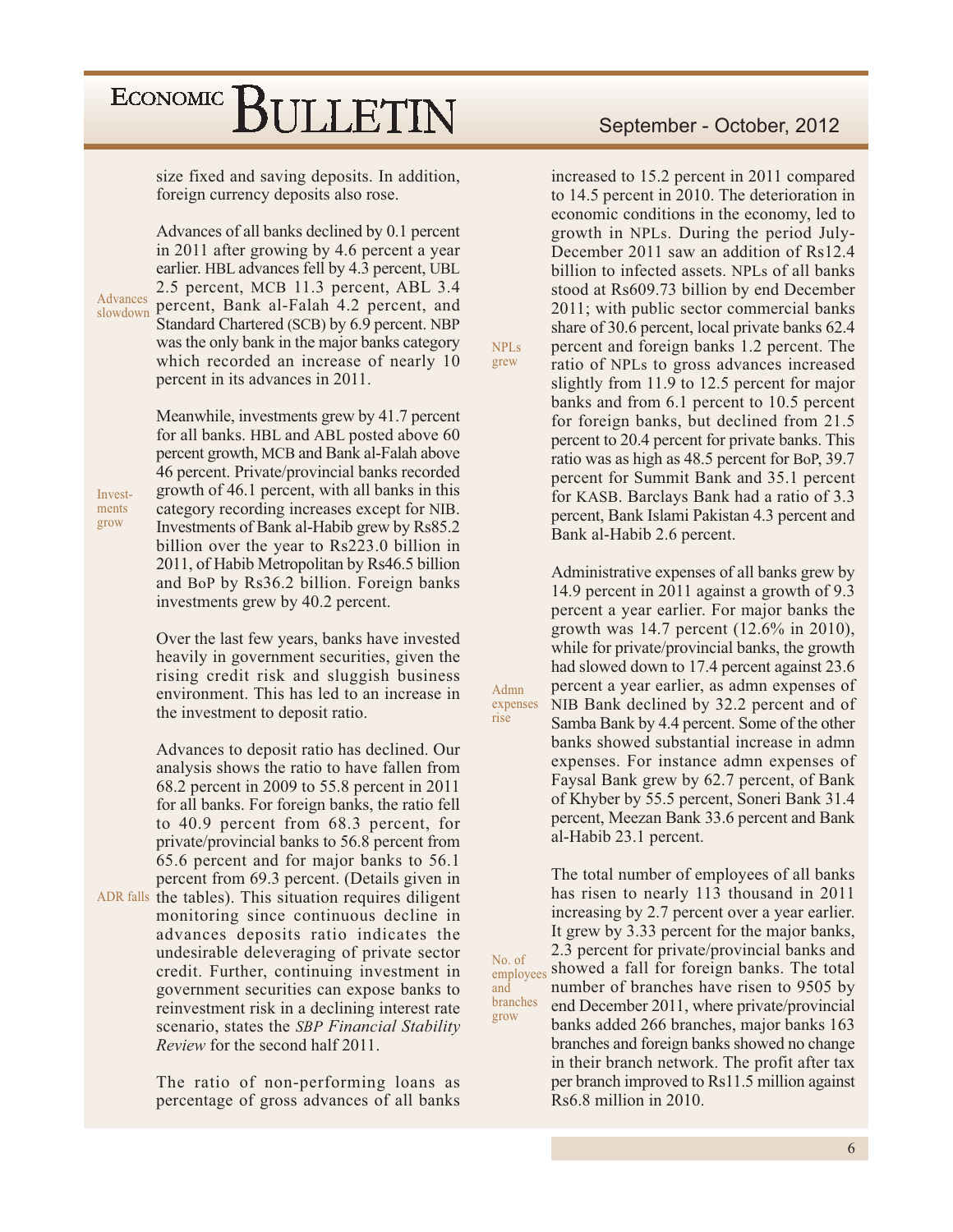### September - October, 2012

| <b>IVALUAT CHARGE CONTRACTO DE LA CALICATA DE LA CALICATA DE LA CALICATA DE LA CALICATA DE LA CALICATA DE LA CALI</b><br>THE DUILD<br>(Rs. Bn) |       |             |       |       |                            |       |      |               |                |        |           |        |  |  |
|------------------------------------------------------------------------------------------------------------------------------------------------|-------|-------------|-------|-------|----------------------------|-------|------|---------------|----------------|--------|-----------|--------|--|--|
|                                                                                                                                                |       | Major Banks |       |       | Private & Provincial Banks |       |      | Foreign Banks |                |        | All Banks |        |  |  |
|                                                                                                                                                | 2009  | 2010        | 2011  | 2009  | 2010                       | 2011  | 2009 | 2010          | 2011           | 2009   | 2010      | 2011   |  |  |
| Assets Net                                                                                                                                     | 4015  | 4376        | 4985  | 1977  | 2330                       | 2781  | 334  | 233           | 249            | 6326   | 6939      | 8015   |  |  |
| Equity                                                                                                                                         | 370   | 414         | 465   | 160   | 147                        | 182   | 43   | 35            | 40             | 573    | 596       | 687    |  |  |
| Deposits                                                                                                                                       | 3101  | 3481        | 3944  | 1419  | 1795                       | 2115  | 225  | 156           | 166            | 4745   | 5432      | 6225   |  |  |
| Advances(Net)                                                                                                                                  | 2065  | 2100        | 2065  | 909   | 1091                       | 1124  | 139  | 66            | 66             | 3113   | 3257      | 3255   |  |  |
| Investments                                                                                                                                    | 1008  | 1291        | 1797  | 631   | 770                        | 1125  | 80   | 80            | 112            | 1719   | 2141      | 3034   |  |  |
| <b>Gross Advances</b>                                                                                                                          | 2204  | 2261        | 2248  | 1035  | 1231                       | 1266  | 151  | 71            | 73             | 3390   | 3563      | 3587   |  |  |
| Non Performing Loans (NPLs)                                                                                                                    | 229   | 266         | 282   | 192   | 243                        | 254   | 16   |               | 8              | 437    | 516       | 544    |  |  |
| <b>Interest Income</b>                                                                                                                         | 369   | 393         | 458   | 171   | 199                        | 253   | 34   | 20            | 24             | 574    | 612       | 735    |  |  |
| <b>Interest Expense</b>                                                                                                                        | 175   | 179         | 208   | 125   | 144                        | 180   | 19   | 11            | 12             | 319    | 334       | 400    |  |  |
| Net Interest Income                                                                                                                            | 194   | 214         | 250   | 47    | 55                         | 73    | 15   | 10            | 12             | 256    | 279       | 335    |  |  |
| Non Interest Income                                                                                                                            | 64    | 62          | 71    | 21    | 25                         | 29    | 8    | 5             | 5              | 93     | 92        | 105    |  |  |
| Revenue                                                                                                                                        | 258   | 275         | 321   | 69    | 81                         | 105   | 24   | 15            | 17             | 351    | 371       | 443    |  |  |
| Admn Expense                                                                                                                                   | 103   | 116         | 133   | 51    | 63                         | 74    | 18   | 9             | 9              | 172    | 188       | 216    |  |  |
| Profit/(Loss) B.T                                                                                                                              | 91    | 113         | 143   | $-20$ | $-17$                      | 18    | $-3$ |               | 6              | 68     | 98        | 167    |  |  |
| Profit/(Loss) A.T                                                                                                                              | 63    | 74          | 92    | $-14$ | $-13$                      | 13    | $-2$ |               | $\overline{4}$ | 47     | 62        | 109    |  |  |
| Employees (Nos)                                                                                                                                | 66558 | 67498       | 69748 | 37912 | 40843                      | 41788 | 4125 | 1671          | 1456           | 108595 | 110012    | 112992 |  |  |
| Branches (Nos)                                                                                                                                 | 6260  | 6416        | 6579  | 2341  | 2611                       | 2877  | 163  | 49            | 49             | 8764   | 9076      | 9505   |  |  |

#### Key Performance Indicators - All Banks

#### Growth Rates - All Banks

 $(In \%)$ Major Banks Private & Provincial Banks Foreign Banks All Banks 2010 2010 2011 2009 2010 2011 2009 2011 2009 2010 2011 2009  $\begin{array}{c} 24.3 \\ -7.0 \\ 18.9 \end{array}$  $\frac{15.1}{7.7}$  12.9 Assets Net 12.7  $9.0\,$ 13.9 17.9 19.4  $-2.6$ <br>0.0  $-30.2$  $7.0\,$ 9.7 15.5 Equity  $16.7$  $11.9\,$  $\begin{array}{c} 12.3 \\ 13.3 \\ -1.7 \end{array}$  $-8.1$  $23.8$ <br>17.8<br>3.0  $\textbf{-18.6}$ 13.4  $4.0$ 15.2 Deposits  $11.4$  $12.2$ 26.5  $-0.9$  $-30.7$ <br> $-52.5$  $6.6$ <br> $0.0$ 14.5 14.6  $-0.1$  $\frac{20.6}{20.0}$  $-18.2$  $0.6$  $4.6$ 2.6  $1.7$  $-0.1$ Advances Investments 44.2  $28.1$  $39.2$ 89.5  $22.1$  $46.1$ 90.5  $0.0$ 40.0 60.0 24.6 41.7 Interest Income 23.4 6.5 16.5 19.6  $16.7$  $27.1$ 13.3  $-41.2$  $20.0\,$  $21.6$ 6.7  $20.1$ Interest Expense<br>Net Interest Income  $34.6$ <br>14.8  $\frac{2.3}{10.3}$  $16.2\,$  $\frac{28.9}{2.9}$  $15.5\,$  $\frac{25.0}{32.5}$ 26.7  $-42.1$ <br> $-33.3$  $\frac{9.1}{20.0}$  $31.8$ <br> $11.5$  $\frac{4.8}{8.9}$  $\frac{19.8}{20.0}$ 16.8  $16.3$  $0<sub>0</sub>$  $-37.5$  $-3.1$  $14.5$  $-10.5$  $-20.0$  $\frac{20.8}{0.0}$ Non Interest Income  $6.7$ 17.0  $16.0$  $-0.6$  $-1.4$  $14.0$  $5.7$ <br>9.3 Revenue  $12.7$ 6.6 16.7  $-2.9$ 17.5 29.6  $0.0$  $-37.5$ 13.3 8.3 19.4 Admn Expense  $12.0$  $12.6$  $14.7$ 13.3 23.6 17.4 5.9  $-50.0$  $0.0\,$ 11.7 14.9

#### Selected Ratios - All Banks

 $(\text{Im } 0)$ 

|                                     |       | Major Banks |       |         | Private & Provincial Banks |       |         | Foreign Banks |       |       | All Banks | (111/0) |
|-------------------------------------|-------|-------------|-------|---------|----------------------------|-------|---------|---------------|-------|-------|-----------|---------|
|                                     | 2009  | 2010        | 2011  | 2009    | 2010                       | 2011  | 2009    | 2010          | 2011  | 2009  | 2010      | 2011    |
| Cost of Funds                       | 5.5   | 5.1         | 5.3   | 8.2     | 7.2                        | 7.9   | 7.4     | 6.0           | 6.7   | 6.3   | 5.8       | 6.3     |
| <b>Intermediation Cost</b>          | 3.3   | 3.3         | 3.4   | 3.2     | 3.1                        | 3.3   | 7.0     | 4.4           | 5.3   | 3.4   | 3.3       | 3.4     |
| Pre Tax Margin                      | 21.0  | 24.8        | 27.0  | $-11.4$ | $-7.4$                     | 6.1   | $-6.5$  | 8.1           | 20.3  | 9.8   | 13.9      | 19.8    |
| Non Interest Income Ratio           | 24.8  | 22.4        | 22.1  | 31.2    | 31.3                       | 28.6  | 35.0    | 32.4          | 27.4  | 26.8  | 24.7      | 23.8    |
| Gross Spread Ratio                  | 52.5  | 54.4        | 54.5  | 27.0    | 27.6                       | 28.7  | 44.8    | 48.5          | 49.4  | 44.3  | 45.5      | 45.6    |
| Cost/Income Ratio                   | 40.1  | 42.1        | 41.4  | 76.8    | 78.4                       | 72.5  | 74.0    | 64.0          | 56.8  | 49.7  | 50.9      | 49.2    |
| Income/Expenses Ratio (IER)         | 1.3   | 1.3         | 1.4   | 0.9     | 0.9                        | 1.1   | 1.2     | 1.2           | 1.3   | 1.1   | 1.2       | 1.2     |
| Return on Equity                    | 18.5  | 18.9        | 21.0  | $-9.5$  | $-8.5$                     | 7.8   | $-5.0$  | 2.5           | 10.3  | 8.2   | 10.5      | 17.1    |
| Return on Assets                    | 1.7   | 1.8         | 2.0   | $-0.9$  | $-0.6$                     | 0.5   | $-0.6$  | 0.3           | 1.6   | 0.8   | 0.9       | 1.5     |
| <b>Return on Deposits</b>           | 2.2   | 2.2         | 2.5   | $-1.2$  | $-0.8$                     | 0.6   | $-0.1$  | 0.5           | 2.4   | 1.0   | 1.2       | 1.9     |
| Earning Assets/Deposits             | 105.4 | 104.8       | 103.8 | 114.9   | 114.5                      | 112.8 | 117.9   | 119.6         | 118.8 | 105.4 | 104.8     | 103.8   |
| Capital Ratio                       | 9.0   | 9.3         | 9.4   | 9.3     | 7.2                        | 6.3   | 12.6    | 13.7          | 15.4  | 9.3   | 8.8       | 8.5     |
| Deposits Time Capital               | 7.5   | 7.3         | 7.4   | 7.5     | 10.2                       | 11.5  | 5.1     | 4.7           | 4.3   | 7.3   | 7.6       | 8.1     |
| Equity Multiplier (Time)            | 11.1  | 10.7        | 10.6  | 10.7    | 14.2                       | 16.2  | 7.9     | 7.3           | 6.5   | 10.7  | 11.3      | 11.7    |
| Capital to Risk Assets (CRA)        | 16.8  | 18.8        | 21.1  | 19.4    | 16.3                       | 14.5  | 27.7    | 37.9          | 56.4  | 18.1  | 18.7      | 19.6    |
| Advances+Investment/Assets          | 76.3  | 77.0        | 77.5  | 75.0    | 76.5                       | 80.5  | 63.5    | 64.1          | 67.1  | 75.2  | 76.3      | 78.2    |
| Earning Assets/Assets               | 81.2  | 82.2        | 82.3  | 114.9   | 114.5                      | 112.8 | 78.6    | 80.2          | 79.4  | 82.4  | 83.2      | 83.7    |
| Advances/Deposits(CDR)              | 69.3  | 63.3        | 56.1  | 65.6    | 59.0                       | 56.8  | 68.3    | 53.7          | 40.9  | 68.2  | 61.6      | 55.8    |
| Avg.Liabilities/Avg.Assets          | 89.7  | 89.2        | 89.3  | 90.2    | 92.0                       | 92.9  | 86.9    | 86.1          | 84.4  | 89.7  | 89.9      | 90.3    |
| Liabilities/Equity (Time)           | 9.9   | 9.6         | 9.5   | 10.3    | 12.8                       | 14.9  | 6.9     | 6.3           | 5.5   | 9.6   | 10.2      | 10.6    |
| Net Profit Margin                   | 24.6  | 26.9        | 28.8  | $-23.0$ | $-16.4$                    | 12.3  | $-9.0$  | 6.6           | 23.1  | 12.9  | 16.7      | 24.8    |
| Net Interest Margin (NIM)           | 6.2   | 6.2         | 6.5   | 3.1     | 3.0                        | 3.3   | 5.7     | 4.3           | 6.2   | 5.2   | 5.0       | 5.3     |
| Cost of Funding Earning Assets      | 5.6   | 5.2         | 5.4   | 8.3     | 7.8                        | 8.7   | 7.0     | 4.6           | 6.3   | 6.6   | 6.0       | 6.4     |
| <b>Yield on Earning Assets</b>      | 11.9  | 11.4        | 11.9  | 11.6    | 10.8                       | 11.4  | 12.7    | 9.0           | 12.5  | 11.8  | 11.1      | 11.7    |
| <b>Interest Spread</b>              | 6.4   | 6.3         | 6.3   | 3.8     | 3.5                        | 2.2   | 5.3     | 4.0           | 5.0   | 4.7   | 4.7       | 4.1     |
| NPLs/Gross Advances                 | 10.6  | 11.9        | 12.5  | 19.0    | 21.5                       | 20.4  | 9.8     | 6.1           | 10.5  | 12.9  | 14.5      | 15.2    |
| <b>NPLs Provisions/Net Advances</b> | 8.5   | 9.7         | 11.1  | 11.5    | 13.9                       | 12.9  | 7.8     | 5.7           | 10.3  | 9.3   | 10.7      | 11.7    |
| Admn Expenses/Employee (Rs.Mn)      | 1.6   | 1.7         | 2.0   | 1.4     | 1.5                        | 1.8   | 4.3     | 5.6           | 6.5   | 1.6   | 1.7       | 2.0     |
| Staff/Branch (Nos)                  | 11    | 11          | 10    | 16      | 16                         | 15    | 25      | 34            | 30    | 12    | 12        | 12      |
| Profit After Tax/Branch (Rs.Mn)     | 10.1  | 11.5        | 14.0  | $-6.7$  | $-5.1$                     | 4.4   | $-13.2$ | 19.6          | 78.5  | 5.1   | 6.8       | 11.5    |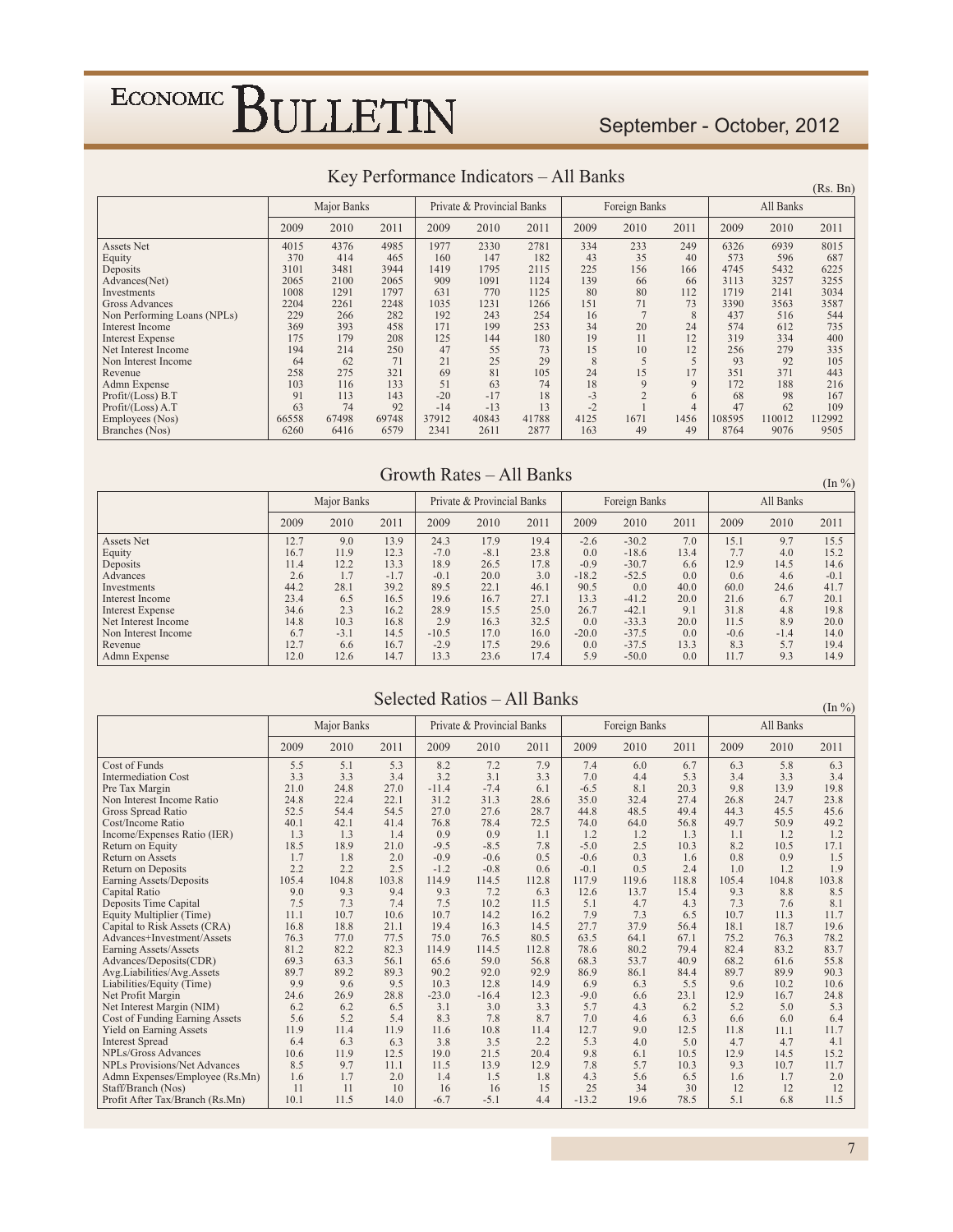### September - October, 2012

| Key Performance Indicators – Major Banks |  |  |  |  |
|------------------------------------------|--|--|--|--|
|------------------------------------------|--|--|--|--|

|                                |        |        |        |       |        |       |        |          |        |       |               |        |        |             | (Rs. Bn) |
|--------------------------------|--------|--------|--------|-------|--------|-------|--------|----------|--------|-------|---------------|--------|--------|-------------|----------|
|                                |        | Assets |        |       | Equity |       |        | Deposits |        |       | Advances      |        |        | Investments |          |
| <b>Banks</b>                   | 2009   | 2010   | 2011   | 2009  | 2010   | 2011  | 2009   | 2010     | 2011   | 2009  | 2010          | 2011   | 2009   | 2010        | 2011     |
| <b>NBP</b>                     | 944.6  | 1037.7 | 1149.6 | 94.8  | 103.8  | 110.5 | 727.5  | 832.2    | 927.4  | 475.2 | 477.5         | 525.0  | 217.6  | 301.3       | 319.5    |
| <b>HBL</b>                     | 821.1  | 887.1  | 1063.9 | 71.2  | 81.8   | 93.5  | 653.5  | 721.1    | 875.3  | 432.3 | 435.0         | 416.3  | 209.4  | 245.0       | 399.9    |
| <b>UBL</b>                     | 619.7  | 699.8  | 778.1  | 52.3  | 60.2   | 70.6  | 492.0  | 550.6    | 613.0  | 354.1 | 333.7         | 325.3  | 136.1  | 224.6       | 294.4    |
| <b>MCB</b> Bank                | 509.2  | 567.6  | 653.2  | 61.1  | 69.2   | 78.9  | 367.6  | 431.4    | 491.2  | 253.2 | 254.6         | 225.8  | 167.1  | 213.1       | 316.7    |
| ABL                            | 418.4  | 449.9  | 515.7  | 25.9  | 31.2   | 37.6  | 328.9  | 371.3    | 399.6  | 237.3 | 253.1         | 244.4  | 94.8   | 121.2       | 195.7    |
| <b>Bank AlFalah</b>            | 389.1  | 411.5  | 468.2  | 19.8  | 19.7   | 22.8  | 324.8  | 354.0    | 401.2  | 188.0 | 207.2         | 198.5  | 99.2   | 113.4       | 166.5    |
| <b>Standard Chartered Bank</b> | 312.8  | 321.9  | 356.4  | 44.6  | 48.1   | 51.3  | 207.0  | 220.3    | 236.0  | 124.4 | 139.3         | 129.6  | 83.8   | 72.6        | 104.4    |
| <b>Total</b>                   | 4014.9 | 4375.5 | 4985.1 | 369.7 | 414.0  | 465.2 | 3101.3 | 3480.9   | 3943.7 |       | 2064.5 2100.4 | 2064.9 | 1008.0 | 1291.2      | 1797.1   |

|                                |       | Interest Income |       |       | Interest Expense |       |       | Net Interest Income |       |      | Non Interest Income |      |       | Revenue |       |
|--------------------------------|-------|-----------------|-------|-------|------------------|-------|-------|---------------------|-------|------|---------------------|------|-------|---------|-------|
| <b>Banks</b>                   | 2009  | 2010            | 2011  | 2009  | 2010             | 2011  | 2009  | 2010                | 2011  | 2009 | 2010                | 2011 | 2009  | 2010    | 2011  |
| <b>NBP</b>                     | 77.9  | 88.5            | 95.3  | 40.5  | 45.2             | 48.5  | 37.5  | 43.2                | 46.8  | 19.0 | 17.6                | 19.3 | 56.5  | 60.8    | 66.1  |
| <b>HBL</b>                     | 74.8  | 80.0            | 96.4  | 33.1  | 34.1             | 41.6  | 41.7  | 45.9                | 54.9  | 9.9  | 11.0                | 12.1 | 51.6  | 56.9    | 67.0  |
| <b>UBL</b>                     | 61.1  | 59.3            | 70.4  | 28.2  | 25.0             | 31.0  | 32.9  | 34.3                | 39.4  | 11.4 | 10.1                | 12.7 | 44.3  | 44.4    | 52.1  |
| <b>MCB</b> Bank                | 51.6  | 54.8            | 68.1  | 15.8  | 18.0             | 23.6  | 35.8  | 36.8                | 44.5  | 5.6  | 6.3                 | 8.1  | 41.4  | 43.1    | 52.6  |
| ABL                            | 41.1  | 45.0            | 51.8  | 22.4  | 22.4             | 26.6  | 18.7  | 22.6                | 25.2  | 6.0  | 5.7                 | 6.9  | 24.7  | 28.3    | 32.1  |
| <b>Bank AlFalah</b>            | 35.6  | 37.5            | 44.3  | 24.7  | 23.9             | 25.7  | 10.9  | 13.7                | 18.6  | 5.2  | 4.7                 | 5.4  | 16.1  | 18.4    | 24.0  |
| <b>Standard Chartered Bank</b> | 26.7  | 28.0            | 32.0  | 10.4  | 10.7             | 11.4  | 16.3  | 17.3                | 20.5  | 6.9  | 6.2                 | 6.2  | 23.2  | 23.5    | 26.7  |
| <b>Total</b>                   | 368.8 | 393.1           | 458.3 | 175.1 | 179.3            | 208.4 | 193.8 | 213.8               | 249.9 | 64.0 | 61.6                | 70.7 | 257.8 | 275.4   | 320.6 |

| <b>Banks</b>                   | Admn Expenses |       |       |       | Operating Profit |       |      | Provisions/Other Expenses |      |      | Profit / Loss (B.T) |       |      | Profit / Loss (A.T) |      |
|--------------------------------|---------------|-------|-------|-------|------------------|-------|------|---------------------------|------|------|---------------------|-------|------|---------------------|------|
|                                | 2009          | 2010  | 2011  | 2009  | 2010             | 2011  | 2009 | 2010                      | 2011 | 2009 | 2010                | 2011  | 2009 | 2010                | 2011 |
| <b>NBP</b>                     | 22.6          | 26.2  | 30.1  | 33.9  | 34.6             | 36.0  | 12.6 | 10.2                      | 10.0 | 21.3 | 24.4                | 26.0  | 17.6 | 17.6                | 17.6 |
| <b>HBL</b>                     | 21.7          | 23.1  | 27.1  | 29.9  | 33.8             | 39.9  | 10.4 | 8.8                       | 8.0  | 19.5 | 25.1                | 32.0  | 12.3 | 15.6                | 20.7 |
| <b>UBL</b>                     | 16.6          | 17.8  | 19.8  | 27.7  | 26.6             | 32.3  | 13.7 | 8.7                       | 8.1  | 14.0 | 17.9                | 24.2  | 9.2  | 11.2                | 15.5 |
| <b>MCB</b> Bank                | 10.1          | 12.2  | 15.6  | 31.3  | 30.9             | 37.0  | 8.2  | 4.7                       | 5.6  | 23.2 | 26.3                | 31.5  | 15.5 | 16.9                | 19.4 |
| ABL                            | 9.4           | 11.2  | 13.2  | 15.3  | 17.1             | 18.9  | 4.8  | 4.7                       | 3.8  | 10.5 | 12.3                | 15.1  | 7.1  | 8.2                 | 10.1 |
| <b>Bank AlFalah</b>            | 10.9          | 12.6  | 13.8  | 5.2   | 5.8              | 10.2  | 4.1  | 4.4                       | 4.8  | 1.0  | 1.4                 | 5.4   | 0.9  | 1.0                 | 3.5  |
| <b>Standard Chartered Bank</b> | 12.1          | 12.9  | 13.2  | 11.1  | 10.6             | 13.5  | 9.7  | 5.0                       | 5.1  | 1.4  | 5.6                 | 8.4   | 0.7  | 3.6                 | 5.4  |
| <b>Total</b>                   | 103.4         | 116.0 | 132.8 | 154.4 | 159.4            | 187.8 | 63.5 | 46.5                      | 45.4 | 90.9 | 113.0               | 142.6 | 63.3 | 74.1                | 92.2 |

NBP National Bank of Pakistan

HBL Habib Bank Limited

UBL United Bank Limited

ABL Allied Bank Limited

Source: Annual Reports of the Banks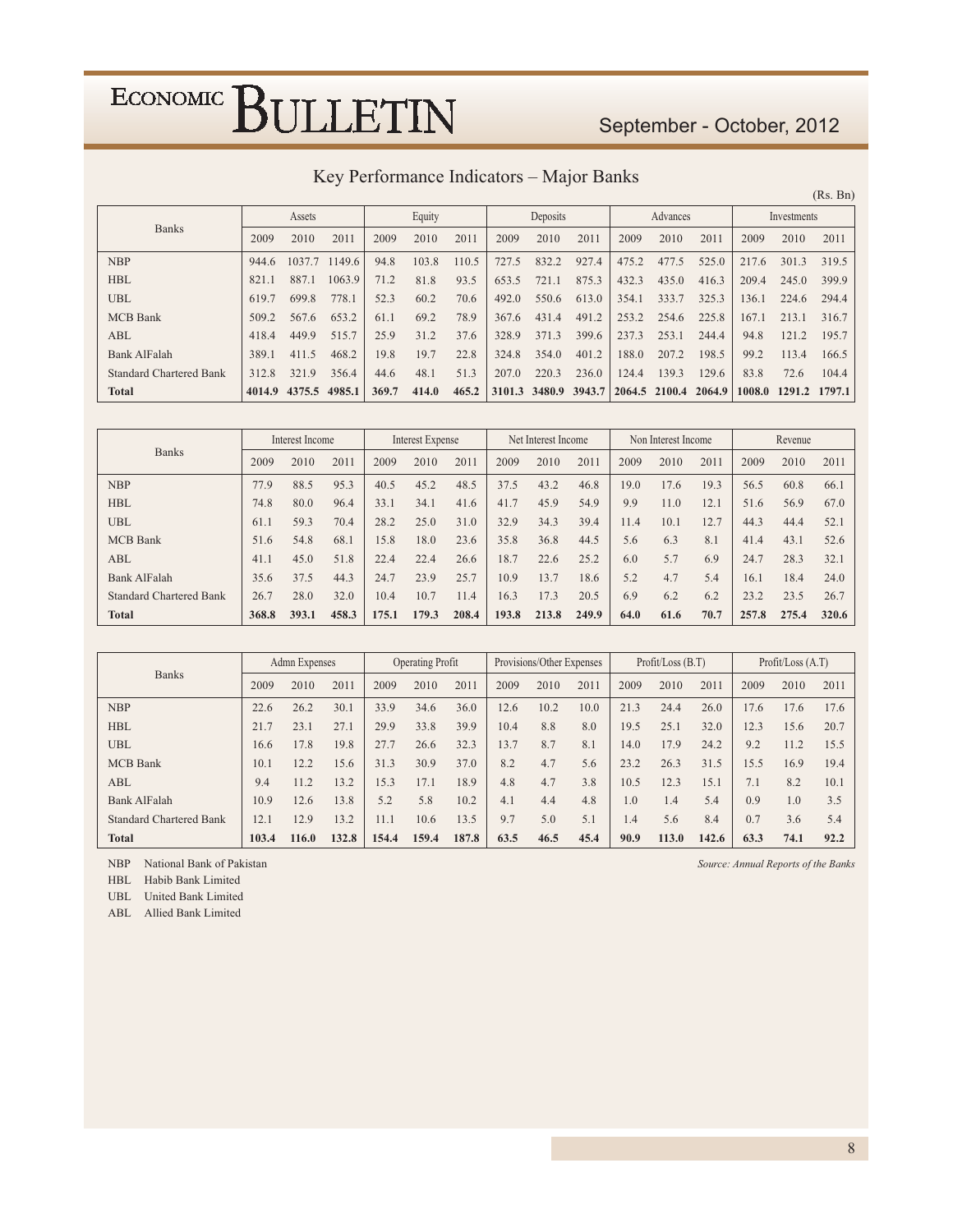### September - October, 2012

 $(\mathrm{In}~\%)$ 

| <b>Banks</b>                                    |                | Cost of Fund            |               |              | <b>Intermediation Cost</b> |                                    |              | Pre-Tax Margin              |              |              |                            | Non Interest Income Ratio (NIR) |              | Gross Spread Ratio (GSR)  |                                 |
|-------------------------------------------------|----------------|-------------------------|---------------|--------------|----------------------------|------------------------------------|--------------|-----------------------------|--------------|--------------|----------------------------|---------------------------------|--------------|---------------------------|---------------------------------|
|                                                 | 2009           | 2010                    | 2011          | 2009         | 2010                       | 2011                               | 2009         | 2010                        | 2011         | 2009         | 2010                       | 2011                            | 2009         | 2010                      | 2011                            |
| <b>NBP</b>                                      | 5.6            | 5.6                     | 5.4           | 3.1          | 3.2                        | 3.3                                | 22.0         | 23.0                        | 22.7         | 33.7         | 29.0                       | 29.2                            | 48.1         | 48.9                      | 49.1                            |
| <b>HBL</b><br>UBL                               | 5.0<br>5.3     | 4.7<br>4.5              | 5.0<br>4.9    | 3.3<br>3.1   | 3.2<br>3.2                 | 3.3<br>3.1                         | 23.0<br>19.4 | 27.5<br>25.6                | 29.5<br>29.1 | 19.3<br>25.7 | 19.4<br>22.7               | 18.0<br>24.4                    | 55.7<br>53.9 | 57.4<br>57.8              | 56.9<br>56.0                    |
| MCB Bank Ltd                                    | 4.1            | 4.1                     | 4.8           | 2.6          | 2.8                        | 3.2                                | 40.4         | 43.0                        | 41.3         | 13.6         | 14.5                       | 15.4                            | 69.3         | 67.2                      | 65.3                            |
| ABL                                             | 6.5            | 5.9                     | 6.3           | 2.7          | 3.0                        | 3.1                                | 22.4         | 24.4                        | 25.7         | 24.2         | 20.1                       | 21.6                            | 45.5         | 50.2                      | 48.6                            |
| Bank Al-Falah                                   | 7.5            | 6.7                     | 6.5           | 3.3          | 3.5                        | 3.5                                | 2.5          | 3.2                         | 10.9         | 32.2         | 25.6                       | 22.4                            | 30.7         | 36.4                      | 42.0                            |
| <b>Standard Chartered Bank</b><br>Total         | 5.1<br>5.5     | 4.7<br>5.1              | 4.7<br>5.3    | 6.0<br>3.3   | 5.6<br>3.3                 | 5.4<br>3.4                         | 4.1<br>21.0  | 16.3<br>24.8                | 22.1<br>27.0 | 29.7<br>24.8 | 26.4<br>22.4               | 23.2<br>22.1                    | 61.1<br>52.5 | 61.8<br>54.4              | 64.2<br>54.5                    |
|                                                 |                |                         |               |              |                            |                                    |              |                             |              |              |                            |                                 |              |                           |                                 |
| <b>Banks</b>                                    |                | Cost / Income Ratio     |               |              | Income Expense Ratio       |                                    |              | <b>ROE</b>                  |              |              | <b>ROA</b>                 |                                 |              | <b>ROD</b>                |                                 |
|                                                 | 2009           | 2010                    | 2011          | 2009         | 2010                       | 2011                               | 2009         | 2010                        | 2011         | 2009         | 2010                       | 2011                            | 2009         | 2010                      | 2011                            |
| <b>NBP</b>                                      | 40.0           | 43.1                    | 45.5          | 1.3          | 1.3                        | 1.3                                | 20.0         | 17.7                        | 16.4         | 2.0          | 1.8                        | 1.6                             | 2.6          | 2.3                       | 2.0                             |
| <b>HBL</b>                                      | 42.1           | 40.5                    | 40.5          | 1.3          | 1.4                        | 1.4                                | 18.6         | 20.4                        | 23.7         | 1.6          | 1.8                        | 2.1                             | 2.0          | 2.3                       | 2.6                             |
| <b>UBL</b><br><b>MCB</b> Bank Ltd               | 37.4<br>24.4   | 40.4<br>28.2            | 37.9<br>29.6  | 1.2<br>1.7   | 1.3<br>1.8                 | 1.4<br>1.7                         | 19.5<br>27.3 | 19.8<br>25.9                | 23.7<br>26.2 | 1.2<br>3.3   | 1.4<br>3.1                 | 2.1<br>3.2                      | 1.9<br>4.4   | 2.1<br>4.2                | 2.7<br>4.2                      |
| ABL                                             | 38.2           | 39.8                    | 41.0          | 1.3          | 1.3                        | 1.3                                | 30.5         | 28.8                        | 29.5         | 1.8          | 1.9                        | 2.1                             | 2.3          | 2.3                       | 2.6                             |
| Bank Al-Falah                                   | 67.9           | 68.4                    | 57.7          | 1.0          | 1.0                        | 1.1                                | 5.2          | 4.9                         | 16.5         | 0.2          | 0.2                        | 0.8                             | 0.3          | 0.3                       | 0.9                             |
| <b>Standard Chartered Bank</b><br>Total         | 52.3<br>40.1   | 54.7<br>42.1            | 49.5<br>41.4  | 1.0<br>1.3   | 1.2<br>1.3                 | 1.3<br>1.4                         | 1.7<br>18.5  | 7.8<br>18.9                 | 11.0<br>21.0 | 0.3<br>1.7   | 1.1<br>1.8                 | 1.6<br>2.0                      | 0.4<br>2.2   | 1.7<br>2.2                | 2.4<br>2.5                      |
|                                                 |                |                         |               |              |                            |                                    |              |                             |              |              |                            |                                 |              |                           |                                 |
|                                                 |                |                         |               |              | <b>Solvency Ratios</b>     |                                    |              |                             |              |              | Equity Multiplier (Time)   |                                 |              |                           | Capital Risk Assets Ratio (CRA) |
| <b>Banks</b>                                    |                | Earning Assets/Deposits |               |              | Capital Ratio              |                                    |              | Deposit Time Capital        |              |              |                            |                                 |              |                           |                                 |
|                                                 | 2009           | 2010                    | 2011          | 2009         | 2010                       | 2011                               | 2009         | 2010                        | 2011         | 2009         | 2010                       | 2011                            | 2009         | 2010                      | 2011                            |
| <b>NBP</b><br><b>HBL</b>                        | 102.1<br>104.3 | 100.9<br>103.5          | 99.4<br>102.7 | 10.0<br>8.6  | 10.0<br>9.0                | 9.8<br>9.0                         | 6.1<br>8.5   | 6.2<br>8.2                  | 6.7<br>8.4   | 10.0<br>11.6 | 10.0<br>11.2               | 10.2<br>11.1                    | 19.8<br>15.3 | 20.8<br>17.6              | 21.4<br>20.6                    |
| UBL                                             | 106.3          | 106.2                   | 106.1         | 6.2          | 6.9                        | 8.9                                | 2.4          | 2.4                         | 7.9          | 16.1         | 14.4                       | 11.3                            | 13.0         | 16.3                      | 19.8                            |
| MCB Bank Ltd                                    | 114.1          | 113.0                   | 110.5         | 11.9         | 12.1                       | 12.1                               | 5.4          | 5.4                         | 5.5          | 8.4          | 8.3                        | 8.2                             | 22.0         | 25.7                      | 30.8                            |
| ABL                                             | 107.8          | 106.8                   | 107.6         | 5.9          | 6.6                        | 7.1                                | 12.0         | 10.6                        | 9.7          | 16.8         | 15.2                       | 14.0                            | 10.4         | 11.7                      | 13.8                            |
| Bank Al-Falah<br><b>Standard Chartered Bank</b> | 98.7<br>109.8  | 98.4<br>111.0           | 97.1<br>109.7 | 4.7<br>15.4  | 4.9<br>14.6                | 4.8<br>14.6                        | 16.0<br>4.2  | 15.3<br>4.3                 | 15.7<br>4.3  | 21.5<br>6.5  | 20.3<br>6.8                | 20.7<br>6.8                     | 9.1<br>35.5  | 10.0<br>35.2              | 10.5<br>37.0                    |
| <b>Total</b>                                    | 105.4          | 104.8                   | 103.8         | 9.0          | 9.3                        | 9.4                                | 7.5          | 7.3                         | 7.4          | 11.1         | 10.7                       | 10.6                            | 16.8         | 18.8                      | 21.1                            |
|                                                 |                |                         |               |              |                            |                                    |              |                             |              |              |                            |                                 |              |                           |                                 |
|                                                 |                |                         |               |              |                            |                                    |              |                             |              |              |                            |                                 |              |                           |                                 |
| <b>Banks</b>                                    |                |                         |               |              | <b>Liquidity Ratio</b>     |                                    |              |                             |              |              |                            | Debt Management Ratio (DMR)     |              |                           |                                 |
|                                                 |                | Advances+Inv./Assets    |               |              | Earning Assets/Assets      |                                    |              | Advances/Deposits           |              |              | Avg.Liabilities/Avg.Assets |                                 |              | Liabilities/Equity (Time) |                                 |
|                                                 | 2009           | 2010                    | 2011          | 2009         | 2010                       | 2011                               | 2009         | 2010                        | 2011         | 2009         | 2010                       | 2011                            | 2009         | 2010                      | 2011                            |
| <b>NBP</b><br><b>HBL</b>                        | 72.5<br>78.3   | 74.3<br>77.4            | 74.2<br>76.7  | 78.3<br>83.1 | 79.4<br>83.3               | 80.0<br>84.0                       | 65.7<br>70.8 | 61.1<br>63.1                | 57.0<br>53.3 | 87.5<br>90.6 | 87.4<br>90.1               | 87.9<br>90.2                    | 8.8<br>10.5  | 8.8<br>10.1               | 9.0<br>10.0                     |
| UBL                                             | 64.1           | 64.7                    | 79.7          | 68.0         | 68.4                       | 83.5                               | 74.3         | 66.0                        | 56.6         | 73.5         | 73.5                       | 90.0                            | 11.9         | 10.6                      | 10.2                            |
| <b>MCB</b> Bank Ltd                             | 81.7           | 82.5                    | 82.7          | 83.6         | 83.9                       | 83.5                               | 73.9         | 63.6                        | 52.1         | 86.5         | 86.2                       | 86.2                            | 7.3          | 7.1                       | 7.1                             |
| ABL<br>Bank Al-Falah                            | 80.0<br>75.2   | 81.3<br>75.9            | 84.3<br>77.9  | 86.0<br>83.7 | 86.1<br>83.5               | 85.9<br>83.4                       | 71.9<br>60.7 | 69.9<br>58.2                | 64.4<br>53.7 | 93.3<br>94.7 | 92.4<br>94.4               | 91.8<br>94.5                    | 15.7<br>20.3 | 14.1<br>19.1              | 12.9<br>19.5                    |
| <b>Standard Chartered Bank</b>                  | 62.9           | 66.2                    | 65.7          | 72.6         | 74.7                       | 73.8                               | 65.5         | 61.7                        | 58.9         | 84.3         | 84.4                       | 84.4                            | 5.5          | 5.8                       | 5.8                             |
| <b>Total</b>                                    | 76.3           | 77.0                    | 77.5          | 81.8         | 82.2                       | 82.3                               | 69.3         | 63.3                        | 56.1         | 87.7         | 89.2                       | 89.2                            | 9.9          | 9.6                       | 9.5                             |
|                                                 |                | Net Profit Margin       |               |              | Net Interest Margin (NIM)  |                                    |              | Cost of Fund Earning Assets |              |              | Yield on Earning Assets    |                                 |              | <b>Interest Spread</b>    |                                 |
| <b>Banks</b>                                    |                |                         |               |              |                            |                                    |              |                             |              |              |                            |                                 |              |                           |                                 |
|                                                 | 2009           | 2010                    | 2011          | 2009         | 2010                       | 2011                               | 2009         | 2010                        | 2011         | 2009         | 2010                       | 2011                            | 2009         | 2010                      | 2011                            |
| <b>NBP</b><br><b>HBL</b>                        | 31.1<br>23.8   | 28.9<br>27.4            | 26.6<br>31.0  | 5.4<br>6.5   | 5.5<br>6.5                 | 5.4<br>6.7                         | 5.9<br>5.2   | 5.8<br>4.8                  | 5.5<br>5.1   | 11.3<br>11.7 | 11.2<br>11.2               | 10.9<br>11.8                    | 5.7<br>6.7   | 5.7<br>6.6                | 5.5<br>6.8                      |
| UBL                                             | 20.7           | 25.2                    | 29.7          | 6.4          | 6.2                        | 6.4                                | 5.4          | 4.5                         | 5.0          | 11.8         | 10.7                       | 11.4                            | 6.5          | 6.3                       | 6.5                             |
| <b>MCB</b> Bank Ltd                             | 37.4           | 39.2                    | 36.9          | 9.0          | 8.2                        | 8.7                                | 4.0          | 4.0                         | 4.6          | 13.0         | 12.1                       | 13.4                            | 8.8          | 8.0                       | 8.6                             |
| ABL                                             | 28.9           | 29.1                    | 31.6          | 5.5          | 6.0                        | 6.1                                | 6.6<br>8.0   | 6.0                         | 6.4          | 12.2         | 12.0                       | 12.5                            | 5.7<br>4.0   | 6.1                       | 6.2                             |
| Bank Al-Falah<br><b>Standard Chartered Bank</b> | 5.6<br>3.2     | 5.3<br>15.4             | 14.6<br>20.4  | 3.5<br>7.8   | 4.1<br>7.3                 | 5.1<br>8.2                         | 5.0          | 7.1<br>4.5                  | 7.0<br>4.6   | 11.5<br>12.7 | 11.2<br>11.8               | 12.1<br>12.8                    | 7.6          | 4.5<br>7.1                | 5.6<br>8.1                      |
| <b>Total</b>                                    | 24.6           | 26.9                    | 28.8          | 6.2          | 6.2                        | 6.5                                | 5.6          | 5.2                         | 5.4          | 11.9         | 11.4                       | 11.9                            | 6.4          | 6.3                       | 6.6                             |
|                                                 |                |                         |               |              |                            |                                    |              | Admn Exp./Employee          |              |              |                            |                                 |              | Profit (A.T)/Branch       |                                 |
| <b>Banks</b>                                    |                | NPLs/Gross Advances     |               |              |                            | <b>NPLs</b> Provisons/Net Advances |              |                             | (Rs.Mn)      |              | Staff/Branch               |                                 |              |                           | (Rs.Mn)                         |
|                                                 | 2009           | 2010                    | 2011          | 2009         | 2010                       | 2011                               | 2009         | 2010                        | 2011         | 2009         | 2010                       | 2011                            | 2009         | 2010                      | 2011                            |
| <b>NBP</b>                                      | 14.3           | 16.2                    | 15.6          | 12.5         | 12.8                       | 13.4                               | 1.4          | 1.6                         | 1.8          | 13           | 13                         | 13                              | 13.6         | 13.6                      | 13.5                            |
| <b>HBL</b><br><b>UBL</b>                        | 9.7<br>10.1    | 10.8<br>12.9            | 12.1<br>13.9  | 7.7<br>7.8   | 9.6<br>10.2                | 11.4<br>12.4                       | 1.7<br>2.0   | 1.8<br>2.1                  | 2.0<br>2.2   | 9<br>$\tau$  | 9<br>$\tau$                | 9<br>$\tau$                     | 8.2<br>8.1   | 10.4<br>9.8               | 14.0<br>12.6                    |
| MCB Bank Ltd                                    | 8.6            | 9.0                     | 10.2          | 6.4          | 7.7                        | 9.3                                | 1.1          | 1.3                         | 1.5          | 9            | 9                          | 9                               | 14.3         | 14.9                      | 16.6                            |
| ABL                                             | 6.9            | 7.2                     | 7.7           | 5.6          | 6.3                        | 7.1                                | 1.1          | 1.2                         | 1.3          | 11           | 11                         | 12                              | 9.1          | 10.2                      | 12.1                            |
| Bank Al-Falah<br><b>Standard Chartered Bank</b> | 8.2<br>15.3    | 8.8<br>14.8             | 8.9<br>16.6   | 4.9<br>13.4  | 5.7<br>14.1                | 6.4<br>16.4                        | 1.5<br>4.1   | 1.7<br>4.2                  | 1.8<br>4.4   | 23<br>18     | 20<br>19                   | 19<br>21                        | 2.8<br>4.6   | 2.5<br>22.3               | 8.6<br>38.1                     |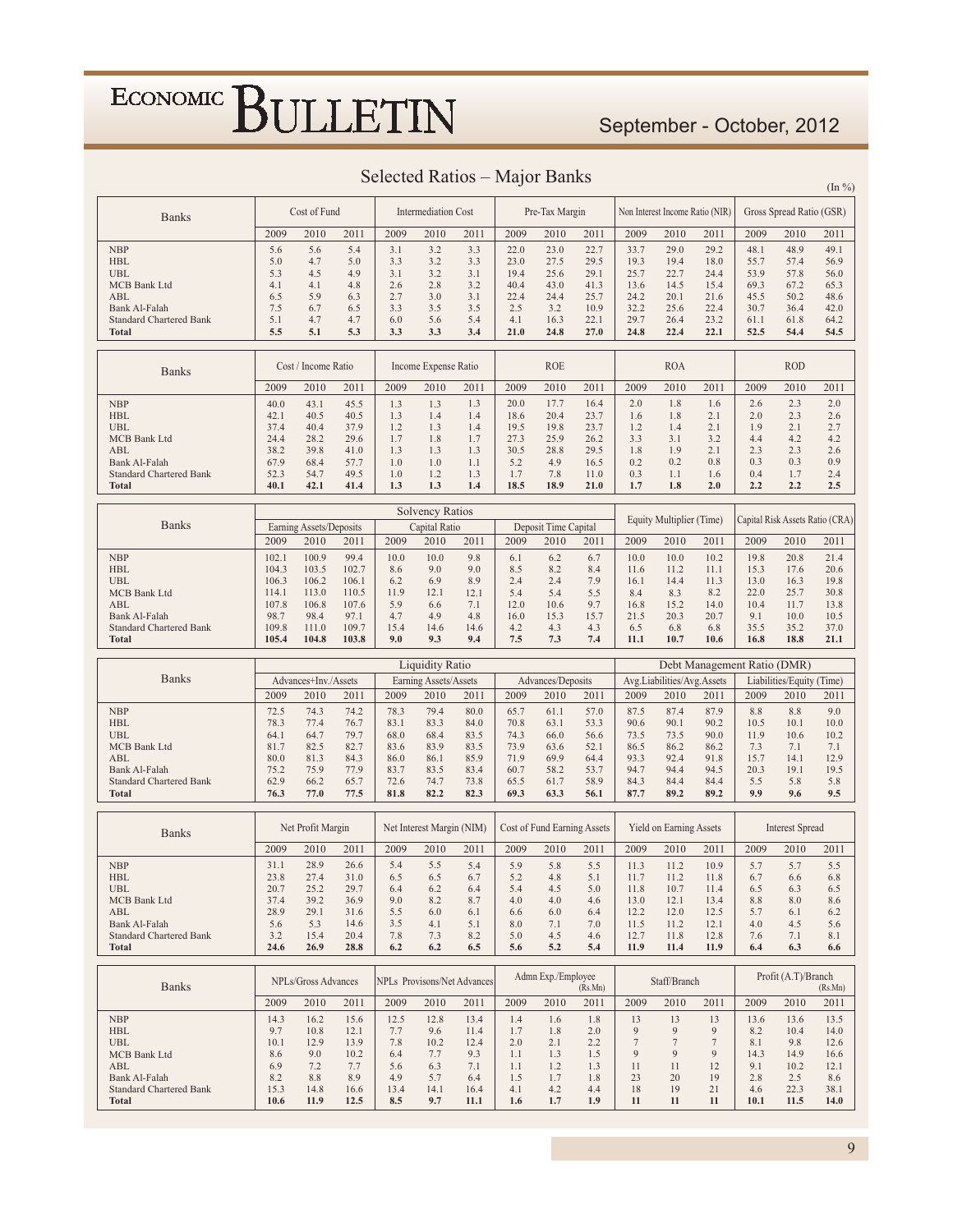### September - October, 2012

 $(Rs.Bn)$ 

 $(Rs.Mn)$ 

| <b>Banks</b>                  |        | Assets |        |        | Equity |                          |        | Deposits |        |       | Advances |        |       | Investments |        |
|-------------------------------|--------|--------|--------|--------|--------|--------------------------|--------|----------|--------|-------|----------|--------|-------|-------------|--------|
|                               | 2009   | 2010   | 2011   | 2009   | 2010   | 2011                     | 2009   | 2010     | 2011   | 2009  | 2010     | 2011   | 2009  | 2010        | 2011   |
| Askari Commercial Bank        | 254.3  | 314.7  | 343.8  | 13.1   | 14.8   | 16.5                     | 206.0  | 255.9    | 291.5  | 135   | 152.8    | 150.7  | 67.0  | 102.3       | 133.8  |
| Soneri Bank                   | 95.3   | 108.1  | 129.7  | 7.2    | 8.4    | 10.2                     | 73.5   | 82.0     | 99.7   | 48.7  | 54.7     | 65.3   | 29.5  | 35.0        | 45.8   |
| Bank Al-Habib                 | 249.8  | 301.6  | 384.3  | 12.3   | 14.7   | 17.8                     | 189.3  | 249.8    | 302.1  | 106.0 | 125.8    | 114.9  | 111.0 | 137.2       | 223.0  |
| Bank of Khyber                | 38.8   | 50.8   | 68.4   | 5.0    | 5.6    | 9.7                      | 26.3   | 37.0     | 45.5   | 11.8  | 18.2     | 22.5   | 17.9  | 19.9        | 36.7   |
| Bank of Punjab                | 216.7  | 229.2  | 281.0  | $-4.5$ | $-8.1$ | $-6.9$                   | 190.9  | 208.2    | 238.0  | 121.3 | 120.8    | 127.1  | 58.0  | 56.4        | 92.6   |
| Sindh Bank <sup>a</sup>       |        |        | 47.7   | $\sim$ |        | 10.7                     |        |          | 23.5   |       | $\sim$   | 7.3    |       |             | 26.1   |
| <b>KASB Bank</b>              | 59.2   | 56.7   | 71.3   | 4.8    | 2.1    | 2.7                      | 43.9   | 46.3     | 61.3   | 29.5  | 29.5     | 28.4   | 16.0  | 13.9        | 16.9   |
| Habib Metropolitan Bank Ltd   | 237.4  | 252.2  | 288.2  | 18.9   | 21.0   | 24.2                     | 142.5  | 160.5    | 185.4  | 102.3 | 119.8    | 109.7  | 111.7 | 101.0       | 147.5  |
| Faysal Bank                   | 180.9  | 267.3  | 292.6  | 11.3   | 16.6   | 17.8                     | 123.7  | 195.3    | 214.6  | 91.3  | 133.7    | 148.2  | 56.5  | 86.4        | 93.4   |
| mybank*                       | 35.5   | 39.5   |        | 4.2    | 3.2    | $\overline{\phantom{a}}$ | 26.8   | 29.5     | ۰      | 17.4  | 19.6     |        | 10.0  | 9.4         |        |
| <b>SILKBANK</b>               | 68.7   | 72.6   | 90.7   | 0.2    | 4.8    | 5.6                      | 49.6   | 55.7     | 64.1   | 32.1  | 44.4     | 49.9   | 20.2  | 13.2        | 17.5   |
| Meezan Bank                   | 124.2  | 154.8  | 200.5  | 9.1    | 10.7   | 13.3                     | 100.3  | 131.1    | 170.0  | 41.7  | 54.2     | 59.2   | 23.3  | 55.0        | 98.5   |
| NIB Bank                      | 208.1  | 164.3  | 154.8  | 41.6   | 13.7   | 13.6                     | 93.9   | 99.2     | 85.5   | 84.0  | 74.6     | 60.8   | 62.4  | 51.8        | 49.6   |
| Dubai Islamic Bank            | 35.4   | 39.9   | 48.2   | 6.0    | 6.0    | 6.2                      | 28.0   | 31.4     | 38.5   | 20.6  | 22.8     | 23.3   | 2.8   | 5.9         | 12.9   |
| Bank Islami Pakistan          | 34.3   | 45.0   | 58.8   | 4.7    | 4.7    | 5.1                      | 28.0   | 38.2     | 50.6   | 10.5  | 16.7     | 20.1   | 6.8   | 13.7        | 21.1   |
| Summit Bank                   | 38.2   | 72.3   | 119.6  | 4.1    | 3.6    | 5.5                      | 31.3   | 61.6     | 89.6   | 18.5  | 38.8     | 57.3   | 12.4  | 20.5        | 36.3   |
| JS Bank                       | 32.9   | 39.4   | 53.9   | 5.7    | 5.8    | 7.5                      | 21.3   | 26.3     | 41.5   | 11.7  | 14.0     | 18.0   | 9.5   | 13.7        | 22.6   |
| Al-Baraka Bank                | 19.8   | 60.8   | 72.5   | 3.5    | 6.1    | 6.5                      | 15.1   | 49.3     | 61.6   | 9.4   | 26.9     | 27.6   | 3.4   | 15.6        | 26.2   |
| Burj Bank**                   | 13.1   | 17.7   | 27.6   | 4.8    | 4.3    | 5.8                      | 6.8    | 12.6     | 20.3   | 4.8   | 5.6      | 10.5   | 2.9   | 5.1         | 10.0   |
| Samba Bank Limited            | 23.7   | 30.5   | 31.3   | 7.1    | 7.9    | 8.2                      | 12.5   | 14.9     | 17.7   | 9.7   | 12.1     | 15.8   | 5.8   | 11.1        | 9.7    |
| First Women Bank              | 10.3   | 12.7   | 16.1   | 1.1    | 1.1    | 1.7                      | 8.8    | 10.2     | 13.8   | 3.3   | 6.3      | 7.7    | 4.1   | 3.4         | 4.7    |
| <b>All Private/Prov.Banks</b> | 1976.6 | 2330.1 | 2781.0 | 160.2  | 147.0  | 181.7                    | 1418.5 | 1795.0   | 2114.8 | 909.6 | 1091.3   | 1124.3 | 631.2 | 770.5       | 1124.9 |

#### Key Performance Indicators - Private/Provincial/Government Banks

| <b>Banks</b>                  |        | Interest Income |                          |        | <b>Interest Expense</b> |        |         | Net Interest Income      |                          |                | Non Interest Income |       |         | Revenue |        |
|-------------------------------|--------|-----------------|--------------------------|--------|-------------------------|--------|---------|--------------------------|--------------------------|----------------|---------------------|-------|---------|---------|--------|
|                               | 2009   | 2010            | 2011                     | 2009   | 2010                    | 2011   | 2009    | 2010                     | 2011                     | 2009           | 2010                | 2011  | 2009    | 2010    | 2011   |
| Askari Commercial Bank        | 22586  | 27329           | 32766                    | 13554  | 17937                   | 22700  | 9033    | 9392                     | 10067                    | 2544           | 2800                | 2903  | 11577   | 12192   | 12970  |
| Soneri Bank                   | 9337   | 10250           | 12895                    | 6603   | 7204                    | 8997   | 2734    | 3047                     | 3898                     | 1168           | 1228                | 1955  | 3902    | 4275    | 5853   |
| Bank Al-Habib                 | 22120  | 27475           | 36503                    | 13053  | 16679                   | 22374  | 9067    | 10797                    | 14129                    | 1836           | 2129                | 2594  | 10903   | 12926   | 16723  |
| Bank of Khyber                | 3390   | 4207            | 6947                     | 2390   | 2925                    | 4552   | 1000    | 1282                     | 2395                     | 384            | 60                  | 730   | 1384    | 1671    | 3125   |
| Bank of Punjab                | 15642  | 18220           | 20685                    | 19022  | 18801                   | 21073  | $-3381$ | $-581$                   | $-388$                   | 2219           | 1883                | 1990  | $-1162$ | 1302    | 1846   |
| Sindh Bank <sup>a</sup>       |        |                 | 3704                     |        | ٠                       | 2241   |         | $\overline{\phantom{a}}$ | 1463                     | $\overline{a}$ |                     | 222   |         |         | 1685   |
| <b>KASB Bank</b>              | 5062   | 5017            | 4517                     | 5490   | 5064                    | 5053   | $-428$  | $-47$                    | $-536$                   | 555            | 623                 | 673   | 126     | 576     | 137    |
| Habib Metropolitan Bank Ltd   | 21376  | 23380           | 27248                    | 14665  | 16433                   | 19548  | 6711    | 6947                     | 7699                     | 3702           | 4429                | 5187  | 10413   | 11376   | 12886  |
| Faysal Bank                   | 16958  | 19710           | 28825                    | 11968  | 13919                   | 19619  | 4990    | 5791                     | 9206                     | 2813           | 4012                | 4070  | 7803    | 9803    | 13276  |
| mybank*                       | 3368   | 2887            | $\overline{\phantom{a}}$ | 2882   | 2332                    |        | 486     | 555                      | $\overline{\phantom{a}}$ | 384            | 409                 | ۰     | 870     | 970     |        |
| <b>SILKBANK</b>               | 5913   | 6776            | 8386                     | 5855   | 5926                    | 6515   | 58      | 849                      | 1871                     | 662            | 1185                | 847   | 720     | 2170    | 5348   |
| Meezan Bank                   | 10102  | 12290           | 18032                    | 4970   | 6606                    | 8666   | 5132    | 5684                     | 9366                     | 1598           | 2475                | 2505  | 6730    | 8159    | 11871  |
| NIB Bank                      | 18272  | 16482           | 14246                    | 12872  | 13533                   | 12167  | 5400    | 2949                     | 2079                     | 1682           | 1715                | 2152  | 7082    | 4664    | 4231   |
| Dubai Islamic Bank            | 3647   | 4072            | 4633                     | 1806   | 2130                    | 2396   | 1841    | 1942                     | 2237                     | 365            | 366                 | 457   | 2206    | 2308    | 2694   |
| Bank Islami Pakistan          | 2177   | 3807            | 5502                     | 1222   | 2057                    | 2883   | 955     | 1750                     | 2619                     | 343            | 207                 | 227   | 1298    | 1964    | 2846   |
| Summit Bank                   | 3514   | 7071            | 9531                     | 2947   | 6102                    | 9025   | 567     | 968                      | 506                      | 265            | 582                 | 744   | 832     | 1550    | 1250   |
| JS Bank                       | 2527   | 3300            | 4312                     | 1807   | 2255                    | 2583   | 721     | 1045                     | 1729                     | 339            | 333                 | 762   | 1060    | 1378    | 2642   |
| Al-Baraka Bank                | 1914   | 2199            | 6699                     | 1235   | 1659                    | 5001   | 679     | 540                      | 1698                     | 302            | 247                 | 482   | 981     | 787     | 2407   |
| Burj Bank**                   | 1132   | 1263            | 2376                     | 651    | 726                     | 1423   | 481     | 537                      | 952                      | 57             | 64                  | 188   | 538     | 601     | 1140   |
| Samba Bank Limited            | 1879   | 2385            | 3352                     | 1259   | 1350                    | 1944   | 620     | 1034                     | 1408                     | 142            | 321                 | 152   | 762     | 1355    | 1606   |
| First Women Bank              | 896    | 1374            | 1919                     | 408    | 764                     | 1176   | 488     | 611                      | 742                      | 67             | 57                  | 254   | 555     | 668     | 996    |
| <b>All Private/Prov.Banks</b> | 171812 | 199494          | 253078                   | 124659 | 144402                  | 179936 | 47154   | 55092                    | 73140                    | 21427          | 25125               | 29094 | 68580   | 80695   | 105532 |

| <b>Banks</b>                  |       | Admn Expense |                          |         | <b>Operating Profit</b> |                          |       | Provision/Other Expenses |                          |          | Profit / Loss (B.T) |         |          | Profit/Loss (A.T) |         |
|-------------------------------|-------|--------------|--------------------------|---------|-------------------------|--------------------------|-------|--------------------------|--------------------------|----------|---------------------|---------|----------|-------------------|---------|
|                               | 2009  | 2010         | 2011                     | 2009    | 2010                    | 2011                     | 2009  | 2010                     | 2011                     | 2009     | 2010                | 2011    | 2009     | 2010              | 2011    |
| Askari Commercial Bank        | 6996  | 7813         | 8639                     | 4581    | 4379                    | 4331                     | 2949  | 3107                     | 1918                     | 1642     | 1273                | 2413    | 1097     | 943               | 1627    |
| Soneri Bank                   | 2114  | 2624         | 3448                     | 1788    | 1651                    | 2405                     | 1599  | 1511                     | 1327                     | 190      | 140                 | 1078    | 145      | 125               | 783     |
| <b>Bank Al-Habib</b>          | 5046  | 6162         | 7585                     | 5857    | 6764                    | 9138                     | 1345  | 1108                     | 1983                     | 4512     | 5656                | 7155    | 2856     | 3602              | 4533    |
| Bank of Khyber                | 719   | 944          | 1468                     | 665     | 727                     | 1657                     | 1463  | 13                       | 371                      | $-799$   | 713                 | 1285    | $-162$   | 563               | 872     |
| Bank of Punjab                | 3028  | 3426         | 3954                     | $-4190$ | $-2124$                 | $-2108$                  | 10184 | 4061                     | $-2632$                  | $-14374$ | $-6186$             | 523     | $-10069$ | $-4029$           | 348     |
| Sindh Bank <sup>a</sup>       |       | ٠            | 514                      |         |                         | 1171                     |       | $\overline{\phantom{a}}$ | 31                       |          |                     | 1140    |          |                   | 750     |
| <b>KASB Bank</b>              | 2379  | 2495         | 2323                     | $-2253$ | $-1919$                 | $-2186$                  | 2549  | 1536                     | 814                      | $-5943$  | $-3455$             | $-3000$ | $-4228$  | $-2711$           | $-2370$ |
| Habib Metropolitan Bank Ltd   | 3524  | 4173         | 4924                     | 6889    | 7203                    | 7962                     | 2676  | 3176                     | 3332                     | 4214     | 4026                | 4630    | 2739     | 2818              | 3281    |
| Faysal Bank                   | 4284  | 6644         | 10814                    | 3519    | 3159                    | 2462                     | 2219  | 2332                     | 985                      | 1300     | 827                 | 1478    | 1200     | 1190              | 1280    |
| mybank*                       | 1064  | 1110         | $\overline{\phantom{a}}$ | $-194$  | $-140$                  | $\overline{\phantom{a}}$ | 1962  | 938                      | $\overline{\phantom{a}}$ | $-2156$  | $-1078$             | $\sim$  | $-1640$  | $-1043$           |         |
| <b>SILKBANK</b>               | 2748  | 3154         | 3779                     | $-2028$ | $-984$                  | 1569                     | 2225  | 253                      | 209                      | $-4252$  | $-1235$             | 1359    | $-2903$  | $-1131$           | 695     |
| Meezan Bank                   | 3530  | 4461         | 5959                     | 3200    | 3698                    | 5912                     | 1460  | 1571                     | 1557                     | 1740     | 2127                | 4356    | 1025     | 1650              | 3391    |
| <b>NIB Bank</b>               | 5345  | 6955         | 4715                     | 1737    | $-2291$                 | $-484$                   | 1092  | 10331                    | 2996                     | 644      | $-12622$            | $-3480$ | 691      | $-10112$          | $-2044$ |
| Dubai Islamic Bank            | 1724  | 2096         | 2337                     | 482     | 212                     | 357                      | 130   | 194                      | 41                       | 352      | 18                  | 316     | 227      | 8                 | 190     |
| Bank Islami Pakistan          | 1755  | 1896         | 2147                     | $-457$  | 69                      | 699                      | 122   | 23                       | 89                       | $-579$   | 46                  | 609     | $-489$   | 47                | 410     |
| Summit Bank                   | 1065  | 2736         | 3782                     | $-233$  | $-1186$                 | $-2532$                  | 2053  | 2690                     | 511                      | $-2286$  | $-3876$             | $-3043$ | $-2067$  | $-3018$           | $-1537$ |
| JS Bank                       | 1735  | 1847         | 2098                     | $-675$  | $-469$                  | 544                      | 774   | 154                      | 8.0                      | $-1449$  | $-623$              | 536     | $-595$   | $-407$            | 360     |
| Al-Baraka Bank                | 1411  | 1509         | 1911                     | $-430$  | $-722$                  | 496                      | 369   | 851                      | 16                       | $-799$   | $-1572$             | 481     | $-564$   | $-1040$           | 410     |
| Burj Bank**                   | 686   | 987          | 1229                     | $-148$  | $-386$                  | $-89$                    | 257   | 439                      | 258                      | $-405$   | $-825$              | $-347$  | $-293$   | $-535$            | $-288$  |
| Samba Bank Limited            | 1415  | 1457         | 1393                     | $-653$  | $-102$                  | 213                      | 415   | 29                       | 13                       | $-1068$  | $-130$              | 201     | $-593$   | $-120$            | 236     |
| <b>First Women Bank</b>       | 452   | 534          | 601                      | 103     | 134                     | 395                      | 190   | 80                       | $-5$                     | $-86$    | 55                  | 400     | $-80$    | 24                | 258     |
| <b>All Private/Prov.Banks</b> | 51020 | 63023        | 73620                    | 17560   | 17673                   | 31912                    | 36033 | 34397                    | 13822                    | $-19602$ | $-16722$            | 18090   | $-13703$ | $-13176$          | 13185   |

\* mybank was descheduled and amalgamated with Summit Bank

\*\* Formerly Dawood Islamic Bank

<sup>a</sup> Commenced Business on December 14, 2010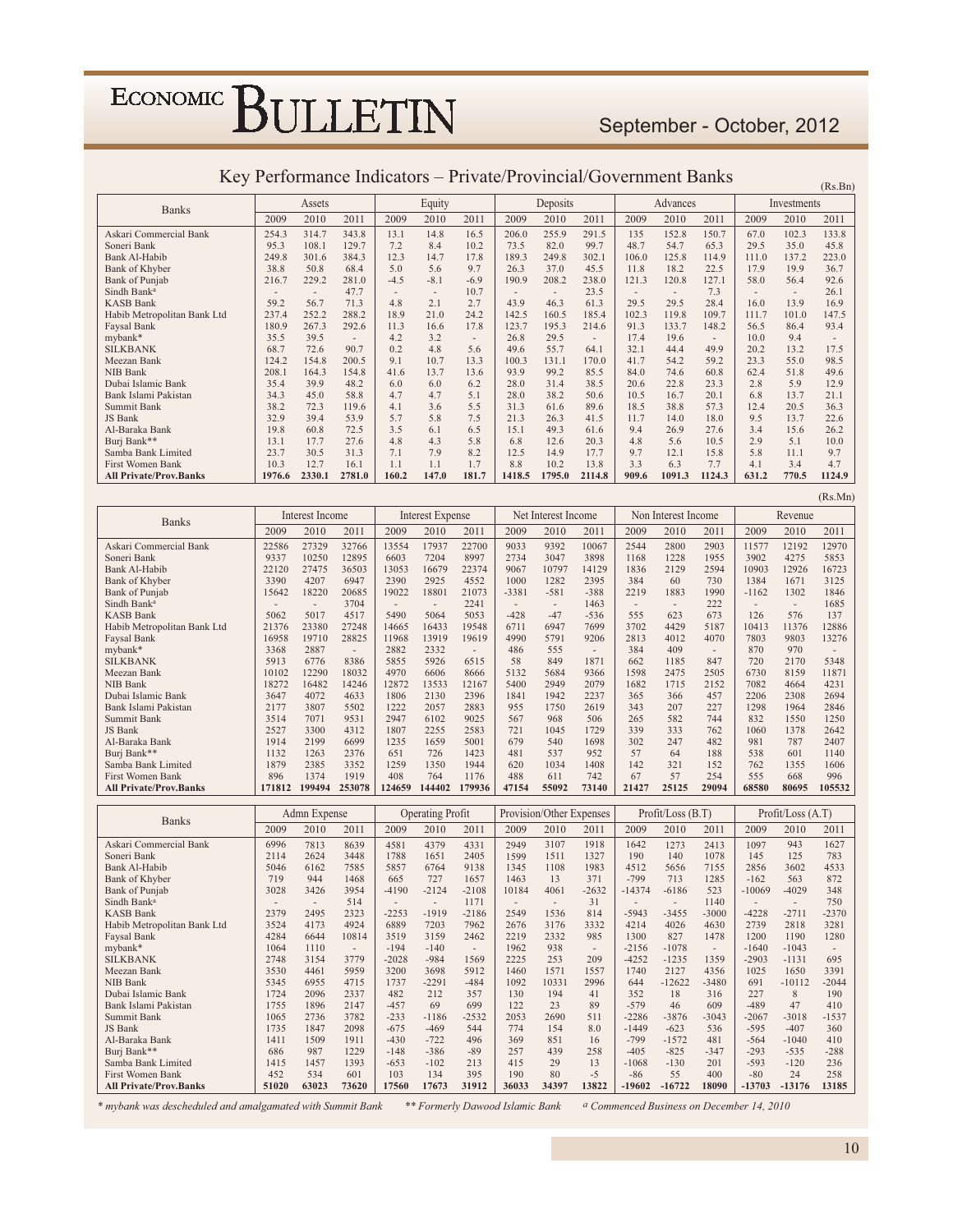September - October, 2012

|                                             |                | Cost of Fund            |                                  |              | <b>Intermediation Cost</b> |                          |                    | Pre-Tax Margin       |                     |                  |                          | Non Interest Income Ratio(NIR)   |                  | Gross Spread Ratio(GSR) |                                  |
|---------------------------------------------|----------------|-------------------------|----------------------------------|--------------|----------------------------|--------------------------|--------------------|----------------------|---------------------|------------------|--------------------------|----------------------------------|------------------|-------------------------|----------------------------------|
| <b>Banks</b>                                | 2009           | 2010                    | 2011                             | 2009         | 2010                       | 2011                     | 2009               | 2010                 | 2011                | 2009             | 2010                     | 2011                             | 2009             | 2010                    | 2011                             |
| Askari Commercial Bank                      | 6.6            | 7.1                     | 7.7                              | 3.4          | 3.1                        | 2.9                      | 6.5                | 4.2                  | 6.8                 | 22.0             | 23.0                     | 22.4                             | 40.0             | 34.4                    | 30.7                             |
| Soneri Bank                                 | 8.6            | 8.1                     | 8.6                              | 2.8          | 3.0                        | 3.3                      | 1.8                | 1.2                  | 7.3                 | 29.2             | 28.7                     | 33.4                             | 29.3             | 29.7                    | 30.2                             |
| Bank Al-Habib                               | 6.9            | 6.7<br>8.2              | 7.2<br>9.5                       | 2.7<br>2.5   | 2.5                        | 2.5                      | 18.8<br>$-21.2$    | 19.1                 | 18.3                | 16.8<br>27.7     | 16.5<br>4.5              | 15.5                             | 41.0             | 39.3<br>30.5            | 38.7                             |
| Bank of Khyber<br>The Bank of Punjab        | 8.4<br>6.3     | 5.9                     | 8.7                              | 1.0          | 2.6<br>1.1                 | 3.1<br>1.6               | $-80.5$            | 16.7<br>$-30.8$      | 16.7<br>2.3         | $-191.0$         | 144.6                    | 23.4<br>107.8                    | 29.5<br>$-21.6$  | $-3.2$                  | 34.5<br>$-1.9$                   |
| <b>KASB Bank</b>                            | 11.7           | 9.7                     | 8.6                              | 5.1          | 4.8                        | 3.9                      | $-105.8$           | $-61.3$              | $-57.8$             | 440.5            | 108.2                    | 491.2                            | $-8.5$           | $-0.9$                  | $-11.9$                          |
| Habib Metropolitan Bank                     | 7.9            | 7.6                     | 8.2                              | 1.9          | 1.9                        | 2.1                      | 16.8               | 14.5                 | 14.3                | 35.6             | 38.9                     | 40.3                             | 31.4             | 29.7                    | 28.3                             |
| Faysal Bank<br>mybank                       | 8.7<br>9.3     | 7.2<br>7.3              | 8.1<br>0.0                       | 3.1<br>3.4   | 3.4<br>3.5                 | 4.5<br>0.0               | 6.6<br>$-57.5$     | 3.5<br>$-32.7$       | 4.5<br>$\centerdot$ | 36.1<br>44.1     | 40.9<br>42.4             | 30.7<br>$\overline{\phantom{m}}$ | 29.4<br>14.4     | 29.4<br>19.2            | 31.9<br>$\overline{\phantom{a}}$ |
| <b>SILKBANK</b>                             | 10.2           | 9.1                     | 8.8                              | 4.8          | 4.8                        | 5.1                      | -64.7              | $-15.5$              | 14.7                | 91.9             | 54.6                     | 31.2                             | 1.0              | 12.5                    | 22.3                             |
| Meezan Bank                                 | 5.4            | 5.4                     | 5.5                              | 3.9          | 3.6                        | 3.8                      | 14.9               | 14.4                 | 21.2                | 23.7             | 30.3                     | 21.1                             | 50.8             | 46.2                    | 51.9                             |
| NIB Bank                                    | 9.0            | 9.1                     | 8.9                              | 3.8          | 4.7                        | 3.4                      | 3.2                | $-69.4$              | $-21.2$             | 23.8             | 36.8                     | 50.9                             | 29.6             | 17.9                    | 14.6                             |
| Dubai Islamic Bank<br>Bank Islami Pakistan  | 6.7<br>6.0     | 7.0<br>6.2              | 6.6<br>6.4                       | 6.4<br>8.6   | 6.9<br>5.7                 | 6.4<br>4.8               | 8.8<br>$-23.0$     | 0.4<br>1.1           | 6.2<br>10.6         | 16.5<br>26.4     | 15.9<br>10.6             | 17.0<br>8.0                      | 50.5<br>43.9     | 47.7<br>46.0            | 48.3<br>47.6                     |
| Summit Bank                                 | 11.5           | 12.2                    | 10.3                             | 4.1          | 5.5                        | 4.3                      | $-60.5$            | $-50.6$              | $-29.6$             | 31.9             | 37.5                     | 59.5                             | 16.1             | 13.7                    | 5.3                              |
| JS Bank                                     | 5.9            | 7.8                     | 6.8                              | 8.2          | 6.4                        | 5.5                      | $-50.6$            | $-17.1$              | 10.6                | 32.0             | 24.2                     | 30.6                             | 28.5             | 31.7                    | 40.1                             |
| Al-Baraka Bank                              | 9.2<br>10.0    | 4.9<br>7.0              | 7.4<br>85.6                      | 10.6<br>10.6 | 4.5<br>9.5                 | 2.8<br>7.3               | $-36.1$<br>$-34.1$ | $-64.3$<br>$-62.2$   | 6.7                 | 30.8<br>10.6     | 31.4                     | 22.1                             | 35.5<br>42.5     | 24.6<br>42.5            | 25.3<br>40.1                     |
| Burj Bank<br>Samba Bank                     | 9.7            | 7.3                     | 9.0                              | 10.9         | 7.9                        | 6.5                      | $-52.8$            | $-4.8$               | $-13.5$<br>57.1     | 18.6             | 10.6<br>23.7             | 16.5<br>9.7                      | 33.0             | 43.4                    | 42.0                             |
| First Women Bank                            | 5.5            | 7.7                     | 8.5                              | 6.1          | 5.4                        | 4.3                      | $-8.9$             | 3.8                  | 18.4                | 12.1             | 8.5                      | 25.5                             | 54.5             | 44.5                    | 38.7                             |
| Total                                       | 7.7            | 7.2                     | 7.9                              | 3.2          | 3.1                        | 3.3                      | $-11.4$            | $-7.4$               | 6.1                 | 31.2             | 31.3                     | 28.6                             | 27.0             | 27.6                    | 28.7                             |
|                                             |                | Cost/Income Ratio       |                                  |              | Income/Expense Ratio       |                          |                    | <b>ROE</b>           |                     |                  | <b>ROA</b>               |                                  |                  | <b>ROD</b>              |                                  |
| <b>Banks</b>                                | 2009           | 2010                    | 2011                             | 2009         | 2010                       | 2011                     | 2009               | 2010                 | 2011                | 2009             | 2010                     | 2011                             | 2009             | 2010                    | 2011                             |
| Askari Commercial Bank                      | 60.4           | 64.1                    | 66.6                             | 1.1          | 1.0                        | 1.1                      | 8.7                | 6.7                  | 10.4                | 0.5              | 0.3                      | 0.5                              | 0.6              | 0.4                     | 0.6                              |
| Soneri Bank                                 | 52.8           | 61.4                    | 58.9                             | 1.1          | 1.0                        | 1.1                      | 2.0                | 1.6                  | 8.4                 | 0.2              | 0.1                      | 0.7                              | 0.2              | 0.2                     | 0.9                              |
| <b>Bank Al-Habib</b>                        | 46.3<br>52.0   | 47.7<br>70.3            | 45.4<br>47.0                     | 1.2<br>1.2   | 1.2<br>1.2                 | 1.2<br>1.2               | 25.7<br>$-11.9$    | 26.7<br>10.6         | 27.9<br>11.4        | 1.3<br>$-1.8$    | 1.3<br>1.3               | 1.3<br>1.5                       | 1.7<br>$-2.5$    | 1.6<br>1.8              | 1.6<br>2.1                       |
| Bank of Khyber<br>The Bank of Punjab        | $-260.6$       | 263.1                   | 214.2                            | 0.6          | 0.8                        | 1.0                      | $-3430.7$          | 69.9                 | $-5.0$              | $-5.0$           | $-1.8$                   | 0.1                              | $-5.7$           | $-2.0$                  | 0.2                              |
| <b>KASB Bank</b>                            | 1888.1         | 433.2                   | 1695.6                           | 0.5          | 0.6                        | 0.6                      | $-62.2$            | $-78.6$              | $-98.0$             | $-7.6$           | $-4.7$                   | $-3.7$                           | $-10.7$          | $-6.0$                  | $-4.4$                           |
| Habib Metropolitan Bank                     | 33.8           | 36.7                    | 38.2                             | 1.2          | 1.2                        | 1.2                      | 15.6               | 14.1                 | 14.5                | 1.3              | 1.2                      | 1.2                              | 2.0              | 1.9                     | 1.9                              |
| Faysal Bank<br>mybank                       | 54.9<br>122.3  | 67.8<br>115.1           | 81.5<br>$\overline{\phantom{a}}$ | 1.1<br>0.9   | 1.0<br>0.8                 | 1.0<br>$\sim$            | 11.2<br>$-32.5$    | 8.5<br>$-28.0$       | 7.4<br>0.0          | 0.8<br>$-4.4$    | 0.5<br>$-2.8$            | 0.5<br>$\overline{\phantom{a}}$  | 1.1<br>$-6.0$    | 0.7<br>$-3.7$           | 0.6<br>$\overline{\phantom{a}}$  |
| <b>SILKBANK</b>                             | 381.7          | 145.3                   | 139.0                            | 0.6          | 0.9                        | 1.2                      | $-176.6$           | $-45.1$              | 13.5                | $-4.7$           | $-1.6$                   | 0.9                              | $-6.4$           | $-2.1$                  | 1.2                              |
| Meezan Bank                                 | 52.5           | 54.7                    | 50.2                             | 1.2          | 1.2                        | 1.3                      | 13.3               | 16.6                 | 28.2                | 1.0              | 1.2                      | 1.9                              | 1.2              | 1.4                     | 2.3                              |
| NIB Bank<br>Dubai Islamic Bank              | 75.5<br>78.2   | 149.1<br>90.8           | 111.4<br>86.7                    | 1.0<br>1.1   | 0.6<br>1.0                 | 0.8<br>1.1               | 1.7<br>4.1         | $-41.3$<br>0.1       | $-19.6$<br>3.1      | 0.4<br>0.7       | $-5.4$<br>0.0            | $-1.3$<br>0.4                    | 0.7<br>0.8       | $-10.5$<br>0.03         | $-2.2$<br>0.5                    |
| Bank Islami Pakistan                        | 135.2          | 96.8                    | 75.4                             | 0.8          | 1.0                        | 1.1                      | $-9.9$             | 1.0                  | 8.3                 | $-1.8$           | 0.1                      | 0.8                              | $-2.4$           | 0.1                     | 0.9                              |
| Summit Bank                                 | 128.0          | 176.5                   | 302.6                            | 0.6          | 0.7                        | 0.8                      | $-40.5$            | $-78.8$              | $-33.8$             | $-6.6$           | $-5.5$                   | $-1.6$                           | $-8.6$           | $-6.5$                  | $-2.0$                           |
| JS Bank                                     | 163.7          | 134.0<br>191.7          | 84.2                             | 0.9<br>0.7   | 0.9                        | 1.1                      | $-10.4$<br>$-15.0$ | $-7.1$<br>$-21.7$    | 5.4                 | $-2.2$<br>$-3.1$ | $-1.1$                   | 0.8                              | $-3.3$<br>$-4.3$ | $-1.7$                  | 1.1<br>0.6                       |
| Al-Baraka Bank<br>Burj Bank                 | 143.8<br>127.5 | 164.2                   | 87.7<br>107.8                    | 0.7          | 0.6<br>0.6                 | 1.1<br>0.2               | $-6.6$             | $-11.8$              | 6.5<br>$-5.7$       | $-2.6$           | $-2.6$<br>$-3.5$         | 0.6<br>$-1.3$                    | $-4.9$           | $-3.2$<br>$-5.5$        | $-1.7$                           |
| Samba Bank                                  | 185.7          | 107.5                   | 89.3                             | 0.7          | 1.0                        | 1.1                      | $-9.5$             | $-1.6$               | 2.9                 | $-2.9$           | $-0.4$                   | 0.8                              | $-5.3$           | $-0.9$                  | 1.5                              |
| First Women Bank                            | 81.4           | 79.9                    | 60.3                             | 0.9          | 1.0                        | 1.2                      | $-7.3$             | 2.2                  | 18.9                | $-0.9$           | 0.2                      | 1.8                              | $-1.1$           | 0.3                     | 2.1                              |
| Total                                       | 76.8           | 78.4                    | 72.5                             | 0.9          | 0.9                        | 1.1                      | $-9.5$             | $-8.5$               | 7.8                 | $-0.9$           | $-0.6$                   | 0.5                              | $-1.2$           | $-0.8$                  | 0.6                              |
|                                             |                |                         |                                  |              | Solvency Ratio             |                          |                    |                      |                     |                  | Equity Multiplier (Time) |                                  |                  |                         | Capital Risk Assets Ratio (CRA)  |
| <b>Banks</b>                                |                | Earning Assets/Deposits |                                  |              | Capital Ratio              |                          |                    | Deposit Time Capital |                     |                  |                          |                                  |                  |                         |                                  |
|                                             | 2009           | 2010                    | 2011                             | 2009         | 2010                       | 2011                     | 2009               | 2010                 | 2011                | 2009             | 2010                     | 2011                             | 2009             | 2010                    | 2011                             |
| Askari Commercial Bank                      | 103.8          | 104.6                   | 102.3                            | 5.5          | 4.9                        | 4.8                      | 13.4               | 14.9                 | 16.2                | 18.3             | 20.4                     | 21.0                             | 9.5              | 9.7                     | 10.32                            |
| Soneri Bank<br>Bank Al-Habib                | 112.5<br>112.1 | 113.2<br>111.1          | 113.6<br>110.7                   | 8.0<br>5.2   | 7.7<br>4.9                 | 7.8<br>4.7               | 9.1<br>13.0        | 9.3<br>14.6          | 9.1<br>15.4         | 12.5<br>19.2     | 13.1<br>20.4             | 12.8<br>21.1                     | 14.7<br>10.8     | 15.1<br>11.6            | 15.5<br>13.5                     |
| Bank of Khyber                              | 120.1          | 120.3                   | 126.8                            | 15.3         | 11.9                       | 12.8                     | 4.8                | 4.1                  | 4.2                 | 6.5              | 8.4                      | 7.8                              | 43.8             | 35.4                    | 37.6                             |
| The Bank of Punjab                          | 95.7           | 103.2                   | 114.4                            | 0.1          | $-2.6$                     | $-2.7$                   | 35.8               | 40.5                 | 30.9                | 685.8            | $-38.7$                  | $-36.7$                          | 0.4              | $-8.7$                  | $-5.6$                           |
| <b>KASB Bank</b><br>Habib Metropolitan Bank | 113.9<br>141.7 | 100.3<br>147.3          | 92.4<br>141.7                    | 12.2<br>8.3  | 5.9<br>8.1                 | 3.8<br>8.4               | 5.6<br>8.0         | 12.1<br>7.8          | 18.7<br>7.7         | 8.2<br>12.0      | 16.8<br>12.3             | 26.5<br>12.0                     | 22.0<br>16.6     | 11.7<br>17.9            | 8.3<br>19.7                      |
| Faysal Bank                                 | 126.7          | 122.0                   | 115.2                            | 6.7          | 6.2                        | 6.2                      | 9.6                | 10.9                 | 11.5                | 14.9             | 16.0                     | 16.3                             | 12.3             | 12.4                    | 12.2                             |
| mybank                                      | 112.0          | 105.5                   | $\overline{\phantom{a}}$         | 13.4         | 9.9                        | $\overline{\phantom{a}}$ | 4.9                | 6.1                  | 7.1                 | 7.5              | 10.1                     | $\overline{\phantom{a}}$         | 26.3             | 20.1                    | $\sim$                           |
| <b>SILKBANK</b>                             | 108.3          | 106.5                   | 108.0                            | 2.6          | 3.5                        | 6.3                      | 14.7               | 16.0                 | 11.4                | 37.8             | 28.2                     | 15.8                             | 5.2              | 6.6                     | 11.0                             |
| Meezan Bank<br>NIB Bank                     | 104.5<br>143.4 | 101.3<br>151.0          | 97.5<br>142.1                    | 7.4<br>21.4  | 7.1<br>13.1                | 6.8<br>6.5               | 11.3<br>2.4        | 11.4<br>3.5          | 12.1<br>6.8         | 13.6<br>4.7      | 14.1<br>7.6              | 14.8<br>15.3                     | 19.0<br>50.3     | 20.7<br>30.9            | 21.2<br>15.4                     |
| Dubai Islamic Bank                          | 101.3          | 103.7                   | 106.4                            | 16.5         | 16.1                       | 13.9                     | 4.8                | 4.9                  | 5.7                 | 6.1              | 6.2                      | 7.2                              | 28.7             | 27.9                    | 26.6                             |
| Bank Islami Pakistan                        | 91.5           | 88.7                    | 92.0                             | 18.5         | 11.9                       | 9.5                      | 4.1                | 7.0                  | 8.8                 | 5.4              | 8.4                      | 10.5                             | 58.7             | 34.7                    | 26.9                             |
| Summit Bank                                 | 113.2          | 99.8                    | 103.0                            | 16.2         | 6.9                        | 4.7                      | 4.9                | 12.5                 | 15.8                | 6.2              | 14.4                     | 21.1                             | 29.8             | 13.4                    | 9.5                              |
| JS Bank<br>Al-Baraka Bank                   | 118.6<br>110.1 | 123.0<br>101.0          | 113.5<br>84.9                    | 20.9<br>20.8 | 15.8<br>11.9               | 14.3<br>9.5              | 3.3<br>3.4         | 4.1<br>6.7           | 6.0<br>8.8          | 4.8<br>4.8       | 6.3<br>8.4               | 7.0<br>10.5                      | 53.4<br>43.8     | 45.1<br>26.4            | 36.7<br>23.2                     |
| Burj Bank                                   | 162.5          | 127.7                   | 110.5                            | 39.4         | 29.6                       | 22.2                     | 1.3                | 2.1                  | 3.3                 | 2.5              | 3.4                      | 4.5                              | 85.4             | 87.4                    | 62.3                             |
| Samba Bank                                  | 143.0          | 164.9                   | 160.3                            | 31.2         | 27.7                       | 26.0                     | 1.8                | 1.8                  | 2.0                 | 3.2              | 3.6                      | 3.8                              | 79.0             | 68.7                    | 57.6                             |
| First Women Bank                            | 104.9          | 107.4                   | 107.7                            | 12.5         | 9.3                        | 9.5                      | 6.7                | 8.6                  | 8.5                 | 8.0              | 10.7                     | 10.6                             | 33.4             | 22.4                    | 19.5                             |
| Total                                       | 114.9          | 114.5                   | 112.8                            | 9.3          | 7.2                        | 6.3                      | 7.5                | 10.2                 | 10.7                | 10.7             | 14.1                     | 16.2                             | 19.4             | 16.3                    | 14.5                             |

#### Selected Ratios – Private/Provincial Banks  $_{(In \%)}$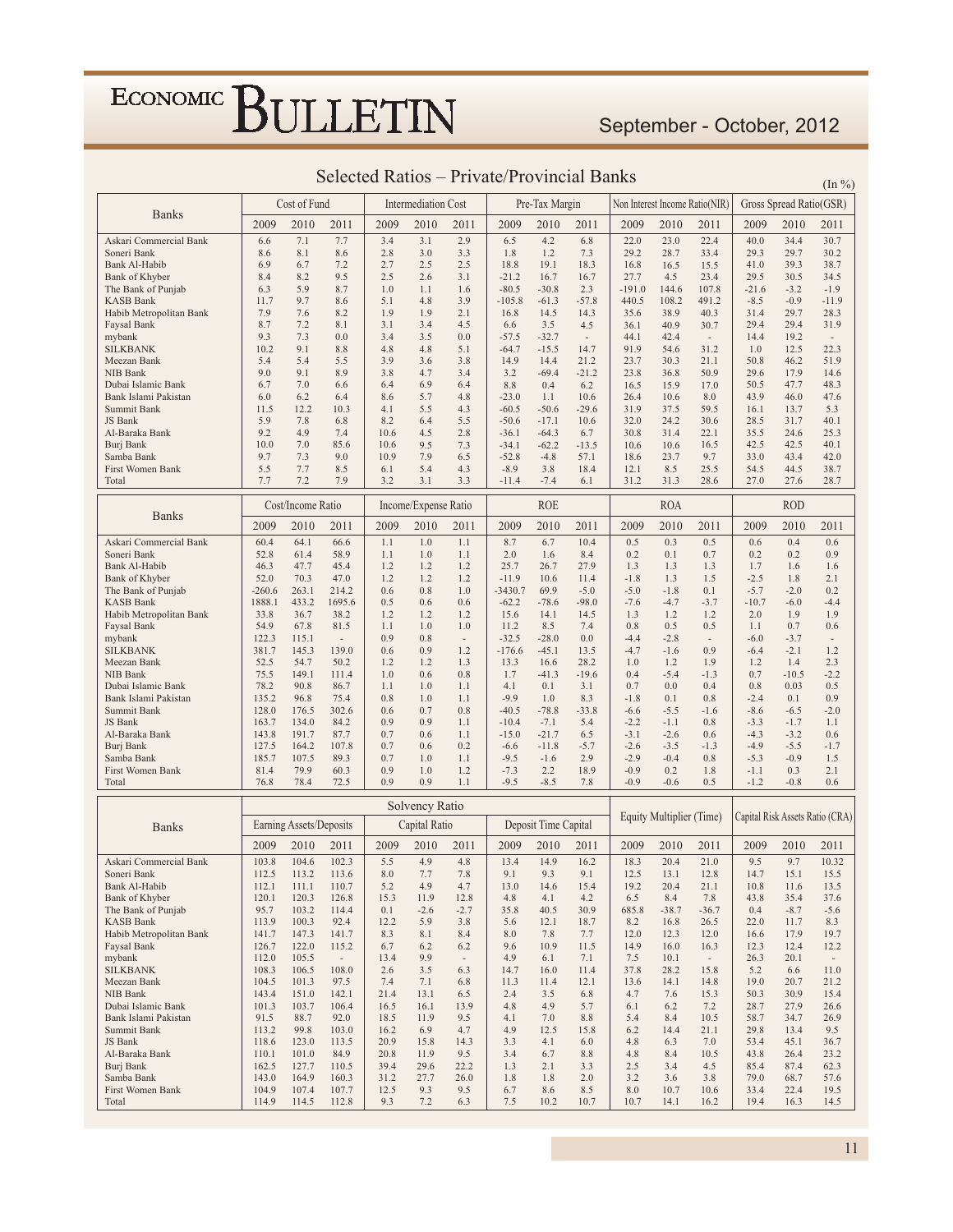### September - October, 2012

|                                             |              |                     |                            |                |                                    |                          |              |                             | Selected Ratios - Private/Provincial Banks |              |                         |                          |                       |                           | $(\ln \frac{9}{6})$      |
|---------------------------------------------|--------------|---------------------|----------------------------|----------------|------------------------------------|--------------------------|--------------|-----------------------------|--------------------------------------------|--------------|-------------------------|--------------------------|-----------------------|---------------------------|--------------------------|
|                                             |              |                     |                            |                | <b>Liquidity Ratio</b>             |                          |              |                             |                                            |              |                         |                          | Debt Management Ratio |                           |                          |
| <b>Banks</b>                                |              |                     | Advances+Investment/Assets |                | Earning Assets/Assets              |                          |              | Advances/Deposits           |                                            |              | Liabilities/Assets      |                          |                       | Liabilities/Equity (Time) |                          |
|                                             | 2009         | 2010                | 2011                       | 2009           | 2010                               | 2011                     | 2009         | 2010                        | 2011                                       | 2009         | 2010                    | 2011                     | 2009                  | 2010                      | 2011                     |
| Askari Commercial Bank                      | 79.6         | 80.3                | 81.9                       | 103.8          | 104.6                              | 102.3                    | 70.6         | 62.3                        | 55.4                                       | 93.9         | 94.6                    | 94.9                     | 17.2                  | 19.2                      | 19.9                     |
| Soneri Bank                                 | 79.4         | 82.6                | 84.4                       | 112.5          | 113.2                              | 113.6                    | 71.2         | 66.5                        | 66.0                                       | 91.5         | 91.8                    | 91.6                     | 11.4                  | 12.0                      | 11.7                     |
| Bank Al-Habib                               | 85.6         | 87.0                | 87.6                       | 112.1          | 111.1                              | 110.7                    | 61.8         | 52.8                        | 43.6                                       | 94.0         | 94.5                    | 94.8                     | 18.0                  | 19.3                      | 20.0                     |
| Bank of Khyber                              | 73.3         | 75.7                | 81.6                       | 120.1          | 120.3                              | 126.8                    | 48.0         | 47.5                        | 49.4                                       | 84.8         | 82.9                    | 83.4                     | 5.6                   | 7.0                       | 6.5                      |
| The Bank of Punjab                          | 55.8         | 55.5                | 77.8                       | 95.7           | 103.2                              | 114.4                    | 40.6         | 33.4                        | 55.6                                       | 97.5         | 97.8                    | 97.2                     | 668.9                 | $-37.8$                   | $-35.6$                  |
| KASB Bank<br>Habib Metropolitan Bank        | 77.8<br>89.5 | 75.9<br>88.8        | 69.3<br>88.4               | 113.9<br>141.7 | 100.3<br>147.3                     | 92.4<br>141.7            | 78.2<br>77.7 | 65.5<br>73.3                | 53.9<br>66.4                               | 87.2<br>92.0 | 93.6<br>92.0            | 95.5<br>91.7             | 7.1<br>11.0           | 15.7<br>11.3              | 25.3<br>11.0             |
| Faysal Bank                                 | 83.8         | 82.1                | 82.5                       | 126.7          | 122.0                              | 115.2                    | 77.2         | 70.6                        | 68.8                                       | 92.6         | 93.5                    | 93.6                     | 13.8                  | 15.0                      | 15.2                     |
| mybank                                      | 78.0         | 75.4                | $\overline{\phantom{a}}$   | 112.0          | 105.5                              | $\overline{\phantom{a}}$ | 69.9         | 65.8                        | $\overline{\phantom{a}}$                   | 85.1         | 87.7                    | $\overline{\phantom{a}}$ | 6.3                   | 8.8                       | $\overline{\phantom{a}}$ |
| SILKBank                                    | 76.7         | 77.5                | 76.4                       | 108.3          | 106.5                              | 108.0                    | 69.7         | 72.6                        | 78.7                                       | 95.0         | 95.3                    | 93.6                     | 35.9                  | 26.9                      | 14.8                     |
| Meezan Bank                                 | 56.8         | 62.4                | 75.1                       | 104.5          | 101.3                              | 97.5                     | 47.6         | 41.4                        | 37.6                                       | 92.8         | 92.7                    | 93.0                     | 12.6                  | 13.0                      | 13.7                     |
| NIB Bank                                    | 67.7         | 73.2                | 74.2                       | 143.4          | 151.0                              | 142.1                    | 82.8         | 82.1                        | 73.3                                       | 79.0         | 85.2                    | 91.4                     | 3.7                   | 6.5                       | 14.0                     |
| Dubai Islamic Bank                          | 66.0         | 69.3                | 73.8                       | 101.3          | 103.7                              | 106.4                    | 72.3         | 73.0                        | 66.0                                       | 83.5         | 83.9                    | 86.1                     | 5.1                   | 5.2                       | 6.2                      |
| Bank Islami Pakistan<br>Summit Bank         | 53.7<br>82.3 | 60.1<br>81.7        | 68.9<br>79.6               | 91.5<br>113.2  | 88.7<br>99.8                       | 92.0<br>103.0            | 41.5<br>71.5 | 41.0<br>61.6                | 41.4<br>63.5                               | 81.4<br>84.3 | 88.0<br>93.3            | 90.3<br>95.0             | 4.4<br>5.2            | 7.4<br>13.4               | 9.5<br>20.0              |
| JS Bank                                     | 66.1         | 67.3                | 58.0                       | 118.6          | 123.0                              | 113.5                    | 58.4         | 53.4                        | 53.6                                       | 80.0         | 84.1                    | 87.9                     | 3.8                   | 5.3                       | 6.2                      |
| Al-Baraka Bank                              | 64.3         | 68.7                | 72.2                       | 110.1          | 101.0                              | 84.9                     | 66.3         | 56.4                        | 41.6                                       | 79.2         | 88.1                    | 90.5                     | 3.8                   | 7.4                       | 9.5                      |
| Burj Bank                                   | 67.8         | 59.6                | 68.8                       | 162.5          | 127.7                              | 110.5                    | 87.8         | 53.4                        | 48.9                                       | 60.5         | 70.1                    | 77.6                     | 1.5                   | 2.4                       | 3.5                      |
| Samba Bank                                  | 63.5         | 71.5                | 78.8                       | 143.0          | 164.9                              | 160.3                    | 71.0         | 79.8                        | 86.0                                       | 68.8         | 72.3                    | 74.0                     | 2.2                   | 2.6                       | 2.8                      |
| First Women Bank                            | 73.6         | 74.4                | 76.9                       | 104.9          | 107.4                              | 107.7                    | 44.8         | 50.6                        | 58.3                                       | 87.5         | 90.4                    | 90.2                     | 7.0                   | 9.7                       | 9.5                      |
| Total                                       | 75.0         | 76.5                | 80.5                       | 114.9          | 114.5                              | 112.8                    | 65.6         | 59.0                        | 56.8                                       | 90.2         | 92.0                    | 92.9                     | 10.3                  | 12.8                      | 14.9                     |
| <b>Banks</b>                                |              | Net Profit Margin   |                            |                | Net Interest Margin                |                          |              | Cost of Fund Earning Assets |                                            |              | Yield on Earning Assets |                          |                       | <b>Interest Spread</b>    |                          |
|                                             | 2009         | 2010                | 2011                       | 2009           | 2010                               | 2011                     | 2009         | 2010                        | 2011                                       | 2009         | 2010                    | 2011                     | 2009                  | 2010                      | 2011                     |
| Askari Commercial Bank                      | 9.5          | 7.7                 | 12.6                       | 4.7            | 3.9                                | 3.6                      | 7.0          | 7.4                         | 8.1                                        | 11.6         | 11.3                    | 11.7                     | 5.0                   | 4.2                       | 4.004                    |
| Soneri Bank                                 | 3.6<br>26.2  | 2.9<br>27.9         | 13.4<br>27.1               | 3.6<br>4.8     | 3.5<br>4.4                         | 3.8                      | 8.7<br>7.0   | 8.2<br>6.8                  | 8.7                                        | 12.3         | 11.6                    | 12.5<br>12.0             | 3.7<br>5.0            | 3.5<br>4.5                | 3.9<br>4.7               |
| Bank Al-Habib<br>Bank of Khyber             | $-46.0$      | 42.0                | 27.9                       | 3.3            | 3.4                                | 4.6<br>4.6               | 7.8          | 7.7                         | 7.3<br>8.7                                 | 11.8<br>11.1 | 11.3<br>11.1            | 13.3                     | 2.7                   | 2.8                       | 3.8                      |
| The Bank of Punjab                          | 866.5        | $-309.4$            | 18.9                       | $-2.0$         | $-0.3$                             | $-0.2$                   | 10.7         | 9.1                         | 8.3                                        | 9.2          | 8.9                     | 8.1                      | 2.9                   | 2.9                       | $-0.6$                   |
| <b>KASB Bank</b>                            | $-3355.6$    | $-470.7$            | $-1729.9$                  | $-1.0$         | $-0.1$                             | $-1.1$                   | 12.2         | 11.2                        | 10.2                                       | 11.3         | 11.1                    | 9.1                      | $-0.5$                | 1.4                       | 0.5                      |
| Habib Metropolitan Bank                     | 26.3         | 24.8                | 25.5                       | 3.5            | 3.1                                | 3.1                      | 7.6          | 7.4                         | 8.0                                        | 11.1         | 10.5                    | 11.1                     | 3.2                   | 2.9                       | 2.9                      |
| Faysal Bank                                 | 15.4         | 12.1                | 9.6                        | 3.5            | 3.0                                | 3.9                      | 8.3          | 7.2                         | 8.3                                        | 11.8         | 10.1                    | 12.2                     | 3.1                   | 3.0                       | 4.1                      |
| mybank                                      | $-188.5$     | $-108.2$            | $\overline{\phantom{a}}$   | 1.6            | 1.9                                | $\overline{\phantom{a}}$ | 9.4          | 7.8                         | $\overline{\phantom{a}}$                   | 11.0         | 9.7                     | $\sim$                   | 1.7                   | 2.4                       | $\overline{\phantom{a}}$ |
| SILKBank                                    | $-403.2$     | $-52.1$             | 25.6                       | 0.1            | 1.5                                | 2.9                      | 11.9         | 10.6                        | 10.1                                       | 12.0         | 12.1                    | 13.0                     | 1.8                   | 3.0                       | 4.1                      |
| Meezan Bank                                 | 15.2         | 20.2<br>$-216.8$    | 28.6<br>$-48.3$            | 5.8<br>3.8     | 4.9<br>2.0                         | 6.4                      | 5.6<br>9.0   | 5.6<br>9.3                  | 5.9<br>9.3                                 | 11.3<br>12.8 | 10.5                    | 12.3                     | 5.9<br>3.8            | 5.1<br>2.2                | 6.8<br>2.0               |
| NIB Bank<br>Dubai Islamic Bank              | 9.8<br>10.3  | 0.3                 | 7.1                        | 6.8            | 6.3                                | 1.6<br>6.0               | 6.7          | 6.9                         | 6.4                                        | 13.5         | 11.3<br>13.2            | 10.9<br>12.5             | 6.7                   | 6.2                       | 5.9                      |
| Bank Islami Pakistan                        | $-37.8$      | 2.4                 | 14.4                       | 5.2            | 6.0                                | 6.4                      | 6.6          | 7.0                         | 7.1                                        | 11.8         | 13.0                    | 13.5                     | 5.8                   | 6.8                       | 7.1                      |
| Summit Bank                                 | $-248.4$     | $-194.7$            | $-123.0$                   | 2.1            | 2.1                                | 0.6                      | 10.9         | 13.2                        | 11.6                                       | 13.0         | 15.3                    | 12.2                     | 1.5                   | 3.0                       | 1.9                      |
| JS Bank                                     | $-56.1$      | $-29.5$             | 14.5                       | 3.3            | 3.6                                | 4.5                      | 5.7          | 7.7                         | 6.7                                        | 11.6         | 11.3                    | 11.2                     | 5.8                   | 3.5                       | 4.4                      |
| Al-Baraka Bank                              | $-57.5$      | $-132.1$            | 18.8                       | 4.7            | 1.7                                | 3.1                      | 8.6          | 5.1                         | 9.0                                        | 13.4         | 6.8                     | 12.1                     | 4.1                   | 1.8                       | 4.7                      |
| Burj Bank                                   | $-54.5$      | $-89.0$             | $-25.3$                    | 5.0            | 4.3                                | 5.2                      | 6.8          | 5.9                         | 79.1                                       | 11.8         | 10.2                    | 13.0                     | 1.7                   | 3.2                       | $-72.5$                  |
| Samba Bank                                  | $-77.8$      | $-8.9$              | 15.1                       | 3.9            | 4.6                                | 5.4                      | 7.9          | 6.0                         | 7.5                                        | 11.7         | 10.6                    | 12.8                     | 2.0                   | 3.3                       | 3.8                      |
| First Women Bank                            | $-14.4$      | 3.6                 | 25.9                       | 6.3            | 6.0                                | 5.7                      | 5.3          | 7.5                         | 9.1                                        | 11.6         | 13.5                    | 14.8                     | 6.1                   | 5.8                       | 6.4                      |
| Total                                       | $-23.0$      | $-16.4$             | 12.3                       | 3.1            | 3.0                                | 3.3                      | 8.3          | 7.8                         | 8.7                                        | 11.6         | 10.8                    | 11.4                     | 3.8                   | 3.5                       | 2.2                      |
| <b>Banks</b>                                |              | NPLs/Gross Advances |                            |                | <b>NPLs Provision/Net Advances</b> |                          |              |                             | Admn Expenses/Employee(Rs.Mn)              |              | Staff/Branch (Nos)      |                          |                       | Profit(A.T)/Branch(Rs.Mn) |                          |
|                                             | 2009         | 2010                | 2011                       | 2009           | 2010                               | 2011                     | 2009         | 2010                        | 2011                                       | 2009         | 2010                    | 2011                     | 2009                  | 2010                      | 2011                     |
| Askari Commercial Bank                      | 12.3         | 13.7                | 14.1                       | 9.5            | 10.9                               | 11.0                     | 1.1          | 1.2                         | 1.4                                        | 27           | 27                      | 24                       | 4.9                   | 4.0                       | 6.6                      |
| Soneri Bank                                 | 9.9          | 12.8                | 13.7                       | 6.7            | 8.9                                | 9.6                      | 1.1          | 1.2                         | 1.5                                        | 13           | 12                      | 11                       | 0.9                   | 0.7                       | 3.7                      |
| Bank Al-Habib                               | 2.0          | 2.5                 | 2.6                        | 2.3            | 2.9                                | 4.3                      | 1.4          | 1.5                         | 1.6                                        | 14           | 15                      | 16                       | 11.2                  | 13.0                      | 15.6                     |
| Bank of Khyber                              | 30.0         | 22.8                | 16.9                       | 24.4           | 20.2                               | 14.8                     | 0.9          | 0.8                         | 1.1                                        | 19           | 24                      | 22                       | $-15.5$               | 11.3                      | 14.1                     |
| The Bank of Punjab                          | 50.8         | 51.3                | 48.5                       | 23.9           | 24.2                               | 21.2                     | 0.7          | 0.8<br>2.1                  | 0.8<br>2.1                                 | 16<br>11     | 16<br>12                | 16<br>11                 | $-37.0$               | $-14.8$                   | 1.2                      |
| <b>KASB Bank</b><br>Habib Metropolitan Bank | 21.4<br>5.9  | 28.1<br>9.4         | 35.1<br>12.5               | 13.4<br>4.4    | 18.0<br>6.8                        | 20.2<br>8.7              | 2.1<br>1.7   | 1.8                         | 2.0                                        | 18           | 17                      | 18                       | $-42.3$<br>22.8       | $-26.1$<br>20.9           | $-22.8$<br>23.8          |
| Faysal Bank                                 | 11.4         | 19.8                | 16.4                       | 8.0            | 15.6                               | 12.3                     | 2.1          | 1.9                         | 3.1                                        | 15           | 16                      | 13                       | 9.0                   | 5.3                       | 5.0                      |
| mybank                                      | 34.8         | 39.7                | $\sim$                     | 19.4           | 25.1                               | $\sim$                   | 1.1          | 1.2                         | $\sim$                                     | 12           | 11                      | $\overline{\phantom{a}}$ | $-20.5$               | $-13.0$                   | $\overline{\phantom{a}}$ |
| SILKBank                                    | 30.2         | 26.4                | 20.4                       | 26.9           | 22.4                               | 11.4                     | 2.2          | 2.5                         | 2.9                                        | 15           | 15                      | 15                       | $-35.4$               | $-13.3$                   | 8.2                      |
| Meezan Bank                                 | 8.6          | 8.4                 | 7.6                        | 6.2            | 8.0                                | 9.4                      | 1.1          | 1.2                         | 1.4                                        | 16           | 17                      | 15                       | 5.1                   | 7.5                       | 12.3                     |
| NIB Bank                                    | 23.7         | 35.0                | 37.4                       | 19.4           | 30.0                               | 34.9                     | 1.1          | 2.4                         | 2.0                                        | 22           | 16                      | 13                       | 3.1                   | $-56.8$                   | $-11.4$                  |
| Dubai Islamic Bank                          | 3.7          | 8.4                 | 8.9                        | 1.9            | 2.6                                | 2.4                      | 3.1          | 3.6                         | 3.0                                        | 16           | 11                      | 10                       | 6.5                   | 0.2                       | 2.5                      |
| Bank Islami Pakistan                        | 9.1          | 4.8                 | 4.3                        | 2.9            | 2.4                                | 1.9                      | 1.2          | 1.4                         | 1.5                                        | 14           | 13                      | 14                       | $-4.8$                | 0.5                       | 4.0                      |
| Summit Bank                                 | 26.7         | 34.8                | 39.7                       | 15.0           | 20.0                               | 23.1                     | 1.7          | 2.5                         | 2.6                                        | 15           | 14                      | 9                        | $-51.7$               | $-37.7$                   | $-9.3$                   |
| JS Bank<br>Al-Baraka Bank                   | 7.8          | 14.3<br>22.6        | 16.8                       | 4.5<br>3.7     | 4.1<br>12.3                        | 3.2<br>7.3               | 2.1<br>2.4   | 2.2<br>1.4                  | 2.2<br>1.8                                 | $8\,$<br>10  | $\tau$<br>12            | $\overline{7}$<br>12     | $-5.9$<br>$-9.4$      | $-3.2$                    | 2.4                      |
| Burj Bank                                   | 13.8<br>1.8  | 20.5                | 15.3<br>11.4               | 4.6            | 12.0                               | 9.7                      | 1.5          | 2.1                         | 2.3                                        | 9            | 9                       | 11                       | $-5.9$                | $-11.7$<br>$-10.7$        | 4.6<br>$-5.8$            |
| Samba Bank                                  | 26.0         | 20.0                | 15.8                       | 33.0           | 23.9                               | 18.2                     | 3.4          | 3.4                         | 3.2                                        | 15           | 15                      | 16                       | $-21.2$               | $-4.3$                    | 8.4                      |
| First Women Bank                            | 9.6          | 8.6                 | 7.2                        | 6.3            | 4.8                                | 2.9                      | 0.8          | 0.9                         | 1.0                                        | 15           | 15                      | 17                       | $-2.1$                | 0.6                       | 6.8                      |
| Total                                       | 19.0         | 21.5                | 20.4                       | 11.5           | 13.9                               | 12.9                     | 1.4          | 1.5                         | 1.8                                        | 16           | 16                      | 15                       | $-6.7$                | $-5.9$                    | 4.4                      |
|                                             |              |                     |                            |                |                                    |                          |              |                             |                                            |              |                         |                          |                       |                           |                          |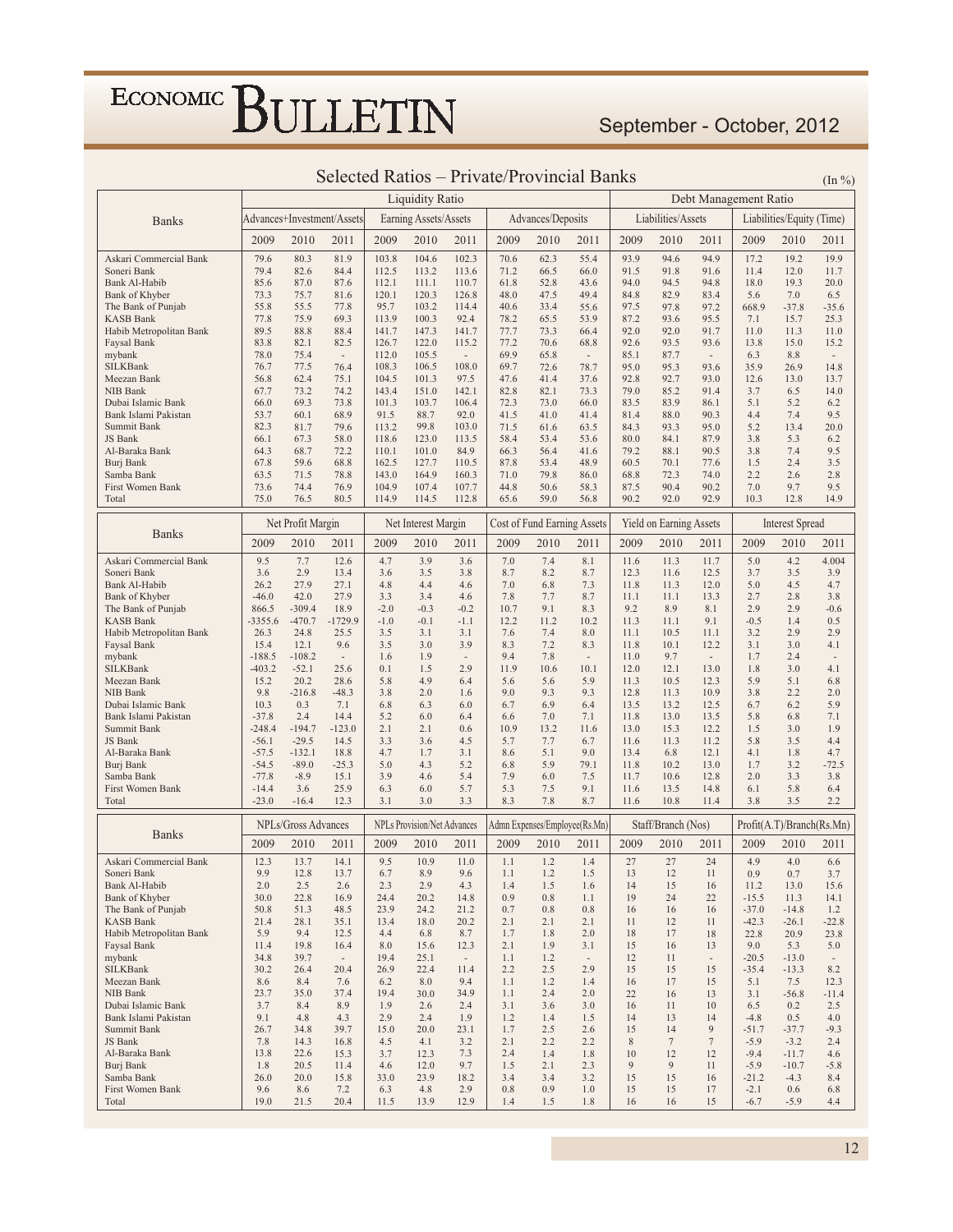### September - October, 2012

### Key Performance Indicators - Foreign Banks

 $(Rs. Mn)$ 

| <b>Banks</b>                |       | Assets               |                          |       | Equity                   |                          |       | Deposits             |                          |        | Advances                 |                          |       | Investments |        |
|-----------------------------|-------|----------------------|--------------------------|-------|--------------------------|--------------------------|-------|----------------------|--------------------------|--------|--------------------------|--------------------------|-------|-------------|--------|
|                             | 2009  | 2010                 | 2011                     | 2009  | 2010                     | 2011                     | 2009  | 2010                 | 2011                     | 2009   | 2010                     | 2011                     | 2009  | 2010        | 2011   |
| Royal Bank of Scotland Ltd* | 93438 |                      | $\overline{\phantom{0}}$ | 6936  |                          | $\overline{\phantom{0}}$ | 63636 |                      | $\overline{\phantom{0}}$ | 48502  | $\overline{\phantom{a}}$ | $\overline{\phantom{0}}$ | 27358 |             |        |
| Citibank                    | 89781 | 97354                | 96903                    | 8652  | 9140                     | 10919                    | 58147 | 68305                | 61678                    | 28245  | 19244                    | 18820                    | 33122 | 50236       | 60399  |
| <b>HSBC</b>                 | 51734 | 56939                | 59356                    | 5512  | 6206                     | 7502                     | 40797 | 46461                | 46171                    | 23248  | 22242                    | 20793                    | 5432  | 6513        | 22120  |
| Deutsche Bank               | 15183 | 17435                | 22242                    | 5169  | 5274                     | 6047                     | 6005  | 6056                 | 11119                    | 3457   | 3246                     | 2987                     | 491   | 2046        | 5587   |
| Oman International          | 3945  | 4201                 | 4403                     | 2848  | 3001                     | 3122                     | 690   | 848                  | 721                      | 387    | 478                      | 571                      |       |             |        |
| Bank of Tokyo               | 8546  | 9044                 | 8396                     | 4088  | 4700                     | 5155                     | 2740  | 2350                 | 1992                     | 2199   | 2981                     | 2215                     |       |             |        |
| Al Baraka Islamic Bank**    | 29305 |                      | $\overline{\phantom{a}}$ | 2740  | $\overline{\phantom{0}}$ | $\overline{\phantom{a}}$ | 22636 |                      | $\overline{\phantom{0}}$ | 14755  |                          | $\qquad \qquad$          | 1703  |             |        |
| <b>Barclays</b>             | 42543 | 48281                | 58024                    | 6840  | 6477                     | 6922                     | 29920 | 32302                | 44665                    | 18034  | 17437                    | 20998                    | 11625 | 21014       | 23791  |
| <b>All Foreign Banks</b>    |       | 334475 233254 249324 |                          | 42785 | 34798                    | 39667                    |       | 224571 156322 166346 |                          | 138827 | 65628                    | 66384                    | 79731 | 79809       | 111897 |

| <b>Banks</b>                | Interest Income |       | <b>Interest Expense</b>  |       |                          | Net Interest Income      |       | Non Interest Income      |                          |      | Revenue                  |                          |       |                          |       |
|-----------------------------|-----------------|-------|--------------------------|-------|--------------------------|--------------------------|-------|--------------------------|--------------------------|------|--------------------------|--------------------------|-------|--------------------------|-------|
|                             | 2009            | 2010  | 2011                     | 2009  | 2010                     | 2011                     | 2009  | 2010                     | 2011                     | 2009 | 2010                     | 2011                     | 2009  | 2010                     | 2011  |
| Royal Bank of Scotland Ltd* | 11583           |       | $\overline{\phantom{0}}$ | 6386  | $\overline{\phantom{0}}$ | $\overline{\phantom{0}}$ | 5198  | $\overline{\phantom{0}}$ | $\overline{\phantom{0}}$ | 2789 | $\qquad \qquad$          | $\overline{\phantom{a}}$ | 7987  | $\overline{\phantom{0}}$ |       |
| Citibank                    | 9983            | 9374  | 10280                    | 4718  | 4241                     | 4580                     | 5263  | 5133                     | 5700                     | 2447 | 2054                     | 2049                     | 7710  | 7187                     | 7749  |
| <b>HSBC</b>                 | 4704            | 5006  | 5849                     | 2732  | 2714                     | 2933                     | 1971  | 2292                     | 2916                     | 1022 | 1006                     | 1141                     | 2993  | 3298                     | 4057  |
| Deutsche Bank               | 1111            | 1066  | 1680                     | 242   | 325                      | 557                      | 869   | 741                      | 1123                     | 1599 | 1221                     | 725                      | 2468  | 1962                     | 1869  |
| Oman International          | 57              | 65    | 76                       | 76    | 78                       | 91                       | $-19$ | $-13$                    | $-15$                    | 18   | 13                       | 15                       | $-1$  | $\overline{\phantom{0}}$ |       |
| Bank of Tokyo               | 516             | 510   | 570                      | 385   | 407                      | 469                      | 131   | 103                      | 101                      | 49   | 82                       | 103                      | 180   | 185                      | 204   |
| Al Baraka Islamic Bank**    | 2556            |       | $\overline{\phantom{a}}$ | 2041  | $\overline{\phantom{0}}$ | $\overline{\phantom{0}}$ | 515   | $\overline{\phantom{a}}$ | $\qquad \qquad -$        | 267  | $\overline{\phantom{a}}$ | $\overline{\phantom{a}}$ | 782   | $\overline{\phantom{a}}$ |       |
| <b>Barclays</b>             | 3336            | 4392  | 5517                     | 2113  | 2757                     | 3508                     | 1223  | 1635                     | 2009                     | 186  | 360                      | 518                      | 1794  | 1995                     | 2766  |
| <b>All Foreign Banks</b>    | 33846           | 20413 | 23972                    | 18693 | 10522                    | 12138                    | 15151 | 9891                     | 11834                    | 8377 | 4736                     | 4551                     | 23913 | 14627                    | 16645 |

| <b>Banks</b>                |       | Admn Expense             |                          |         | <b>Operating Profit</b>  |                          |                | Provisions/Other Expenses |                          |         | Profit / Loss (BT)       |                          |         | Profit / Loss (A.T)      |       |
|-----------------------------|-------|--------------------------|--------------------------|---------|--------------------------|--------------------------|----------------|---------------------------|--------------------------|---------|--------------------------|--------------------------|---------|--------------------------|-------|
|                             | 2009  | 2010                     | 2011                     | 2009    | 2010                     | 2011                     | 2009           | 2010                      | 2011                     | 2009    | 2010                     | 2011                     | 2009    | 2010                     | 2011  |
| Royal Bank of Scotland Ltd* | 5797  |                          | $\overline{\phantom{0}}$ | 2190    |                          | $\overline{\phantom{0}}$ | 4088           | $\overline{\phantom{0}}$  | $\overline{\phantom{0}}$ | $-1898$ | $\overline{\phantom{a}}$ | $\overline{\phantom{0}}$ | $-1338$ | $\overline{\phantom{a}}$ |       |
| Citibank                    | 3987  | 3880                     | 4003                     | 3723    | 3307                     | 3746                     | 3423           | 2110                      | 1222                     | 302     | 1197                     | 2524                     | 89      | 423                      | 1756  |
| <b>HSBC</b>                 | 2200  | 2171                     | 2443                     | 793     | 1127                     | 1614                     | 471            | 369                       | 103                      | 321     | 757                      | 1511                     | 262     | 492                      | 971   |
| Deutsche Bank               | 863   | 653                      | 759                      | 1605    | 1309                     | 1110                     | 362            | 25                        | $\overline{7}$           | 1243    | 1284                     | 1104                     | 805     | 834                      | 708   |
| Oman International          | 55    | 59                       | 69                       | $-56$   | $-59$                    | $-69$                    | $\overline{4}$ | $-22$                     | $\overline{\phantom{0}}$ | $-59$   | $-37$                    | $-69$                    | $-59$   | $-37$                    | $-69$ |
| <b>Bank of Tokyo</b>        | 112   | 113                      | 140                      | 68      | 72                       | 64                       | $\overline{2}$ |                           | $\overline{2}$           | 66      | 70                       | 62                       | 46      | 48                       | 34    |
| Al Baraka Islamic Bank**    | 704   | $\overline{\phantom{a}}$ | $\overline{\phantom{0}}$ | 78      | $\overline{\phantom{0}}$ | $\overline{\phantom{0}}$ | 458            | $\overline{\phantom{0}}$  | $\overline{\phantom{0}}$ | $-381$  | $\overline{\phantom{a}}$ | $\overline{\phantom{a}}$ | $-281$  | $\overline{\phantom{a}}$ |       |
| <b>Barclays</b>             | 3975  | 2484                     | 2024                     | $-2181$ | $-489$                   | 742                      | 163            | 736                       | 89                       | $-2344$ | $-1225$                  | 653                      | $-1671$ | $-799$                   | 445   |
| <b>All Foreign Banks</b>    | 17693 | 9360                     | 9438                     | 6220    | 5267                     | 7207                     | 8971           | 3219                      | 1423                     | $-2750$ | 2046                     | 5785                     | $-2147$ | 961                      | 3845  |

\* Royal Bank of Scotland (RBS Pakistan) was descheduled wef close of business on December 31, 2010 and merged with Faysal Bank Ltd.

\*\* Al-Baraka Islamic Bank descheduled wef the close of business on October 29, 2010 and merged with Emirates Global Islamic Bank Ltd. After merger, the name of the later was changed to Al-Baraka Bank (Pakistan) Ltd.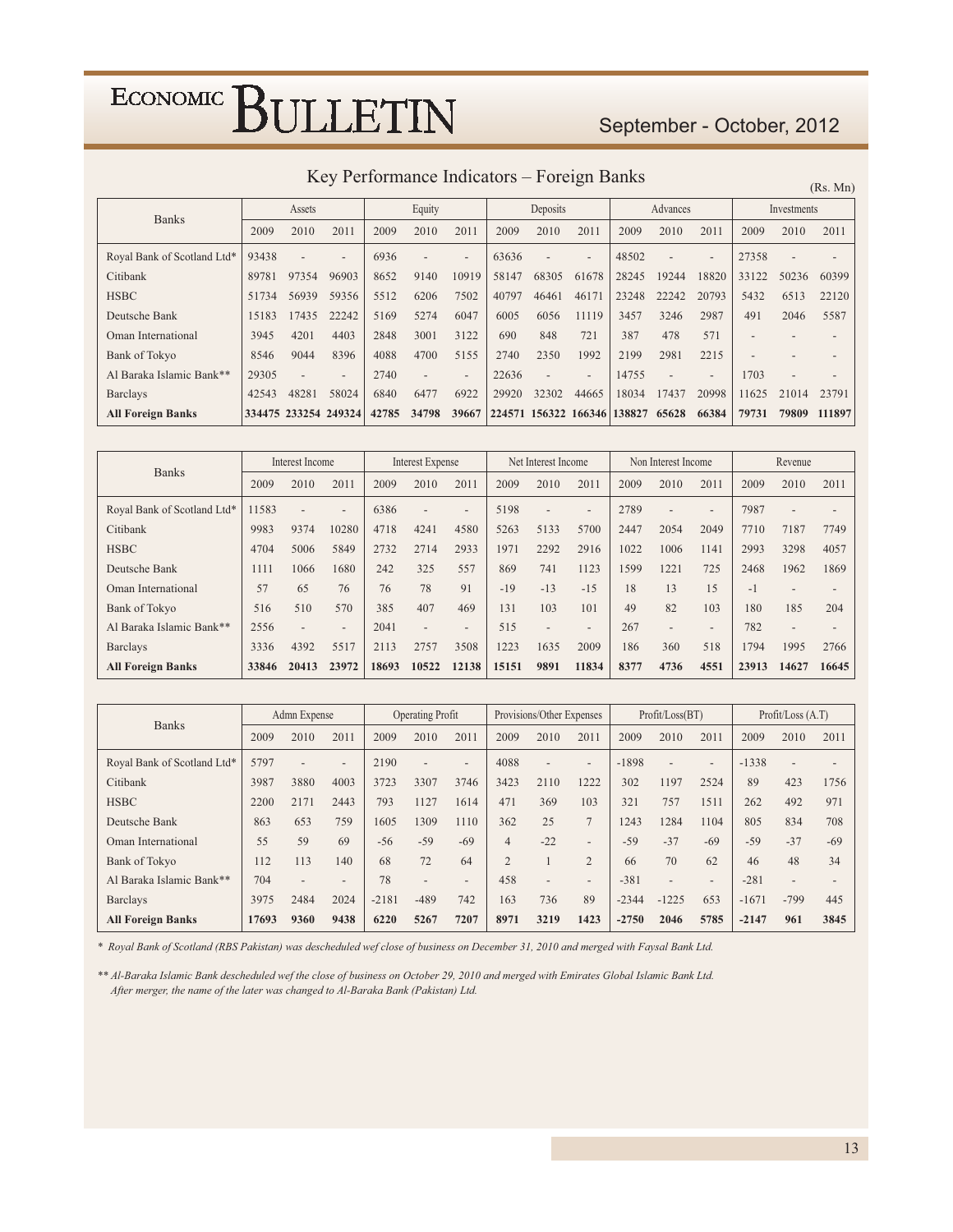### September - October, 2012

| <b>Selected Ratios</b> |  | Foreign Banks |  |  |
|------------------------|--|---------------|--|--|
|------------------------|--|---------------|--|--|

In  $0/2$ 

| <b>Banks</b>             |                          | Cost of Fund             |                          |               | <b>Intermediation Cost</b> |                                    |                | Pre-Tax Margin                     |             |                          |                            | Non Interest Income Ratio (NIIR) |                     | Gross Spread Ratio (GSR)  |                                 |
|--------------------------|--------------------------|--------------------------|--------------------------|---------------|----------------------------|------------------------------------|----------------|------------------------------------|-------------|--------------------------|----------------------------|----------------------------------|---------------------|---------------------------|---------------------------------|
|                          | 2009                     | 2010                     | 2011                     | 2009          | 2010                       | 2011                               | 2009           | 2010                               | 2011        | 2009                     | 2010                       | 2011                             | 2009                | 2010                      | 2011                            |
| Citibank                 | 7.1                      | 6.2                      | 6.3                      | 6.0           | 5.7                        | 5.5                                | 2.4            | 10.5                               | 20.5        | 31.7                     | 28.6                       | 26.4                             | 52.74               | 54.8                      | 55.4                            |
| <b>HSBC</b>              | 6.4                      | 5.9                      | 6.1                      | 5.1           | 4.7                        | 5.1                                | 5.6            | 12.5                               | 21.6        | 34.1                     | 30.5                       | 28.1                             | 41.9                | 45.78                     | 49.9                            |
| Deutsche Bank            | 2.7                      | 4.8                      | 7.3                      | 9.6           | 9.6                        | 7.9                                | 46.2           | 56.1                               | 45.9        | 64.8                     | 62.2                       | 39.2                             | 78.2                | 69.5                      | 66.8                            |
| Oman International       | 8.5                      | 7.0                      | 4.2                      | 6.2           | 5.3                        | 7.3                                | $-78.7$        | $-47.5$                            | $-75.9$     | $\overline{\phantom{a}}$ | $\overline{\phantom{a}}$   | $\overline{\phantom{a}}$         | $-33.3$             | $-20$                     | $-19.7$                         |
| <b>Bank of Tokyo</b>     | 7.6                      | 9.7                      | 8.5                      | 2.2           | 2.7                        | 3.8                                | 11.7           | 11.8                               | 9.2         | 27.2                     | 44.3                       | 50.5                             | 25.4                | 20.2                      | 17.7                            |
| <b>Barclays</b>          | 8.5                      | 7.6                      | 7.9                      | 15.9          | 6.9                        | 4.6                                | $-66.6$        | $-25.8$                            | 10.8        | 10.4                     | 18.0                       | 18.7                             | 36.7                | 37.2                      | 36.4                            |
| <b>Total</b>             | 7.4                      | 6.0                      | 6.7                      | 7.0           | 4.4                        | 5.3                                | $-6.5$         | 8.1                                | 20.3        | 35.0                     | 32.4                       | 27.4                             | 44.9                | 48.5                      | 49.4                            |
| <b>Banks</b>             |                          | Cost / Income Ratio      |                          |               | Income Expense Ratio       |                                    |                | <b>ROE</b>                         |             |                          | <b>ROA</b>                 |                                  |                     | <b>ROD</b>                |                                 |
|                          | 2009                     | 2010                     | 2011                     | 2009          | 2010                       | 2011                               | 2009           | 2010                               | 2011        | 2009                     | 2010                       | 2011                             | 2009                | 2010                      | 2011                            |
| Citibank                 | 51.7                     | 54.0                     | 51.7                     | 1.4           | 1.4                        | 1.4                                | 1.0            | 4.8                                | 17.5        | 0.1                      | 0.5                        | 1.8                              | 0.1                 | 0.7                       | 2.7                             |
| <b>HSBC</b>              | 73.5                     | 65.8                     | 60.2                     | 1.2           | 1.2                        | 1.3                                | 5.0            | 8.4                                | 14.2        | 0.5                      | 0.9                        | 1.7                              | 0.7                 | 1.1                       | 2.1                             |
| Deutsche Bank            | 35.0                     | 33.3                     | 41.1                     | 2.5           | 2.3                        | 1.8                                | 16.4           | 16.0                               | 12.5        | 4.4                      | 5.1                        | 3.6                              | 9.9                 | 13.8                      | 8.2                             |
| Oman International       | $\overline{\phantom{a}}$ | $\overline{\phantom{a}}$ | $\overline{\phantom{a}}$ | 0.6           | 0.6                        | 0.6                                | $-2.1$         | $-1.3$                             | $-2.3$      | $-1.6$                   | $-0.9$                     | $-1.6$                           | $-9.6$              | $-4.8$                    | $-8.8$                          |
| <b>Bank of Tokyo</b>     | 62.2                     | 61.1                     | 68.6                     | 1.1           | 1.1                        | 1.1                                | 1.1            | 1.1                                | 0.7         | 0.5                      | 0.5                        | 0.4                              | 2.1                 | 1.9                       | 1.6                             |
| <b>Barclays</b>          | 221.6                    | 124.5                    | 73.2                     | 0.6           | 0.8                        | 1.1                                | $-25.4$        | $-12.0$                            | 6.6         | $-5.0$                   | $-1.8$                     | 0.8                              | $-7.5$              | $-2.6$                    | 1.2                             |
| Total                    | 74.0                     | 64.0                     | 56.8                     | 1.2           | 1.2                        | 1.3                                | $-5.0$         | 2.5                                | 10.3        | $-0.6$                   | 0.3                        | 1.6                              | $-1.0$              | 0.5                       | 2.4                             |
|                          |                          |                          |                          |               | <b>Solvency Ratios</b>     |                                    |                |                                    |             |                          |                            |                                  |                     |                           |                                 |
| <b>Banks</b>             |                          | Earning Assets/Deposits  |                          |               | Capital Ratio              |                                    |                | Deposit Time Capital               |             |                          | Equity Multiplier (Time)   |                                  |                     |                           | Capital Risk Assets Ratio (CRA) |
|                          | 2009                     | 2010                     | 2011                     | 2009          | 2010                       | 2011                               | 2009           | 2010                               | 2011        | 2009                     | 2010                       | 2011                             | 2009                | 2010                      | 2011                            |
| Citibank                 | 118.8                    | 123.8                    | 126.2                    | 9.5           | 9.5                        | 10.3                               | 7.0            | 7.3                                | 6.6         | 10.5                     | 10.5                       | 9.7                              | 25.9                | 37.5                      | 52.7                            |
| <b>HSBC</b>              | 103.2                    | 99.2                     | 99.6                     | 10.4          | 10.8                       | 11.8                               | 7.4            | 7.5                                | 6.8         | 9.6                      | 9.3                        | 8.5                              | 21.6                | 25.8                      | 31.9                            |
| Deutsche Bank            | 145.2                    | 173.8                    | 161.8                    | 26.6          | 32.0                       | 28.5                               | 1.7            | 1.2                                | 1.5         | 3.8                      | 3.1                        | 3.5                              | 100.1               | 155.8                     | 181.7                           |
| Oman International       | 74.8                     | 80.6                     | 83.7                     | 75.3          | 71.8                       | 71.3                               | 0.2            | 0.3                                | 0.2         | 1.3                      | 1.4                        | 1.4                              | 837.3               | 676.1                     | 584.6                           |
| <b>Bank of Tokyo</b>     | 222.7                    | 162.6                    | 94.0                     | 43.2          | 50.0                       | 56.5                               | 0.6            | 0.6                                | 0.4         | 2.3                      | 2.0                        | 1.8                              | 127.9               | 169.7                     | 189.7                           |
| <b>Barclays</b>          | 130.2                    | 127.5                    | 121.8                    | 19.6          | 14.7                       | 12.6                               | 3.4            | 4.7                                | 5.7         | 5.1                      | 6.8                        | 7.9                              | 47.5                | 37.5                      | 34.9                            |
| <b>Total</b>             | 117.9                    | 119.6                    | 118.8                    | 12.6          | 13.7                       | 15.4                               | 5.1            | 4.7                                | 4.3         | 7.9                      | 7.3                        | 6.5                              | 27.7                | 37.9                      | 56.4                            |
|                          |                          |                          |                          |               |                            |                                    |                |                                    |             |                          |                            |                                  |                     |                           |                                 |
|                          |                          |                          |                          |               | <b>Liquidity Ratio</b>     |                                    |                |                                    |             |                          |                            | Debt Management Ratio (DMR)      |                     |                           |                                 |
| <b>Banks</b>             |                          | Advances+Inv./Assets     |                          |               | Earning Assets/Assets      |                                    |                | Advances/Deposits                  |             |                          | Avg.Liabilities/Avg.Assets |                                  |                     | Liabilities/Equity (Time) |                                 |
|                          | 2009                     | 2010                     | 2011                     | 2009          | 2010                       | 2011                               | 2009           | 2010                               | 2011        | 2009                     | 2010                       | 2011                             | 2009                | 2010                      | 2011                            |
| Citibank                 | 58.7                     | 69.9                     | 76.5                     | 76.7          | 83.7                       | 84.4                               | 56.7           | 37.6                               | 29.3        | 90.8                     | 90.7                       | 89.9                             | 9.6                 | 9.5                       | 8.7                             |
| <b>HSBC</b>              | 55.6                     | 52.9                     | 61.6                     | 79.8          | 79.6                       | 79.3                               | 62.4           | 52.1                               | 46.5        | 89.6                     | 89.2                       | 88.2                             | 8.6                 | 8.3                       | 7.5                             |
| Deutsche Bank            | 30.6                     | 28.3                     | 34.9                     | 64.2          | 64.3                       | 70.1                               | 60.0           | 55.5                               | 36.3        | 73.4                     | 68.0                       | 71.5                             | 2.8                 | 2.1                       | 2.5                             |
| Oman International       | 9.0                      | 10.6                     | 12.2                     | 12.3          | 15.2                       | 15.3                               | 54.8           | 56.2                               | 66.9        | 24.7                     | 28.2                       | 13.9                             | 0.3                 | 0.4                       | 0.2                             |
| <b>Bank of Tokyo</b>     | 33.8                     | 29.4                     | 29.8                     | 53.3          | 47.1                       | 23.4                               | 141.2          | 101.8                              | 119.7       | 56.8                     | 50.0                       | 43.5                             | 1.3                 | 1.0                       | 0.8                             |
| <b>Barclays</b>          | 72.5                     | 75.0                     | 78.3                     | 86.3          | 87.3                       | 88.2                               | 62.3           | 57.0                               | 49.9        | 80.4                     | 85.3                       | 87.4                             | 4.1                 | 5.8                       | 6.9                             |
| <b>Total</b>             | 63.5                     | 64.1                     | 67.1                     | 78.6          | 80.2                       | 79.4                               | 68.3           | 53.7                               | 40.9        | 86.9                     | 86.1                       | 84.4                             | 6.9                 | 6.3                       | 5.5                             |
| <b>Banks</b>             |                          | Net Profit Margin        |                          |               | Net Interest Margin (NIM)  |                                    |                | <b>Cost of Fund Earning Assets</b> |             |                          | Yield on Earning Assets    |                                  |                     | <b>Interest Spread</b>    |                                 |
|                          | 2009                     | 2010                     | 2011                     | 2009          | 2010                       | 2011                               | 2009           | 2010                               | 2011        | 2009                     | 2010                       | 2011                             | 2009                | 2010                      | 2011                            |
| Citibank                 | 1.2                      | 5.9                      | 22.7                     | 7.2           | 6.6                        | 7.0                                | 6.4            | 5.4                                | 5.6         | 13.6                     | 12.0                       | 12.5                             | 6.5                 | 5.8                       | 6.2                             |
| <b>HSBC</b>              | 8.8                      | 14.9                     | 23.9                     | 4.9           | 5.3                        | 6.3                                | 6.8            | 6.3                                | 6.4         | 11.7                     | 11.6                       | 12.7                             | 5.3                 | 5.6                       | 6.6                             |
| Deutsche Bank            | 32.6                     | 42.5                     | 38.3                     | 7.3           | 7.1                        | 8.1                                | 2.0            | 3.1                                | 4.0         | 9.4                      | 10.2                       | 12.1                             | 6.7                 | 5.4                       | 6.3                             |
| Oman International       | $\overline{\phantom{a}}$ | $\overline{\phantom{a}}$ | $\overline{\phantom{a}}$ | $-4.2$        | $-2.1$                     | $-2.3$                             | 16.8           | 12.6                               | 13.9        | 12.6                     | 10.5                       | 11.6                             | 4.0                 | 3.5                       | 2.0                             |
| <b>Bank of Tokyo</b>     | 25.6                     | 25.9                     | 16.7                     | 2.6           | 2.5                        | 4.9                                | 7.8            | 9.8                                | 23.0        | 10.4                     | 12.3                       | 27.9                             | 2.8                 | 2.6                       | 15.0                            |
| <b>Barclays</b>          | $-93.1$                  | $-40.1$                  | 16.1                     | 4.2           | 4.1                        | 4.3                                | 7.3            | 7.0                                | 7.5         | 11.5                     | 11.1                       | 11.8                             | 3.1                 | 3.5                       | 3.8                             |
| <b>Total</b>             | $-9.0$                   | 6.6                      | 23.1                     | 5.7           | 4.3                        | 6.2                                | 7.0            | 4.6                                | 6.3         | 12.7                     | 9.0                        | 12.5                             | 5.3                 | 4.0                       | 5.0                             |
|                          |                          | NPLs/Gross Advances      |                          |               |                            | <b>NPLs</b> Provisons/Net Advances |                | Admn Exp./Employee                 |             |                          | Staff/Banch                |                                  |                     | Profit (A.T)/Branch       |                                 |
| <b>Banks</b>             | 2009                     |                          |                          |               |                            |                                    |                |                                    | (Rs.Mn)     |                          |                            |                                  |                     |                           | (Rs.Mn)                         |
| Citibank                 | 8.4                      | 2010                     | 2011<br>22.9             | 2009<br>8.4   | 2010                       | 2011<br>28.7                       | 2009<br>5      | 2010<br>6.2                        | 2011<br>7.4 | 2009<br>36               | 2010<br>39                 | 2011<br>34                       | 2009                | 2010<br>26.4              | 2011<br>109.8                   |
| <b>HSBC</b>              | 2.0                      | 18.2<br>3.3              | 4.7                      | 1.9           | 18.9<br>2.1                | 2.0                                | $\overline{4}$ | 4.2                                | 6.4         | 48                       | 47                         | 35                               | 4.2<br>21.8         | 44.7                      | 88.3                            |
| Deutsche Bank            | 6.1                      | 9.6                      | 10.7                     | 7.8           | 12.5                       | 12.8                               | 12             | 8.8                                | 9.7         | 25                       | 25                         | 26                               | 268.3               | 278.0                     | 236.0                           |
| Oman International       | 22.4                     | 10.5                     | 9.3                      | 11.4          | 3.7                        | 3.1                                | $\mathbf{2}$   | 2.2                                | 2.8         | 11                       | 9                          | $8\,$                            | $-19.3$             | $-12.3$                   | $-23.0$                         |
| <b>Bank of Tokyo</b>     |                          | $\overline{\phantom{a}}$ | $\overline{\phantom{a}}$ | $\frac{1}{2}$ | $\overline{\phantom{a}}$   | $\overline{\phantom{a}}$           | $\overline{4}$ | 3.5                                | 4.4         | 32                       | 32                         | 32                               | 46.0                | 48.0                      | 34.0                            |
| <b>Barclays</b><br>Total | 6.7<br>9.8               | 3.4<br>6.1               | 3.3<br>10.5              | 1.4<br>7.8    | 2.6<br>5.7                 | 2.6<br>10.3                        | 8.1<br>4.3     | 6.3<br>5.6                         | 5.1<br>6.5  | 33<br>25                 | 26<br>34                   | 26<br>30                         | $-111.4$<br>$-13.2$ | $-53.3$<br>19.6           | 29.7<br>78.5                    |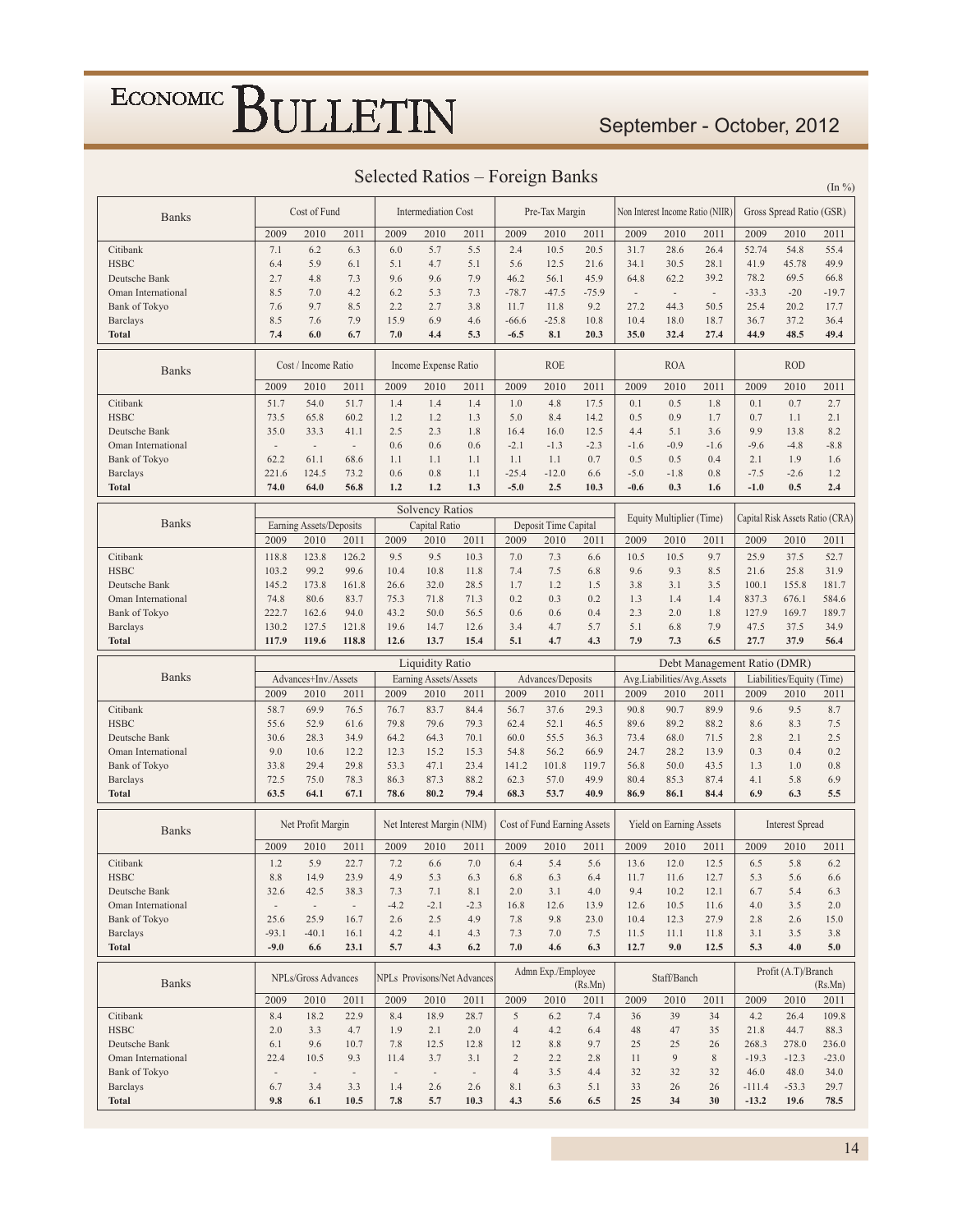September - October, 2012

 $(N_{\alpha\beta})$ 

All Bank Employees and Branches

|                                                             |                                  | Employees                       |                                 |                                 | <b>Branches</b>                | (1100,                         |
|-------------------------------------------------------------|----------------------------------|---------------------------------|---------------------------------|---------------------------------|--------------------------------|--------------------------------|
| <b>Banks</b>                                                | 2009                             | 2010                            | 2011                            | 2009                            | 2010                           | 2011                           |
| <b>NBP</b>                                                  | 16248                            | 16457                           | 16924                           | 1287                            | 1289                           | 1300                           |
| $\operatorname{HBL}$                                        | 13122                            | 13172                           | 13495                           | 1494                            | 1501                           | 1486                           |
| $_{\rm UBL}$                                                | 8466                             | 8499                            | 8811                            | 1137                            | 1141                           | 1235                           |
| MCB                                                         | 9445                             | 9640                            | 10154                           | 1081                            | 1132                           | 1173                           |
| ABL                                                         | 8855                             | 9083                            | 9772                            | 779                             | 806                            | 837                            |
| Bank Al-Falah                                               | 7462                             | 7571                            | 7580                            | 320                             | 385                            | 405                            |
| <b>Standard Chartered</b>                                   | 2960                             | 3076                            | 3012                            | 162                             | 162                            | 143                            |
| <b>Sub Total Major Banks</b>                                | 66558                            | 67498                           | 69748                           | 6260                            | 6416                           | 6579                           |
| Askari Commercial Bank                                      | 6159                             | 6442                            | 5994                            | 226                             | 235                            | 245                            |
| Soneri Bank                                                 | 1958                             | 2191                            | 2372                            | 154                             | 184                            | 214                            |
| Bank Al-Habib                                               | 3634                             | 4097                            | 4633                            | 255                             | 277                            | 290                            |
| Bank of Khyber                                              | 762                              | 1198                            | 1384                            | 41                              | 50                             | 62                             |
| Bank of Punjab                                              | 4279                             | 4464                            | 4674                            | 272                             | 273                            | 284                            |
| Sindh Bank                                                  |                                  |                                 | 506                             |                                 | $\overline{\phantom{a}}$       | 50                             |
| <b>KASB Bank</b>                                            | $\overline{\phantom{a}}$<br>1118 | 1198                            | 1126                            | $\overline{\phantom{a}}$<br>100 | 104                            | 104                            |
| Habib Metropolitan Bank Ltd                                 | 2117                             | 2358                            | 2499                            | 120                             | 135                            | 138                            |
| Faysal Bank                                                 | 2042                             | 3582                            |                                 |                                 |                                |                                |
|                                                             | 930                              | 904                             | 3435                            | 133<br>80                       | 226<br>80                      | 257                            |
| mybank                                                      |                                  |                                 | $\overline{\phantom{a}}$        |                                 |                                | $\overline{\phantom{a}}$<br>85 |
| <b>SILKBANK</b>                                             | 1259                             | 1261                            | 1296                            | 82                              | 85                             |                                |
| Meezan Bank                                                 | 3204                             | 3787                            | 4242                            | 201                             | 220                            | 275                            |
| NIB Bank                                                    | 4955                             | 2882                            | 2325                            | 223                             | 178                            | 179                            |
| Dubai Islamic Bank                                          | 549                              | 581                             | 768                             | 35                              | 51                             | 75                             |
| Bank Islami Pakistan                                        | 1471                             | 1347                            | 1448                            | 102                             | 102                            | 102                            |
| Arif Habib Rupali Bank                                      | 615                              | 1113                            | 1442                            | 40                              | 80                             | 165                            |
| JS Bank                                                     | 828                              | 843                             | 975                             | 101                             | 126                            | 147                            |
| AlBraka Bank                                                | 593                              | 1105                            | 1061                            | 60                              | 89                             | 89                             |
| Burj Bank                                                   | 449                              | 473                             | 539                             | 50                              | 50                             | 50                             |
| Samba Bank Limited                                          | 421                              | 432                             | 439                             | 28                              | 28                             | 28                             |
| <b>Sub Total All Private/Prov.Banks</b><br>First Women Bank | 37343<br>569                     | 40258<br>585                    | 40652<br>630                    | 2303<br>38                      | 2573<br>38                     | 2839<br>38                     |
| <b>Sub Total</b>                                            |                                  |                                 |                                 |                                 |                                |                                |
|                                                             | 37912<br>1643                    | 40843                           | 41788                           | 2341                            | 2611                           | 2877                           |
| Royal Bank of Scotland<br>Citibank                          | 747                              | $\overline{\phantom{a}}$<br>621 | $\overline{\phantom{a}}$<br>543 | 79<br>21                        | $\overline{\phantom{a}}$<br>16 | $\overline{\phantom{a}}$<br>16 |
|                                                             |                                  |                                 |                                 |                                 |                                |                                |
| $_{\rm HSBC}$                                               | 576                              | 522                             | 384                             | 12                              | 11                             | 11                             |
| Deutsche Bank                                               | 75                               | 74                              | 78                              | $\mathfrak{Z}$                  | $\overline{3}$                 | 3                              |
| Oman International                                          | 32                               | $27\,$                          | 25                              | $\overline{3}$                  | $\mathfrak{Z}$                 | $\mathfrak{Z}$                 |
| <b>Bank of Tokyo</b>                                        | 32                               | 32                              | 32                              | $\mathbf{1}$                    | $\mathbf{1}$                   | $\mathbf{1}$                   |
| Al Baraka Islamic Bank                                      | 528                              | $\overline{\phantom{a}}$        | $\overline{\phantom{a}}$        | 29                              | $\overline{\phantom{a}}$       | $\overline{\phantom{a}}$       |
| <b>Barclays</b>                                             | 492                              | 395                             | 394                             | 15                              | 15                             | 15                             |
| <b>All Foreign Banks</b>                                    | 4125                             | 1671                            | 1456                            | 163                             | 49                             | 49                             |
| <b>Grand Total</b>                                          | 108595                           | 110012                          | 112992                          | 8764                            | 9076                           | 9505                           |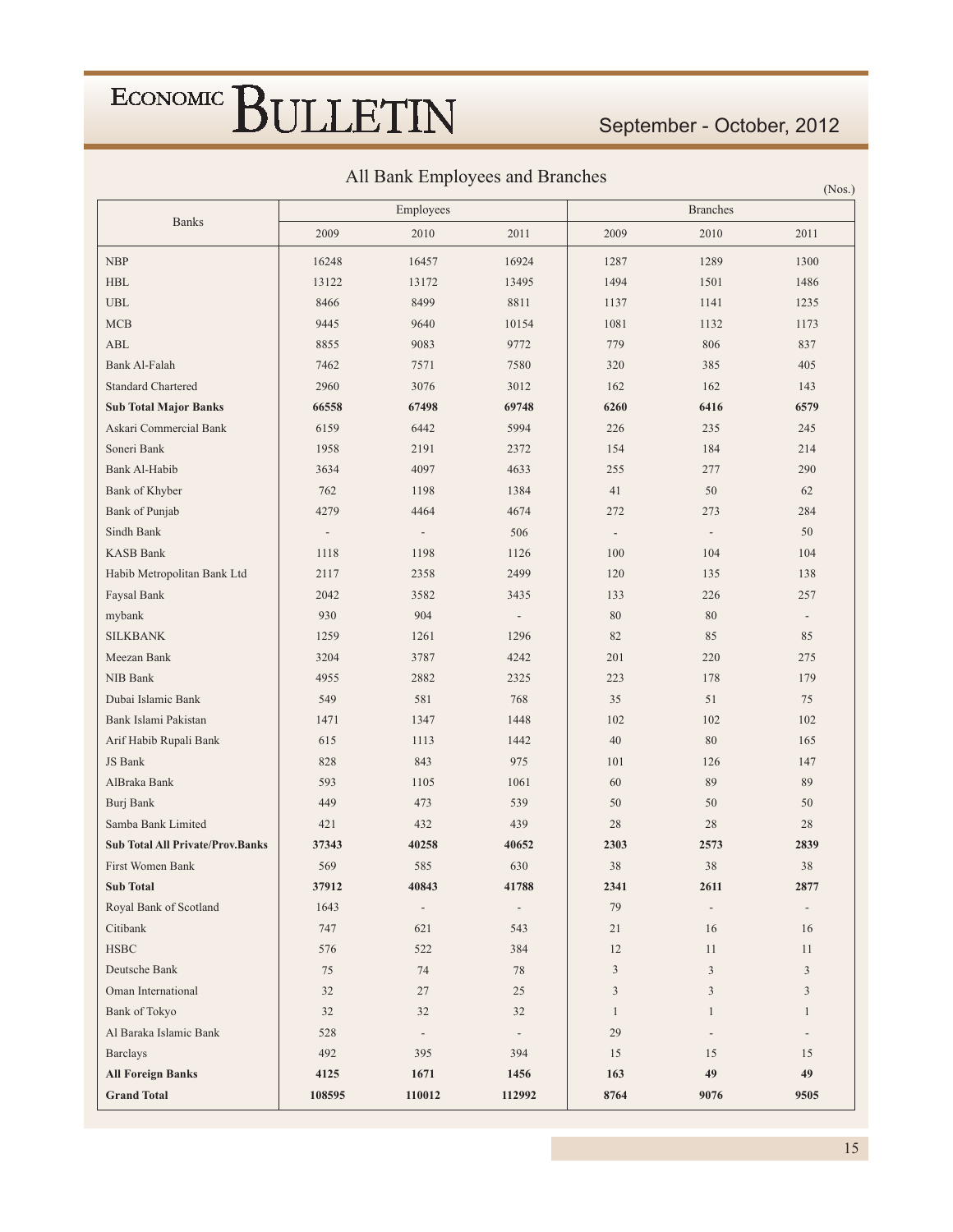### September - October, 2012

|                            | National Bank<br>of Pakistan | Habib Bank<br>Limited | <b>MCB</b> Bank | <b>United Bank</b><br>Limited | Allied Bank |
|----------------------------|------------------------------|-----------------------|-----------------|-------------------------------|-------------|
| <b>Intrest Income</b>      |                              |                       |                 |                               |             |
| March 2012                 | 24847                        | 26568                 | 17545           | 17696                         | 11993       |
| March 2011                 | 23170                        | 22520                 | 15960           | 16709                         | 12298       |
| Change March Over March    | 7.24                         | 17.98                 | 9.93            | 5.91                          | $-2.48$     |
| June 2012                  | 25200                        | 27410                 | 16947           | 18562                         | 12386       |
| June 2011                  | 23764                        | 23090                 | 16882           | 17368                         | 12280       |
| Change June Over June      | 6.04                         | 18.71                 | 0.39            | 6.87                          | 0.86        |
| <b>Interest Expenses</b>   |                              |                       |                 |                               |             |
| March 2012                 | 14557                        | 12329                 | 6847            | 8095                          | 7110        |
| March 2011                 | 12225                        | 9261                  | 5037            | 7553                          | 6094        |
| Change March Over March    | 19.08                        | 33.13                 | 35.93           | 7.18                          | 16.67       |
| June 2012                  | 14391                        | 12956                 | 6740            | 8950                          | 7309        |
| June 2011                  | 12025                        | 9844                  | 5578            | 7194                          | 6103        |
| Change June Over June      | 19.68                        | 31.61                 | 20.83           | 24.41                         | 19.76       |
| <b>Net Interest Income</b> |                              |                       |                 |                               |             |
| March 2012                 | 10290                        | 14239                 | 10698           | 9600                          | 4883        |
| March 2011                 | 10946                        | 13259                 | 10923           | 9157                          | 6204        |
| Change March Over March    | $-5.99$                      | 7.39                  | $-2.06$         | 4.84                          | $-21.29$    |
| June 2012                  | 10810                        | 14454                 | 10207           | 9613                          | 5077        |
| June 2011                  | 11740                        | 13245                 | 11304           | 10174                         | 6178        |
| Change June Over June      | $-7.92$                      | 9.13                  | $-9.70$         | $-5.51$                       | $-17.82$    |
| <b>Non Interest Income</b> |                              |                       |                 |                               |             |
| March 2012                 | 3928                         | 3796                  | 2413            | 4094                          | 2889        |
| March 2011                 | 3657                         | 3477                  | 2008            | 3026                          | 1447        |
| Change March Over March    | 7.41                         | 9.17                  | 20.17           | 35.29                         | 99.65       |
| June 2012                  | 6550                         | 3167                  | 2782            | 3586                          | 3971        |
| June 2011                  | 6174                         | 3423                  | 2145            | 2872                          | 1555        |
| Change June Over June      | 6.09                         | $-7.48$               | 29.70           | 24.86                         | 155.37      |
| <b>Admn Expenses</b>       |                              |                       |                 |                               |             |
| March 2012                 | 7901                         | 6949                  | 4123            | 5526                          | 3348        |
| March 2011                 | 6565                         | 6597                  | 3669            | 4708                          | 3293        |
| Change March Over March    | 20.35                        | 5.34                  | 12.37           | 17.37                         | 1.67        |
| June 2012                  | 8643                         | 7565                  | 4087            | 5760                          | 3507        |
| June 2011                  | 7805                         | 6843                  | 3490            | 5034                          | 3080        |
| Change June Over June      | 10.74                        | 10.55                 | 17.11           | 14.42                         | 13.86       |
| Profit/Loss B.T            |                              |                       |                 |                               |             |
| March 2012                 | 6825                         | 9849                  | 8656            | 7230                          | 4368        |
| March 2011                 | 6353                         | 7691                  | 7836            | 5012                          | 3851        |
| Change March Over March    | 7.43                         | 28.06                 | 10.46           | 44.25                         | 13.43       |
| June 2012                  | 4855                         | 8673                  | 8603            | 6578                          | 5047        |
| June 2011                  | 5306                         | 7191                  | 8326            | 5217                          | 3713        |
| Change June Over June      | $-8.50$                      | 20.61                 | 3.33            | 26.09                         | 35.93       |
| Profit/Loss A.T            |                              |                       |                 |                               |             |
| March 2012                 | 4645                         | 6092                  | 5644            | 4865                          | 3044        |
| March 2011                 | 4220                         | 5000                  | 5024            | 3273                          | 2511        |
| Change March Over March    | 10.07                        | 21.84                 | 12.34           | 48.64                         | 21.23       |
| June 2012                  | 3557                         | 53455                 | 5681            | 4453                          | 3608        |
| June 2011                  | 3871                         | 4587                  | 5547            | 3432                          | 2522        |
| Change June Over June      | $-8.11$                      | 1065.36               | 2.42            | 29.75                         | 43.06       |

### Quarterly Performance of Majors Banks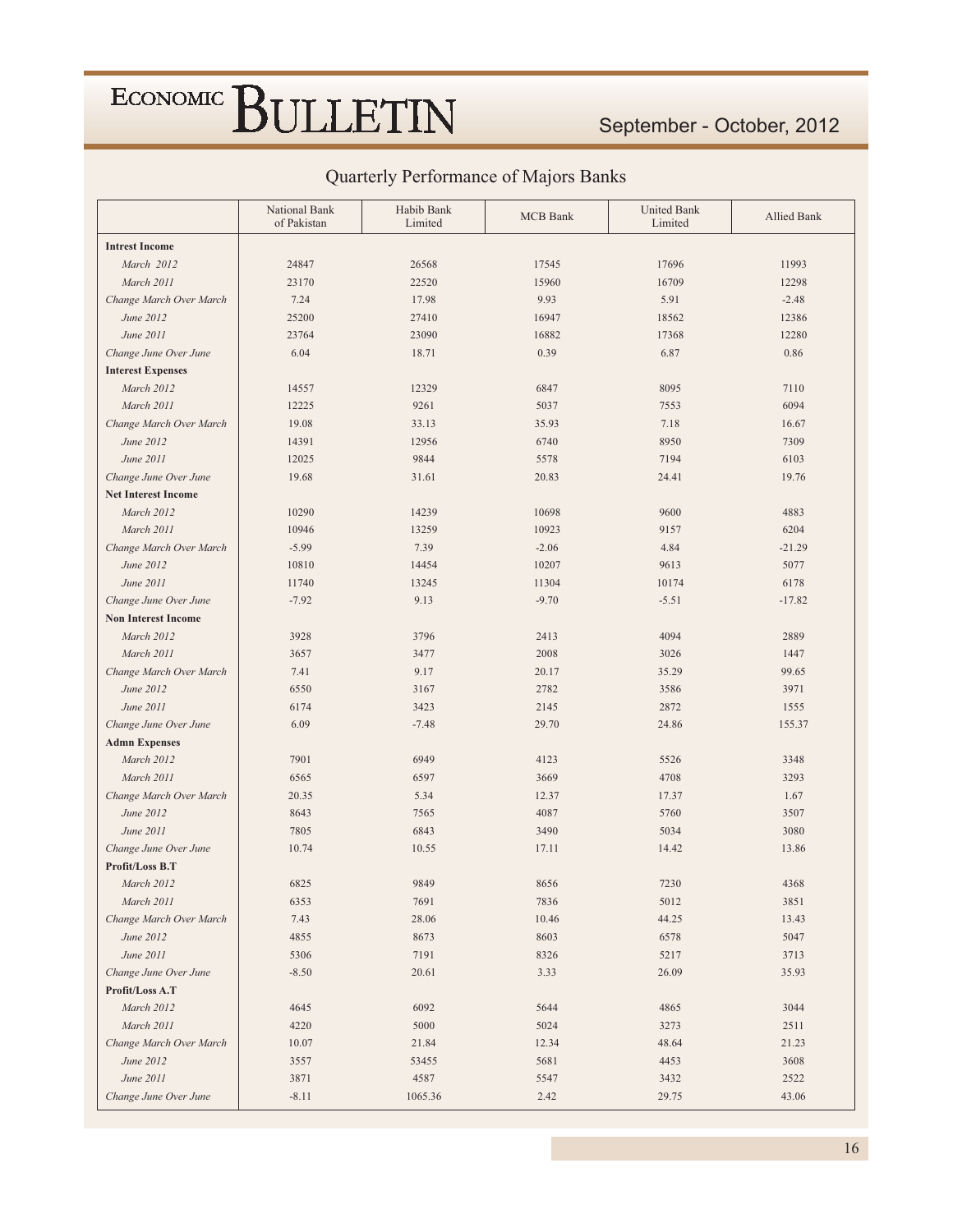**State Bank of Pakistan Lowers Policy Rate** 

Lower inflation

Borrow-

system

the banking

The State Bank of Pakistan (SBP) further eased the policy rate by 50 basis points to 10 percent w.e.f. October 8, 2012. The policy rate or the discount rate is the interest rate that the SBP charges commercial banks when they borrow money from its discount window to meet short term liquidity needs. The policy rate after policy rate remaining unchanged at 12 percent from October 10, 2011 to August 12, 2012, was lowered by 150 basis points to 10.5 percent in August and in the Monetary Policy decision announced early October, there has been a further reduction of 0.5 percentage.

**SBP** 

lowers

The 150 basis points reduction in the policy rate in August 2012 was primarily because of two factors — an improved inflation outlook and loans to private sector businesses had sharply declined. It was to revive private sector credit and investment in the economy that this decision was taken. Given a deceleration in inflation since May 2012 and to give a boost to private sector investment, SBP decided to continue with monetary easing.

Changes in SBP Policy Rate 16  $\frac{14}{5}$  $\widehat{\otimes}$  12  $10$ 1/11/2008<br>
1/1/2009<br>
1/1/2009<br>
1/1/2010<br>
1/1/2010<br>
1/1/2010<br>
2/1/2010<br>
2/3/2010<br>
2/2010<br>
2/1/2011<br>
1/1/2011<br>
1/1/2011<br>
1/1/2011<br>
1/1/2011<br>
1/1/2011<br>
1/1/2011<br>
1/1/2011<br>
1/1/2011<br>
1/1/2011<br>
1/1/2011<br>
1/1/2011<br>
1/1/2011<br>
1/1 8/10/201

Continuous decline in investment as a percentage of GDP is a cause of concern. Investment plays an important role in the economic growth of the country, as it raises investment productive capacity of the economy, generates employment opportunities and promotes technological progress. Total investment has declined from 22.5 percent of GDP in 2006-07 to 12.5 percent in 2011-12. During the

period, private investment as a percent of GDP has fallen from 15.4 percent to 7.9 percent and public investment from 5.6 percent to 3.0 percent respectively. This decline is of concern as it essentially means decline in the future productive capacity of the economy. If the decline in investment goes unchecked it would not be possible to generate sustainable GDP growth in the medium term and contain inflation on a more permanent basis.

In recent months, there has been a moderation in overall inflation. Consumer price inflation has shown a gradual deceleration since May 2012, dropping from  $12.3$  percent to 8.8 percent in September 2012. Core inflation (non-food non-energy) has also come down a percentage point to 10.5 percent. The IMF Mission to Pakistan at the conclusion of their talks with Pakistani authorities issued a statement early October, which states, 'the ultimate goal of the State Bank of Pakistan should be to bring inflation down significantly by using its policy tools. Reduced recourse to central bank financing by the government is also critical for a durable reduction in inflation.'

Inflation can be contained effectively by limiting fiscal borrowings from the banking system, particularly the SBP. Borrowings from the banking system had risen substantially during FY12, Rs1098 billion from 1st July 2011 to 25th May FY12 with borrowing from ings from SBP (on cash basis) expanding by Rs414 billion during the same period. These borrowings from the SBP are despite the commitments made and requirements of the SBP (Amendment) Act 2012 which requires zero quarterly borrowings and their retirement in the next seven years.

> Government's dependence on banks have remained strong amid low tax collection, and lower contribution of external resources in deficit financing. A major portion (over 90) percent) of the rise in investment portfolio of the banking system in FY11 was placed in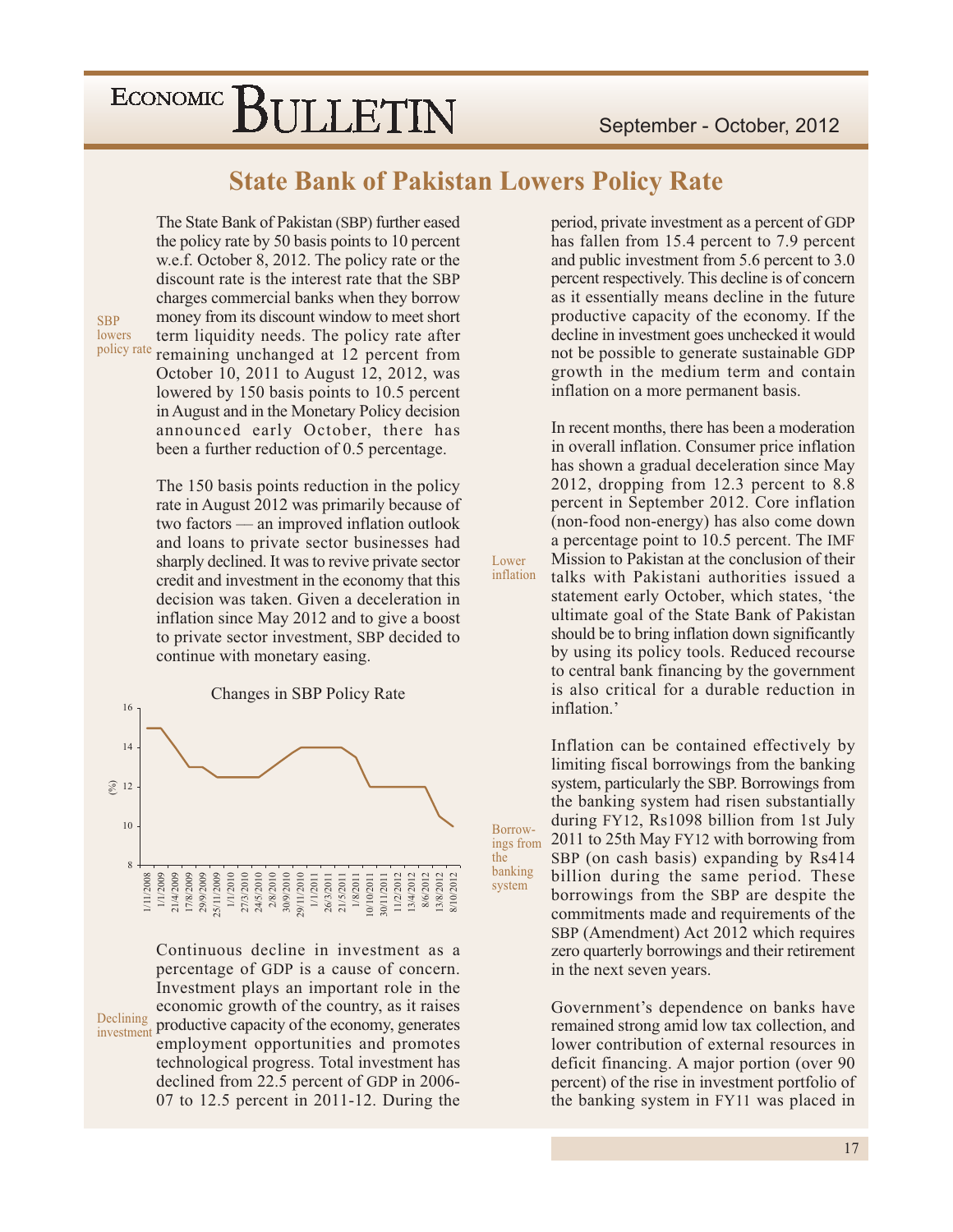### ECONOMIC<sup></sup> BULLETIN

government papers, including T-bills and Pakistan Investment Bonds. As banks exposure to government paper increased, the amount of investments (net of provision) more than doubled from Rs1.08 trillion in December  $2008$  to Rs2.62 trillion in June  $2011$ .

While earlier SBP financed bulk of the deficit, later government shifted its borrowings towards commercial banks from November 2011 onwards. This was a positive development, as borrowings from SBP were highly inflationary in nature.

Given the sluggish demand for credit from the private sector and banks risk averse behaviour, investments have turned out to be the primary driver of profitability for the banking sector. Commercial banks have benefitted from government borrowings for budgetary support as it has given banks a risk free source of earning healthy returns. Banking sector profits rose to an all time high of Rs77.3 billion, a growth of 31 percent year-on-year in June 2011. The Financial Stability Review June 2011 states, 'the high concentration of interest earnings from government securities can make a serious dent to banks profits in case of a sharp cut in SBP discount rate. A decline in the yield of market treasury bills, implies lower income for banks and thus their profitability, as investment in government securities make up for a large portion of banks investment portfolio.

Government borrowings however, point to a major problem of greater significance —

budget deficits. Pakistan has lagged behind in fiscal management with the government's revenue falling short of its expenditures. Higher interest payments, large subsidies specially food and energy, growing security spending needs, narrow tax base and rising international commodity prices have resulted in large fiscal and current account deficits. The financing of the deficit is a growing challenge.

To check government borrowings from SBP and the scheduled banks, comprehensive fiscal reforms are needed. This includes among others, broadening of the tax base and reduction in subsidies. If the government is able to keep the size of the fiscal deficit in check, their need to borrow from the banking sector would also be reduced. Banks which are presently lending to the government without any risk, would step up efforts and channel funds to the private sector. The yearon-year growth in loans to private sector businesses has declined from 22.4 percent in FY08 to 0.7 percent by the end of FY12.

Persistent energy shortages in the country has badly affected industrial output and thus the demand for fresh credit. Despite substantial subsidies to the energy sector (in FY12) subsidies to WAPDA/PEPCO/KESC amounted to Rs464.256 billion) problems persist. If the problems of the energy sector can be rectified, it would help in lowering the subsidy burden, which in turn would help in reducing the borrowing requirements and the extent of crowding out of the private sector.



Investments primary driver of profitability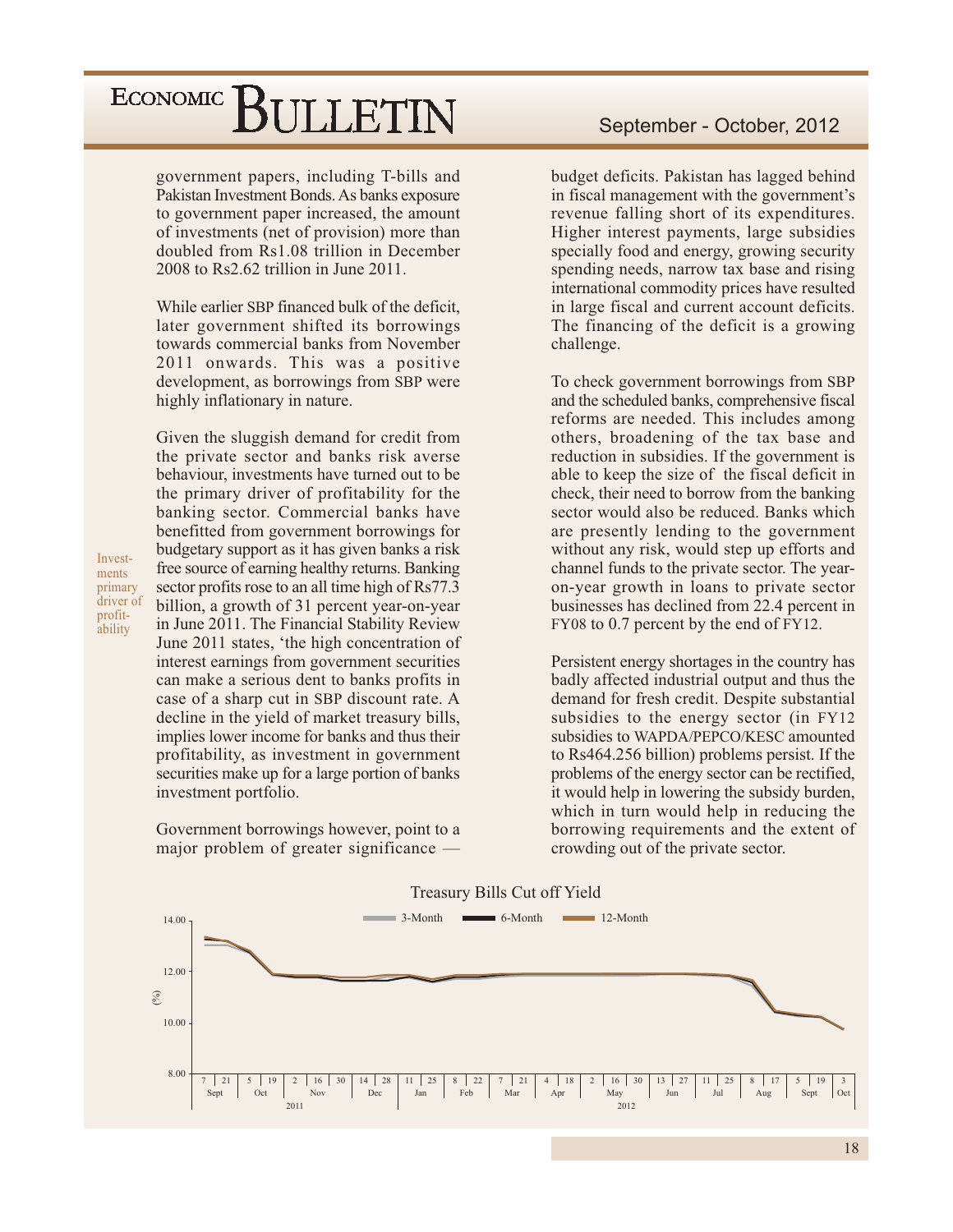### **Market Analysis**

Regional

Market

remains

positive

#### Market Review - September-October 2012

The market remained flattish during September with average volumes of 146m. The KSE-100 index growth remained flattish closing at 15,445 on September 28th, 2012. Volumes averaged at 179m (during the 1H 3rd Sept-14th Sept) with major developments being ECC decision of de-regularization of HSD prices which would benefit OMC in particular (PSO). During the second half of the month volumes averaged 110m, with some major developments taking place in the corporate sector, amongst which hefty payouts by Attock group and POL kept investors 'sentiments high. Petrol prices were raised by Rs6.82 per liter.

On the M&A front Dawood Group announced its decision to sell its stake in DFL (Dawood Fertilizer) to Pak-Arab Fertilizer. Although the deal is subject to regulatory approval. It's pertinent to mention that DFL receives its gas from SNGPL network and has an equity stake of over 5 percent in ECORP (Engro Corp). Domestic Urea producers pricing power has hammered with news of incoming imports (300K tons) and the subsequent decision to reduce urea prices by Rs10 per bag. Declining DAP prices on the international front resulted in lowering of DAP price by Rs100 per bag.

• OGRA detached itself from the price setting mechanism of petroleum products and delegated the authority to PSO while also deregulating the price of Diesel fuel.

Significant events during the month

- ENI announced that it had made a significant gas discovery onshore Pakistan, located in the Kirthar Fold Belt region, 350 kilometers north of Karachi. The size of the discovery is currently estimated at between 300 to 400 billion cubic feet of gas in place.
- The prices of cement in upcountry fell by Rs 10-15 per 50 kg bag to Rs 425-420 per bag during one week due to seasonal decline in dispatches caused by heavy rain falls in northern region.
- Technical level talks between Pakistan and IMF officials were held on Sep 23rd'12, while the policy level talks will be held during the first week of October'12.
- · Pakistan Oilfields Limited (POL) has successfully completed Bela-01 well located in Meyal/Ucheri area. The well produced around 100 barrels of condensate per day and 4 million standard cubic feet of gas per day.
- Fifth installment of the Stand-By Arrangement (SBA) worth \$105 million to the International Monetary Fund (IMF) is due on October 1, 2012; State Bank of Pakistan has already made arrangements for timely payment of fifth installment.

The Pakistan market PE is 6.77x trading at a 46.0 percent discount to the regional average of 12.54 xs. Based on dividend yield, Pakistan is the most attractive at 7.11 percent as Valuation compared to the regional average of 2.63 percent, followed by Taiwan (3.46 percent) and Singapore (3.40 percent).

**Regional Valuation Comparison** 

|             | 12m F      | 12m F              |
|-------------|------------|--------------------|
| Country     | <b>PEx</b> | Dividend Yield (%) |
| China       | 9.94       | 2.34               |
| Hong Kong   | 11.83      | 2.90               |
| India       | 12.08      | 1.62               |
| Indonesia   | 13.56      | 2.45               |
| Malaysia    | 13.71      | 3.24               |
| Pakistan    | 6.77       | 7.11               |
| Philippines | 14.09      | 2.10               |
| Singapore   | 13.19      | 3.40               |
| South Korea | 9.22       | 1.42               |
| Taiwan      | 15.79      | 3.46               |
| Thailand    | 11.99      | 3.32               |

Source: Thomson One Analytics, Date: September 20, 2012

The market remained largely positive throughout the month of October on the back of ongoing result season. KSE-100 index gained 3.01 percent during October 2012 to close at 15,910 points, while the KSE-30 index surprisingly decreased by 1 percent to 13,025.

remains flat

Market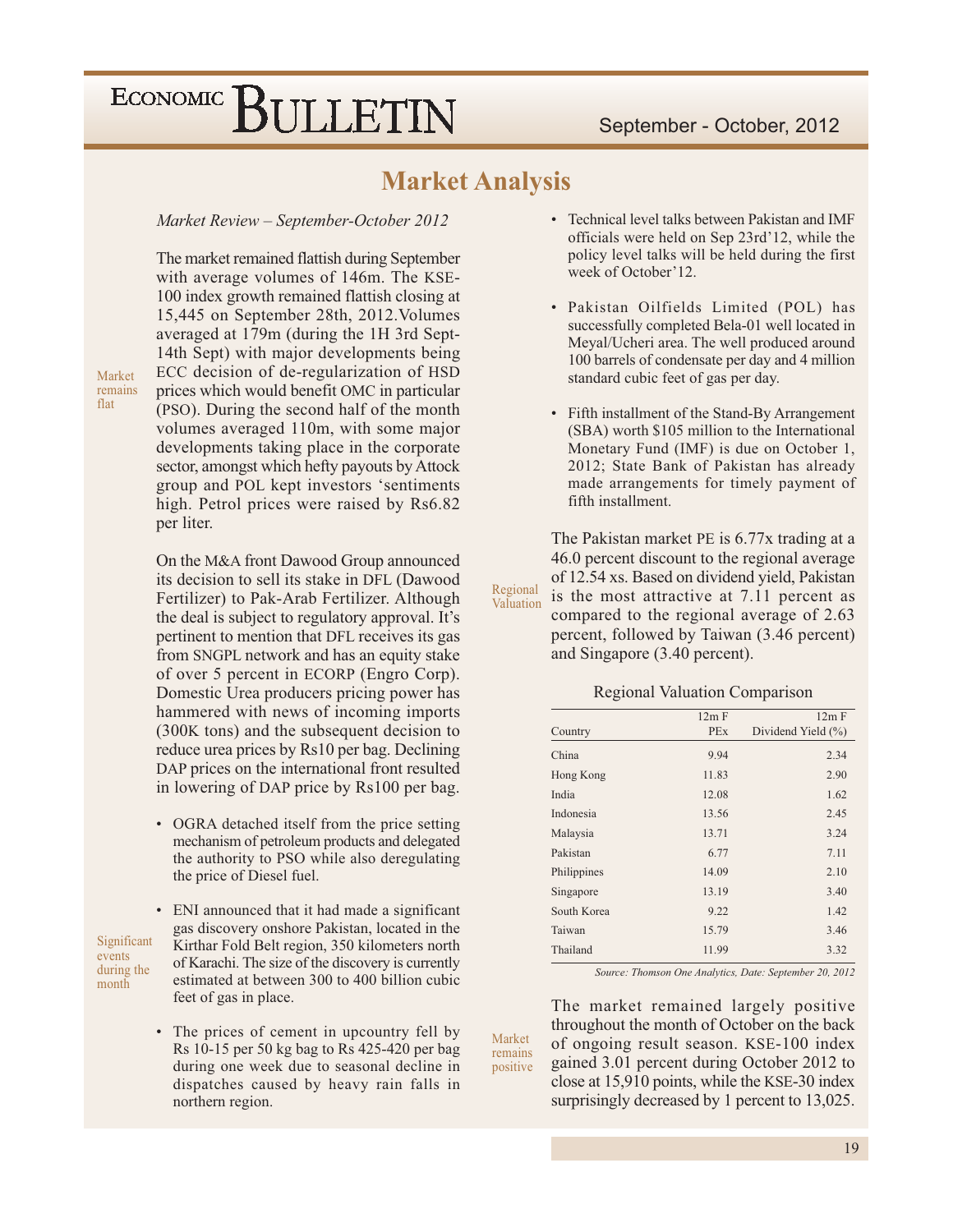The average daily turnover during the month of October 2012 was 123m shares, as compared to 146m shares trading during the month of September, resulting in a decrease of 16 percent MoM. The net inflow of foreign funds according to NCCPL figures during the month under review was \$38m.

During the first half of October, average volume stood at around 125m share. A 50bps cut in the monetary policy was the key development during the time period. Amongst the other developments in the corporate sector, Lucky Cement's decision to inject Rs5.6bn equity in a SPV for the acquisition of ICI Pakistan was prevalent during the 1st two weeks, where as DGKC and NML revealed plans to venture in the dairy business.

During the third week, the most significant event was shifting of KSE-100 index to free float based mechanism, from the previous Market Cap weight mechanism. In consideration of corporate announcements, an unexpected loss by PTC was reported on account of VSS, and lower production of gas supply resulted in lower earnings being reported by POL.

In the latter half of the month, investors remained optimistic overall as the KSE-100 reached the record level of 15,866 on 24th October. The last weekly session was dominated by results of prominent companies like FFC, LUCK & DGKC (which were better than market expectations). PTC however, took a beating after Lahore High Court suspended collection of higher charges on incoming international charges.

• SBP cut discount rate by 50bps.

US waiver of restrictions to allow \$2bn aid. Important developments ECC agreed in principal to lay down 1,000 during the km pipeline for 4 fertilizer plants. month

> • Maramzi II under went testing with positive results.

#### September - October, 2012

- LOTPTA to invest \$20m to upgrade its PTA plant.
- 10FY13 remittances reached \$3.5bn.
- · Tax evasion by cellular companies amounting to Rs47bn dispute: NAB opposes formation of ADRC.

At a P/E of 6.25x, the Pakistani market is trading at 50 percent discount to the regional average of 12.51x. Based on dividend yield, Regional Pakistan continues to remain the most attractive at 7.55 percent, compared to the regional average of 2.62 percent, followed by Taiwan (3.58 percent) and Singapore  $(3.37)$  percent).

compar-

ison

Future

Outlook

#### **Regional Valuation Comparison**

|             | 12m F      | 12m F                 |
|-------------|------------|-----------------------|
| Country     | <b>PEx</b> | Dividend Yield $(\%)$ |
| China       | 10.11      | 2.28                  |
| Hong Kong   | 11.95      | 2.85                  |
| India       | 12.18      | 1.59                  |
| Indonesia   | 13.86      | 2.42                  |
| Malaysia    | 13.11      | 3.28                  |
| Pakistan    | 6.25       | 7.55                  |
| Philippines | 14.41      | 2.08                  |
| Singapore   | 13.25      | 3.37                  |
| South Korea | 8.90       | 1.47                  |
| Taiwan      | 15.22      | 3.58                  |
| Thailand    | 12.07      | 3.29                  |

Source: Thomson One Analytics, Date: October 18, 2012

With inflation continuing to remain low, a further discount rate cut looks eminent in the next monetary policy review. However, given the precarious external situation (repayment to IMF and delay in further receipt of CSF), we feel that the market will remain range bound from here on, especially given that the political front is also heating up. We therefore advise investors to invest in dividend plays such as HUBC, KAPCO and FFC. Our liking also continues for leveraged companies who stand to benefit from further rate cut such as DGKC, FCCL, EFOODS and FATIMA.

> (Contributed by Taurus Securities Ltd, a subsidiary of National Bank of Pakistan)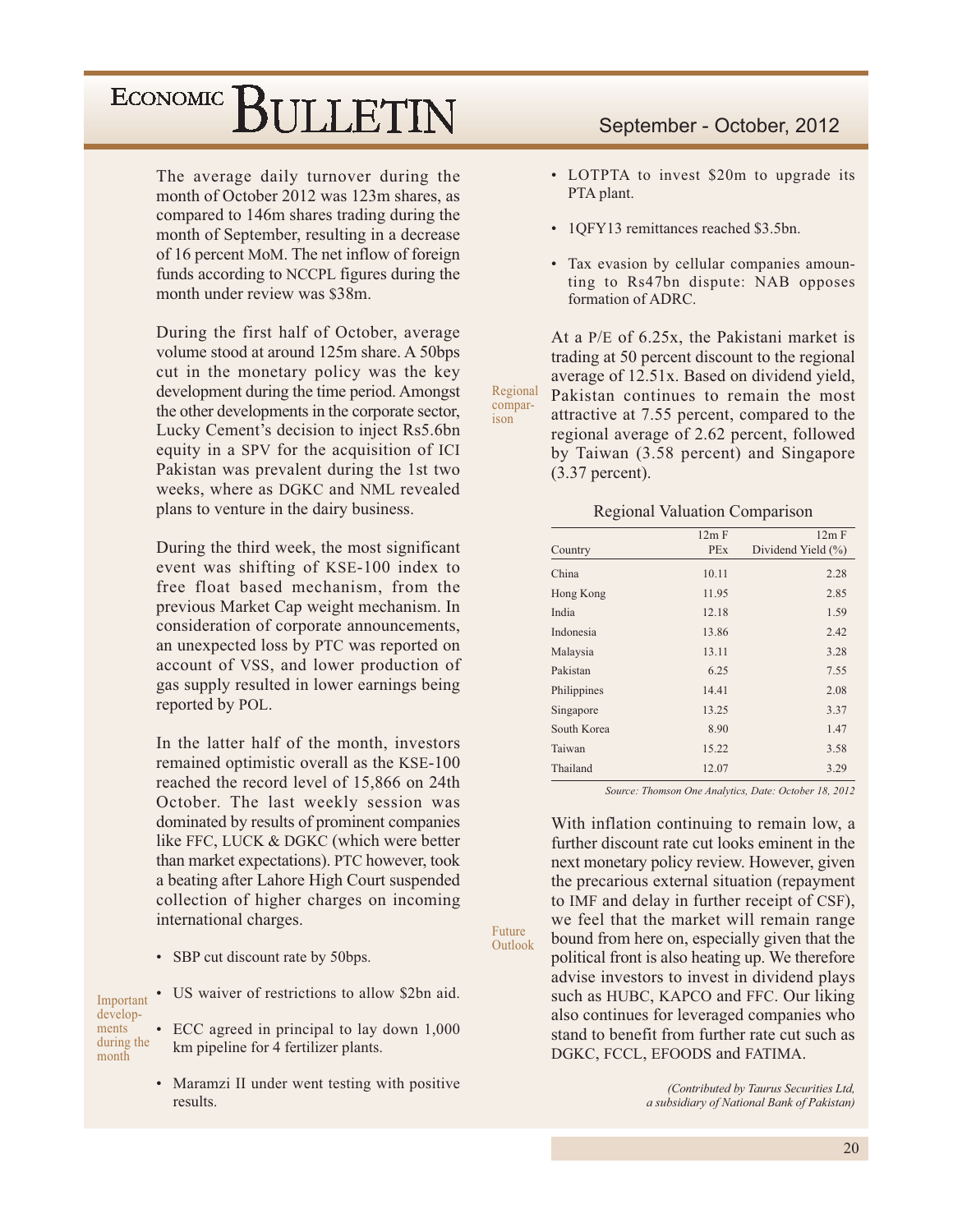### **Book/Report Reviews**

Pakistan A New History Ian Talbot Oxford University Press (2012)

This book is reflective of Pakistan's mounting problems. Starting with an insight of the land and people of Pakistan, it covers the major trends of Pakistan's history over the last six decades. It also explains the longer term economic, environmental and demographic challenges which are lost sight of in the preoccupation with current security challenges. Chapter 2 is an account of the first decade of Pakistan's development. The period 1947-58 was Pakistan's first experiment with democracy. It also explains what went wrong that led to democratic failure. Far from being a decade of promise and democratic consolidation, Pakistan's initial period of independence became the formative years for the creation of a path of dependency that has been responsible for the country's subsequent thwarted democratization, military interventions, and post-military withdrawal crisis.

Chapter 3 examines the rule of Pakistan's first military ruler, Ayub Khan. In the words of the author, the chapter has a threefold aim: firstly, to reveal Ayub's impact on Pakistan's foundational problems with respect to authoritarian traditions of governance, political institutionalization, centre-province relations, and the role of Islam in public life; secondly, to explain how the army expanded its reach into Pakistan's polity and society; and thirdly, to reveal how both diplomacy and the patronage of Islamic groups were deployed to counteract India's predominance in the enduring rivalry between the two states.

Chapter 4 covers the period of Zulfiqar Ali Bhutto, arguing that this was a missed opportunity for establishing Pakistan on a new path of democracy. During Bhutto's rule, much remained the same, and despite claims that he would abolish feudalism, the large landowners continued to wield power. Chapter 5 examines Zia ul Haq's rule (1977-88). His rule strengthened presidential authority and the army's entrenched political and economic role. It left the legacy of the kalashnikov culture, the linkage between the military and the Islamic extremists and increased sectarianism

Chapter 6 explains why democracy was not consolidated in the decade which followed Zia's death. Chapter 7 is about Pakistan under Musharraf. Some of Pakistan's problems arose from the new international circumstances post  $9/11$ . In the words of the author, 'the best summary of the Musharraf regime would run along the lines that much was promised but little was delivered.' Pakistan still had to resolve the issues which had blocked off its economic and political development since independence. Chapter 8 examines Zardari's regime. Some of the problems facing the country were of the government's making, others were external revealing the fragility of the state's economy and institutions. Last chapter is about the future long term challenges, prospects and the possibilities.

**Export Barriers in Pakistan: Results from Firm Level Survey** Pakistan Institute of Development Economics (July 2012)

Pakistan has not been able to accelerate the exports of manufactured goods, as it is generally believed that the goods are not competitive in the international market. As a result the country has been unable to expand its market share. The objective of the Report is to evaluate exporter's perceptions to the problems faced in exploiting their full competitive potential in the export market. It suggests policies that might be required to ensure that our exporters are able to take full advantage of increased market access brought about by new trading environment.

A number of institutional rigidities, market imperfection, weaknesses in physical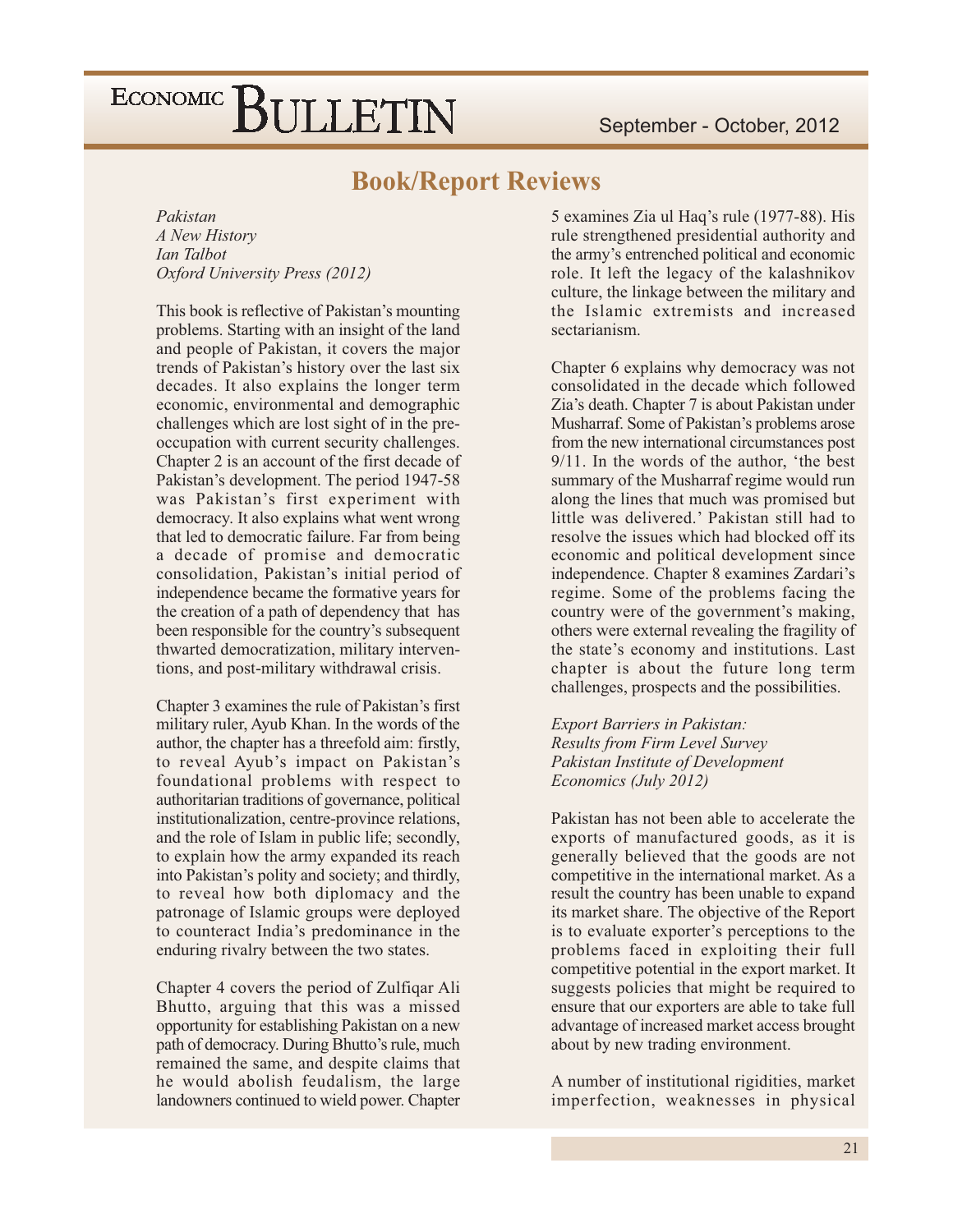infrastructure, lack of general business environment and energy shortages are features perceived by firms as hurdles in export competitiveness. Firms face shortage of skilled labour and if this becomes available they will be able to reduce their costs and thus enhance competitiveness. Cost of fuel also adversely affects their competitiveness and availability of electricity is essential to boost exports. Quality certification and adherence to health, labour and environmental standards which is a problem for exporters need to be addressed as it would result in significant gains and quality improvements.

The findings of the Report show that three fourths of the units surveyed are manufacturing firms, mainly textiles, food, garments and cement. Lack of institutional training is the most frequent reason cited for shortage of skilled labour, followed by low quality of eduction. Majority of firms do not avail long term credit. Quality certification and adherence to health, labour and environmental standards is still a problem for exporters; there is a need to increase awareness about these standards. Frequent load shedding and power failures have seriously affected the working of industries. Also cost of fuel puts a heavy burden on firms and adversely affects their competitiveness.

#### The State of Food Insecurity in the World Food and Agriculture Organization (2012)

The Report focuses on the importance of economic growth in overcoming poverty, hunger and malnutrition. Some of the developing countries have enjoyed high growth in recent decades. While high GDP growth rates are a key factor in reducing food insecurity and malnutrition, but they do not necessarily guarantee success. It has to be accompanied by active public policies to ensure that the fruits of economic growth are widely shared. Studies have shown that investment in agriculture, more so that investment in other sectors can generate economic growth that benefits large segments of society.

The Report discusses under nourishment around the world in 2012, how economic growth contributes towards reduction of hunger and malnutrition, the contribution of agricultural growth towards reduction of poverty, hunger and malnutrition, and the safety nets to improve food security and nutrition and for the protection of the poor and vulnerable.

The Report presents new estimates of under nourishment based on revised methodology. The new estimates show that progress in reducing hunger during the last 20 years has been better than previously believed. With greater efforts its possible to reach the MDG target at the global level by 2015.

With almost 870 million people chronically undernourished in 2010-12, the number of hungry people in the world remains unacceptably high. The vast majority lives in developing countries. The number of undernourished people in the world is estimated to have declined. As a result, the developing world is closer to achieving the MDG of reducing by half the percentage of people suffering from chronic hunger by 2015.

A key message of the Report, in order for economic growth to enhance the nutrition of the neediest, the poor must participate in the growth process and its benefits. There are three key steps in order for economic growth to enhance access to food that is adequate in quantity and in quality. First, growth needs to reach and involve the poor and provide increased employment and income-earning opportunities for the poor. Second, the poor need to use their additional income for improving the quantity and quality of their diet and third, governments need to spend additional public revenues on safety nets and key public goods and services.

Some of the chapters discuss how agricultural growth is particularly effective in reducing hunger and malnutrition, another is about social protection, how it helps in eliminating hunger.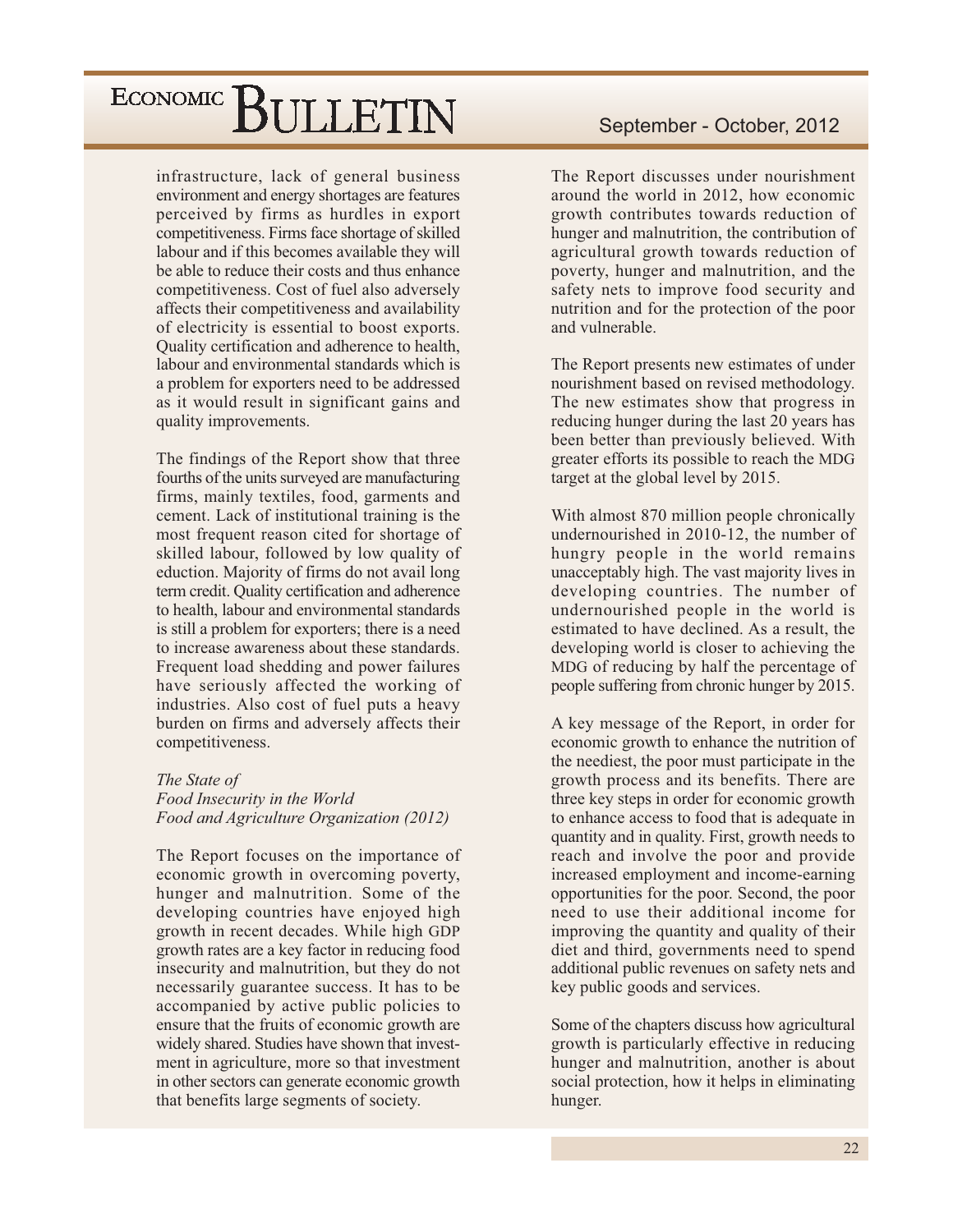### September - October, 2012

### **Pakistan Economy - Key Economic Indicators**

|                                  | Unit               | 2005-06 | 2006-07 | 2007-08 | 2008-09 | 2009-10 | 2010-11 | $2011 - 12^{P}$ |
|----------------------------------|--------------------|---------|---------|---------|---------|---------|---------|-----------------|
| <b>Output and Prices</b>         |                    |         |         |         |         |         |         |                 |
| GNP Size (MP)                    | Rs.bn              | 7773    | 8831    | 10452   | 13070   | 15370   | 18853   | 21679           |
| GDP Size (FC)                    | Rs.bn              | 7158    | 8235    | 9922    | 12110   | 14034   | 17093   | 19437           |
| Income Per Capita                | $\mathbb{S}$       | 823     | 904     | 1015    | 990     | 1068    | 1258    | 1372            |
| Real Growth                      | $(\%)$             |         |         |         |         |         |         |                 |
| <b>GNP</b>                       |                    | 5.6     | 6.7     | 3.7     | 2.1     | 4.4     | 2.9     | 4.2             |
| <b>GDP</b>                       |                    | 5.8     | 6.8     | 3.7     | 1.7     | 3.1     | 3.0     | 3.7             |
| Agriculture                      |                    | 6.3     | 4.1     | 1.0     | 4.0     | 0.6     | 2.4     | 3.1             |
| Manufacturing                    |                    | 8.7     | 8.3     | 4.8     | $-3.6$  | 5.5     | 3.1     | 3.6             |
| Services Sector                  |                    | 6.5     | 7.0     | 6.0     | 1.7     | 2.6     | 4.4     | 4.0             |
| Prices*                          | $(\%)$             |         |         |         |         |         |         |                 |
| <b>Consumer Price Inflation</b>  |                    | 7.9     | 7.8     | 12.0    | 20.8    | 10.1    | 13.7    | 11.0            |
| <b>Wholesale Price Inflation</b> |                    | 10.1    | 6.9     | 16.4    | 18.2    | 13.8    | 21.2    | 10.4            |
| Food Inflation CPI               |                    | 6.9     | 10.3    | 17.6    | 23.7    | 12.9    | 18.0    | 11.0            |
| Non Food Inflation CPI           |                    | 8.6     | 6.0     | 7.9     | 18.4    | 8.3     | 10.7    | 11.0            |
| Core Inflation <sup>†</sup>      |                    | 7.5     | 5.9     | 8.4     | 17.6    | 7.6     | 9.4     | 10.6            |
| <b>GDP</b> Deflator              |                    | 10.5    | 7.7     | 16.2    | 20.0    | 12.4    | 18.2    | 9.7             |
| Gold Tezabi (Karachi)            | $Rs./10$ grams     | 10317   | 12619   | 16695   | 22195   | 29587   | 37658   | 50701           |
| Petrol Super                     | Rs/Ltr             | 55.12   | 56.00   | 57.83   | 67.68   | 67.56   | 75.70   | 91.33           |
| Kerosene Oil                     | Rs/Ltr             | 36.19   | 39.09   | 43.44   | 66.79   | 72.65   | 84.89   | 103.09          |
| Wheat Flour (Avg. Quality)       | Rs/Kg              | 13.06   | 13.64   | 18.07   | 25.64   | 28.77   | 29.56   | 30.15           |
| <b>Savings and Investment</b>    | $%$ GDP            |         |         |         |         |         |         |                 |
| National Savings                 |                    | 18.2    | 17.4    | 13.6    | 12.5    | 13.2    | 13.2    | 10.7            |
| Domestic Savings                 |                    | 16.3    | 15.6    | 11.5    | 9.8     | 9.3     | 13.3    | 10.9            |
| Gross Fixed Investment           |                    | 20.5    | 20.9    | 20.5    | 16.6    | 13.8    | 11.5    | 10.9            |
| <b>Public Sector</b>             |                    | 4.8     | 5.6     | 5.4     | 4.3     | 3.6     | 2.9     | 3.0             |
| Private Sector                   |                    | 15.7    | 15.4    | 15.0    | 12.3    | 10.2    | 8.6     | 7.9             |
| <b>Public Finance</b>            |                    |         |         |         |         |         |         |                 |
| Revenue Receipts (Fed Govt)      | $%$ GDP            | 14.1    | 15.0    | 14.6    | 14.5    | 14.0    | 12.5    | 8.5             |
| <b>Tax Revenue</b>               | $%$ GDP            | 10.5    | 10.2    | 10.3    | 9.5     | 10.1    | 9.5     | 6.7             |
| <b>Total Expenditure</b>         | $%$ GDP            | 18.4    | 20.8    | 22.2    | 19.9    | 20.3    | 19.2    | 12.8            |
| <b>Fiscal Deficit</b>            | $%$ GDP            | 4.3     | 4.4     | 7.6     | 5.3     | 6.3     | 5.9     | 4.3             |
| FBR Tax Collection (Fed Govt)    | Rs.bn              | 713.5   | 847.2   | 1008.1  | 1161.1  | 1327.4  | 1558.2  | 1952.0          |
| <b>Direct Taxes</b>              | $%$ share          | 31.5    | 39.4    | 38.4    | 38.2    | 39.6    | 38.6    | 38.2            |
| <b>Indirect Taxes</b>            | $%$ share          | 68.5    | 60.6    | 61.6    | 61.8    | 60.4    | 61.3    | 61.8            |
| <b>Internal Debt Outstanding</b> | Rs.bn              | 2337    | 2610    | 3275    | 3859    | 4654    | 6015    | 7206            |
| <b>Funded Debt</b>               | % of Internal Debt | 62.3    | 64.0    | 68.8    | 67.1    | 68.7    | 72.5    | 76.1            |
| <b>Unfunded Debt</b>             | % of Internal Debt | 37.7    | 36.0    | 31.2    | 32.9    | 31.3    | 27.5    | 23.9            |
| <b>Monetary Sector</b>           |                    |         |         |         |         |         |         |                 |
| Growth of Monetary Assets M2     | $\%$               | 15.1    | 19.3    | 15.3    | $9.6\,$ | 12.5    | 15.9    | 8.1             |
| Currency in Circulation          | Rs.bn              | 740.4   | 840.2   | 982.3   | 1152.2  | 1295.4  | 1501.4  | $1650.8^{a}$    |

<sup>P</sup> Provisional. \* The base for price indices have been changed as 2007-08 new base year. <sup>†</sup>non-food non-energy. <sup>a</sup> April.